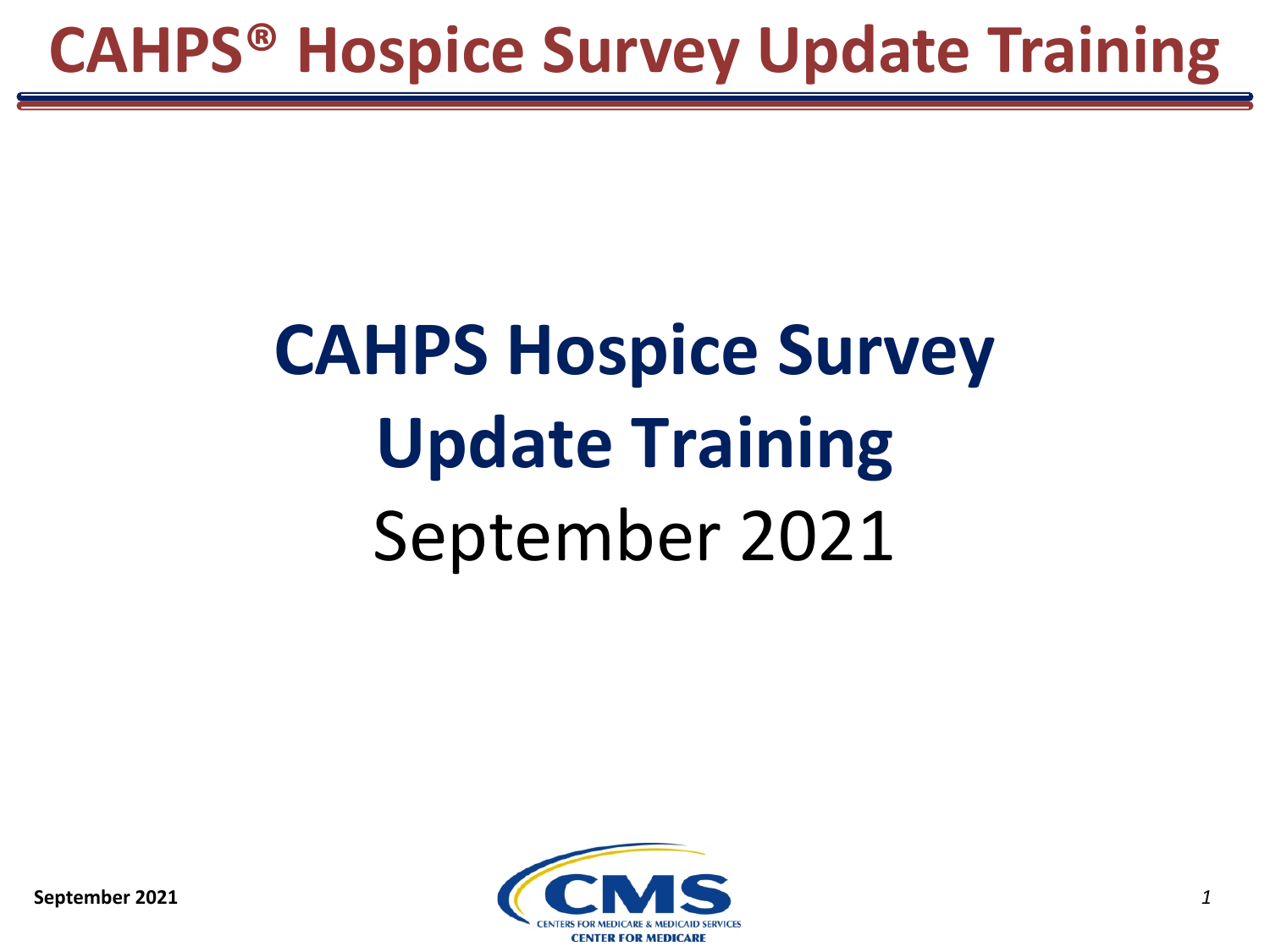### **Welcome**

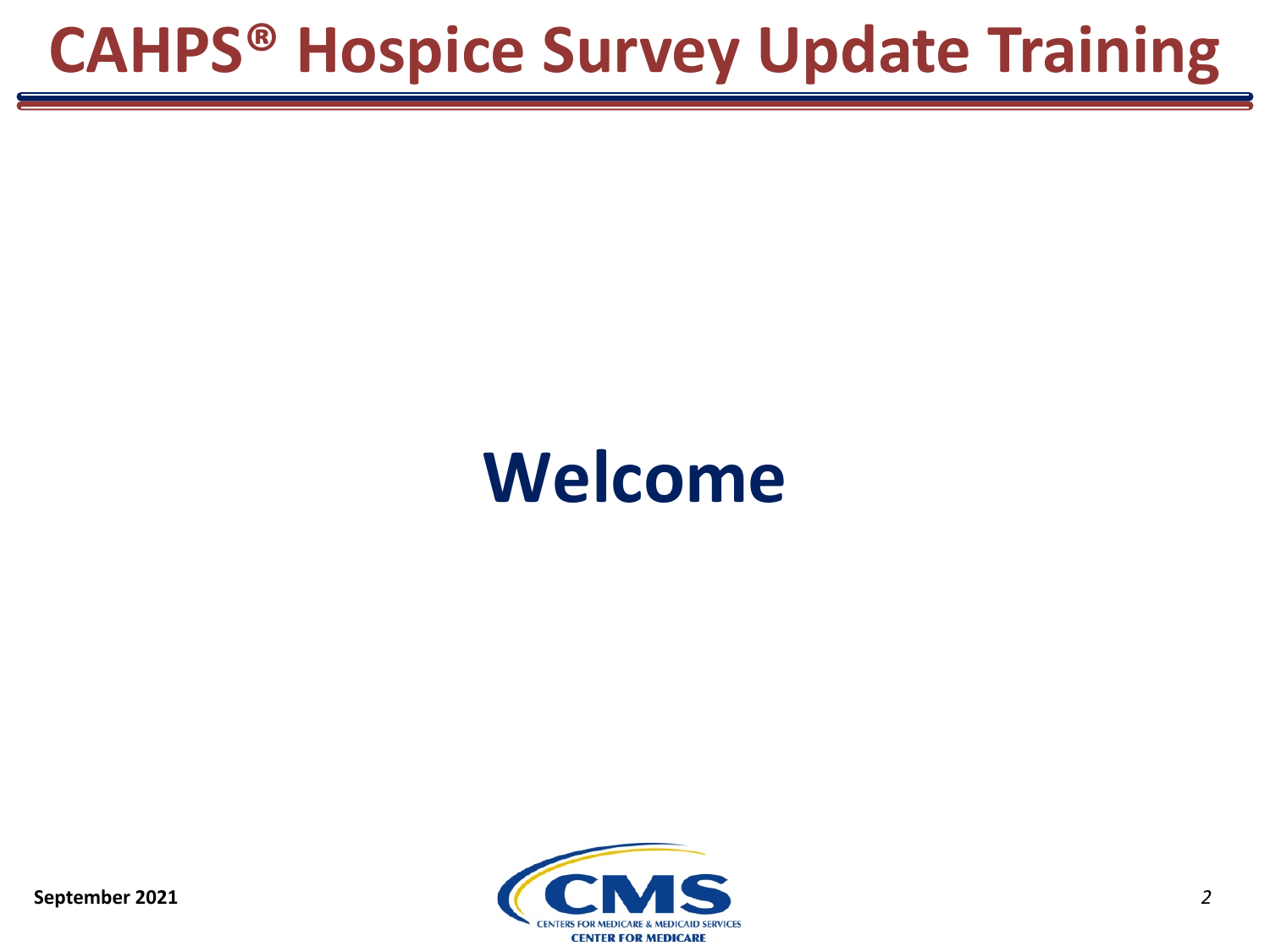#### **Training Presentation Overview**

In today's CAHPS Hospice Survey Update Training, we will:

- Provide an overview of the CAHPS Hospice Survey Program
- Present CAHPS Hospice Survey Program highlights and updates
- Discuss Oversight Activities, Exception Request, and Discrepancy Report processes
- Discuss data quality checks
- Review public reporting and analysis of CAHPS Hospice Survey measure scores
- Describe introduction and methodology for Star Ratings
- Administer the post-training quiz and evaluation

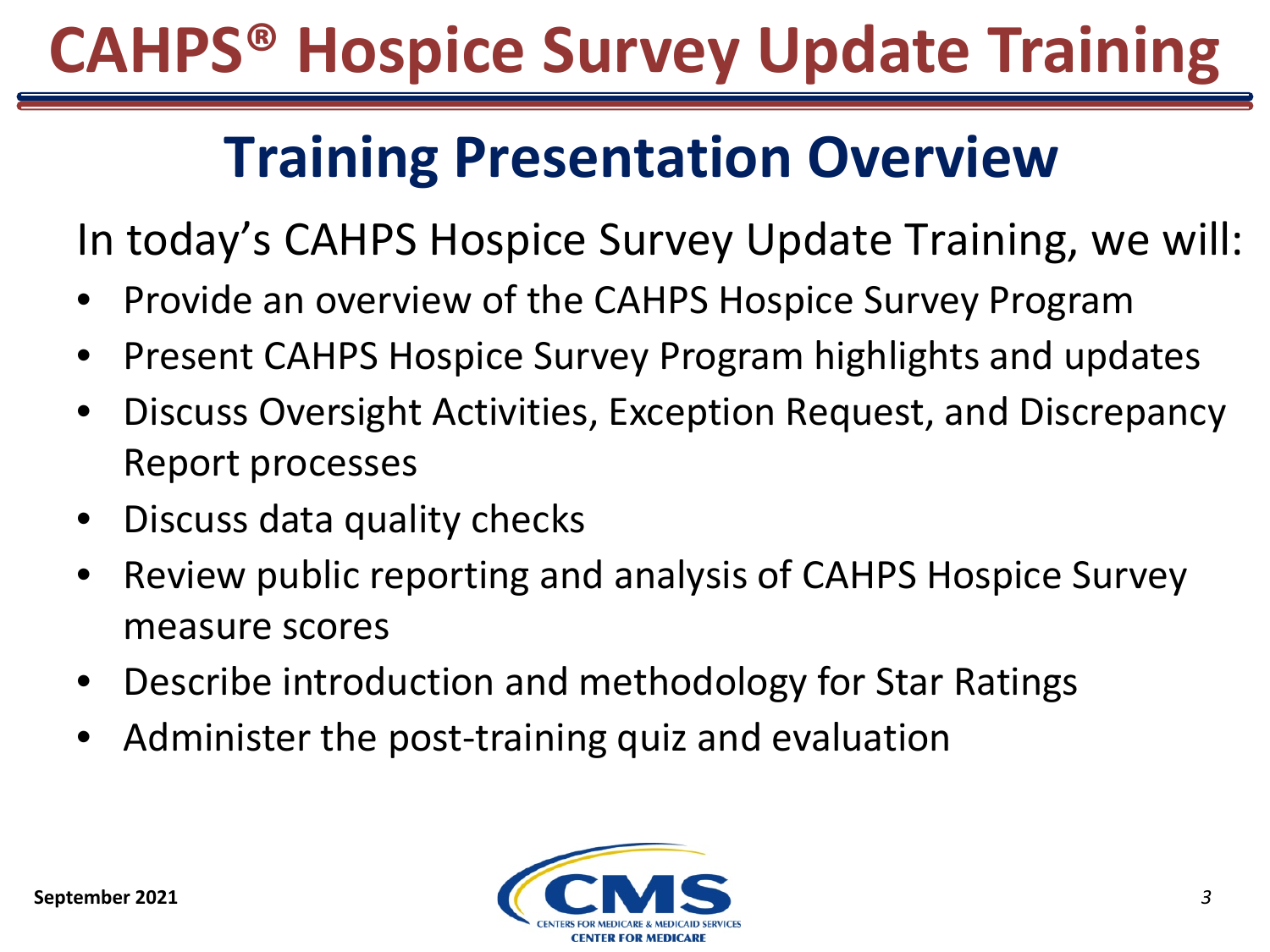### **Online Question Submission Illustration 1**

# **CAHPS Hospice Survey Update Training**

### September 2021



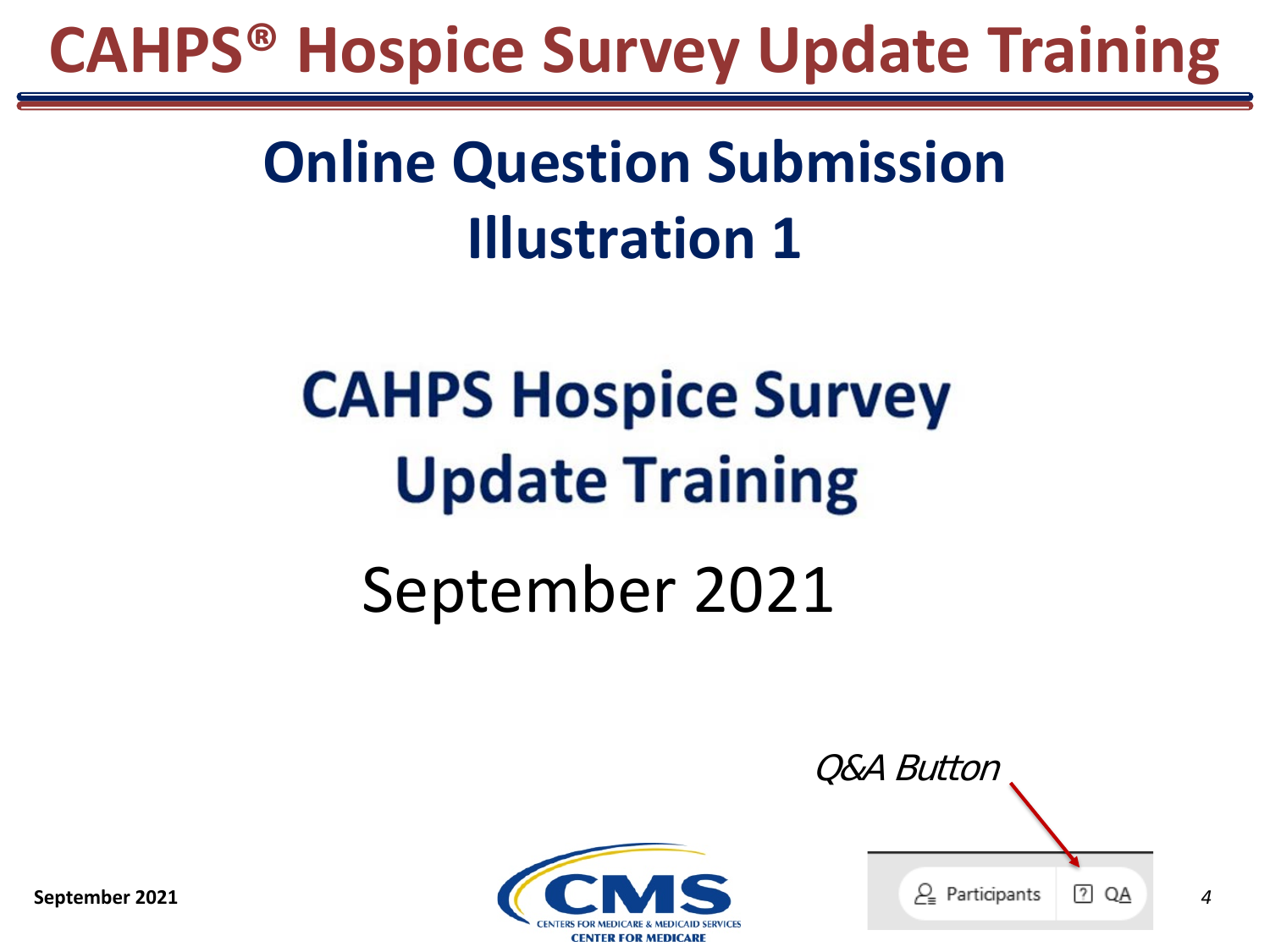### **Online Question Submission** *(cont'd)* **Illustration 2**





**September 2021**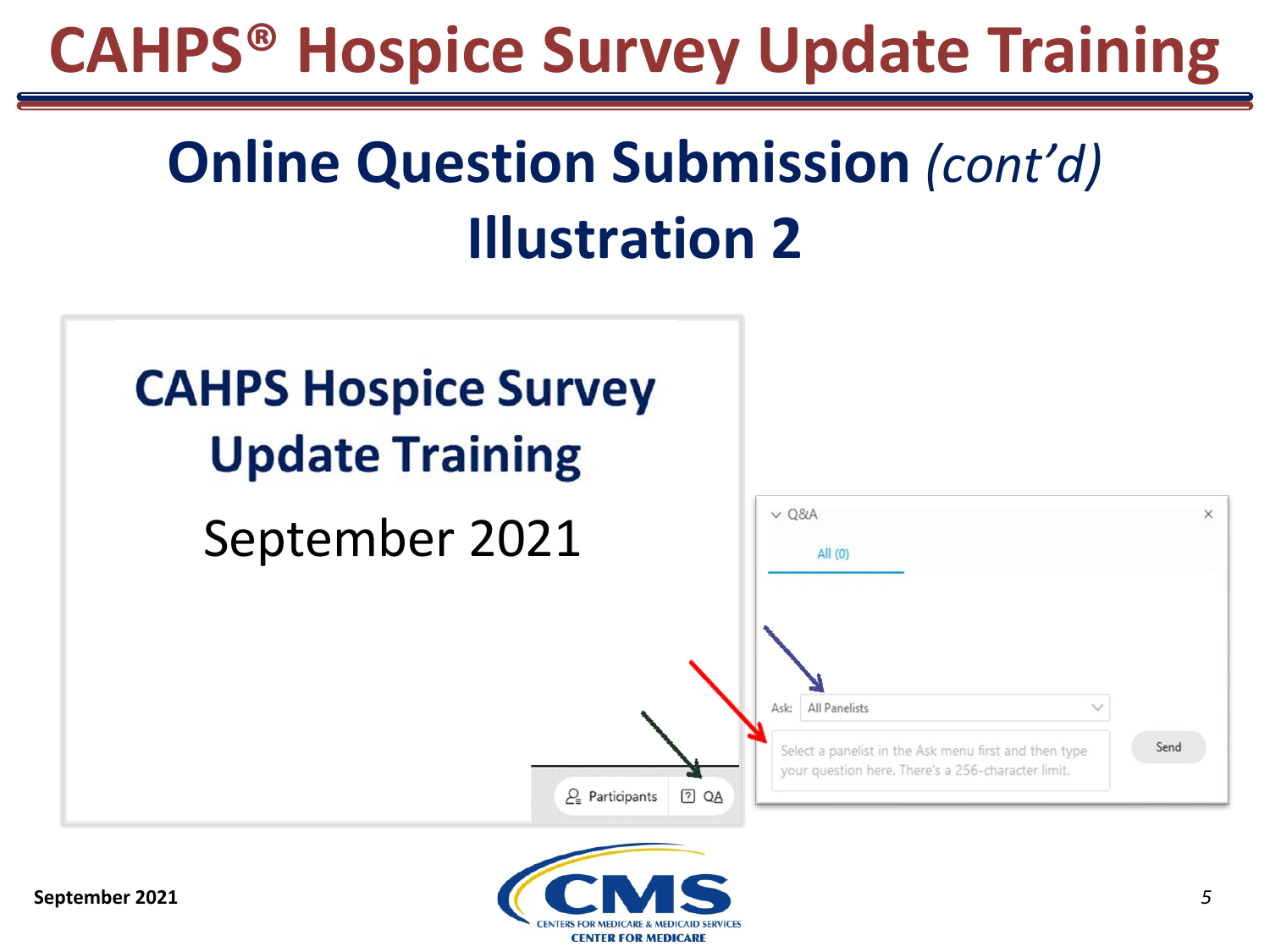### **Quiz and Evaluation Submission Illustration 3**

A polling window will appear. If it does not, click on the icons below indicated with the red arrows.

#### **Quiz and Evaluation**

| $\vee$ Polling                                                                                                              | $\times$ |  |  |  |
|-----------------------------------------------------------------------------------------------------------------------------|----------|--|--|--|
| Quiz_FIN                                                                                                                    |          |  |  |  |
| 日日ノう<br><b>De9</b>                                                                                                          |          |  |  |  |
| Poll Ouestions:                                                                                                             |          |  |  |  |
| 1. Survey Vendor Organization                                                                                               |          |  |  |  |
|                                                                                                                             |          |  |  |  |
| 2. Enter the code word that was provided during the CAHPS Hospice<br>Survey Update Training:                                |          |  |  |  |
|                                                                                                                             |          |  |  |  |
| 3. When should survey vendors check their Data Warehouse folders to<br>confirm that they have been authorized by a hospice? |          |  |  |  |
| A. When they are getting ready to submit the quarterly data                                                                 |          |  |  |  |
| B. Before they start data collection for a quarter                                                                          |          |  |  |  |



**September 2021**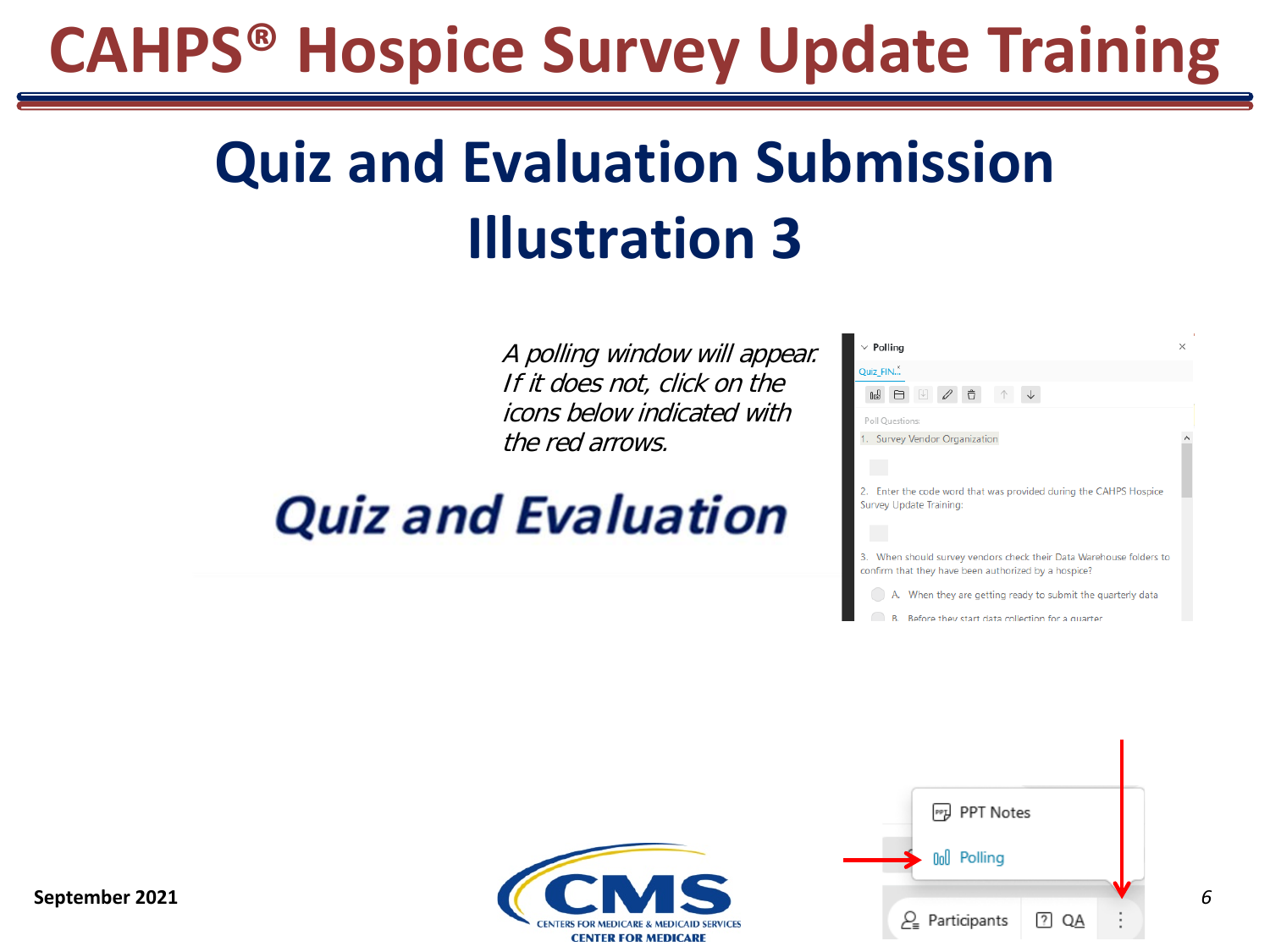# **CAHPS Hospice Survey Introduction and Overview**

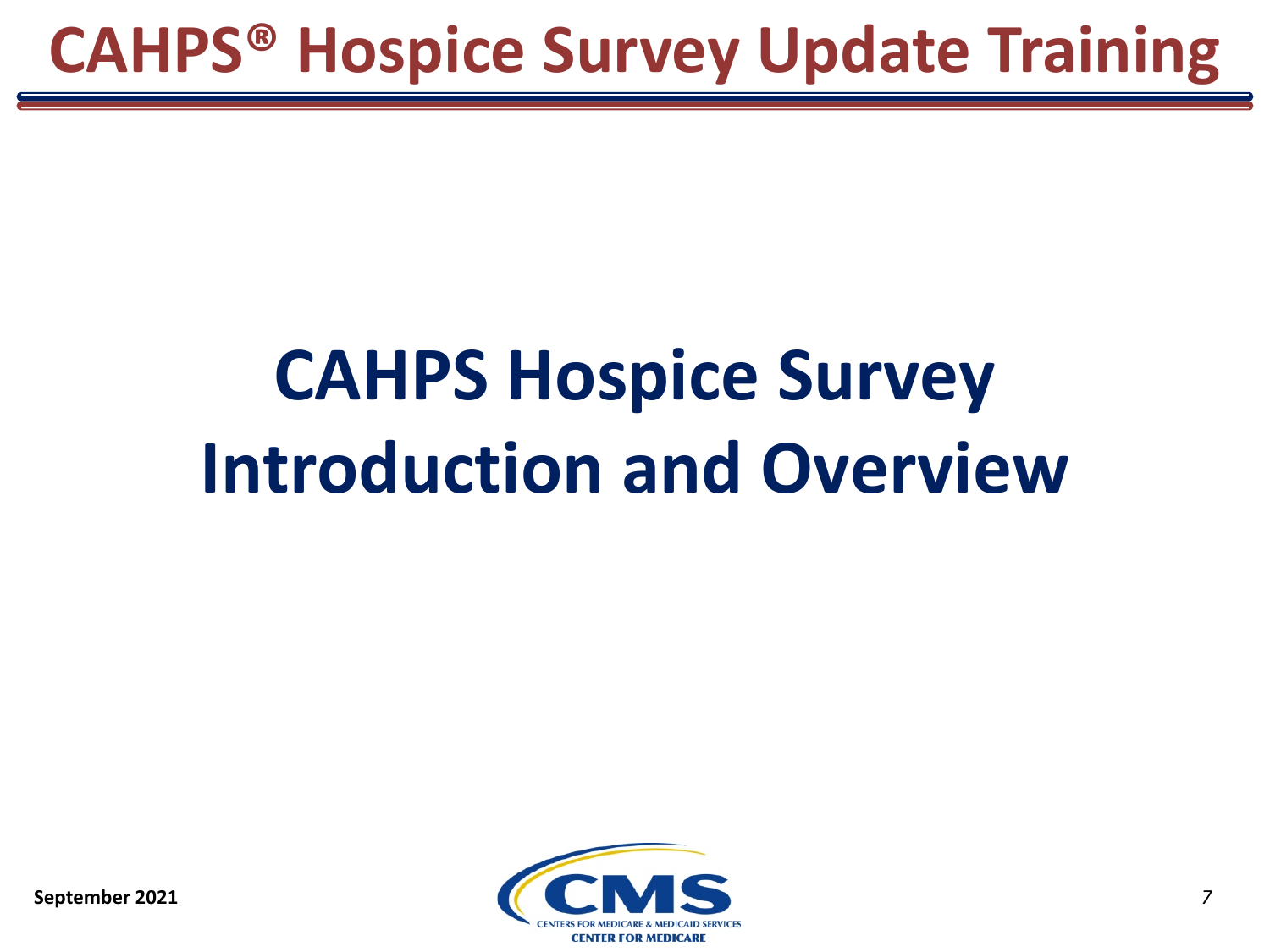#### **CAHPS Hospice Survey Process**



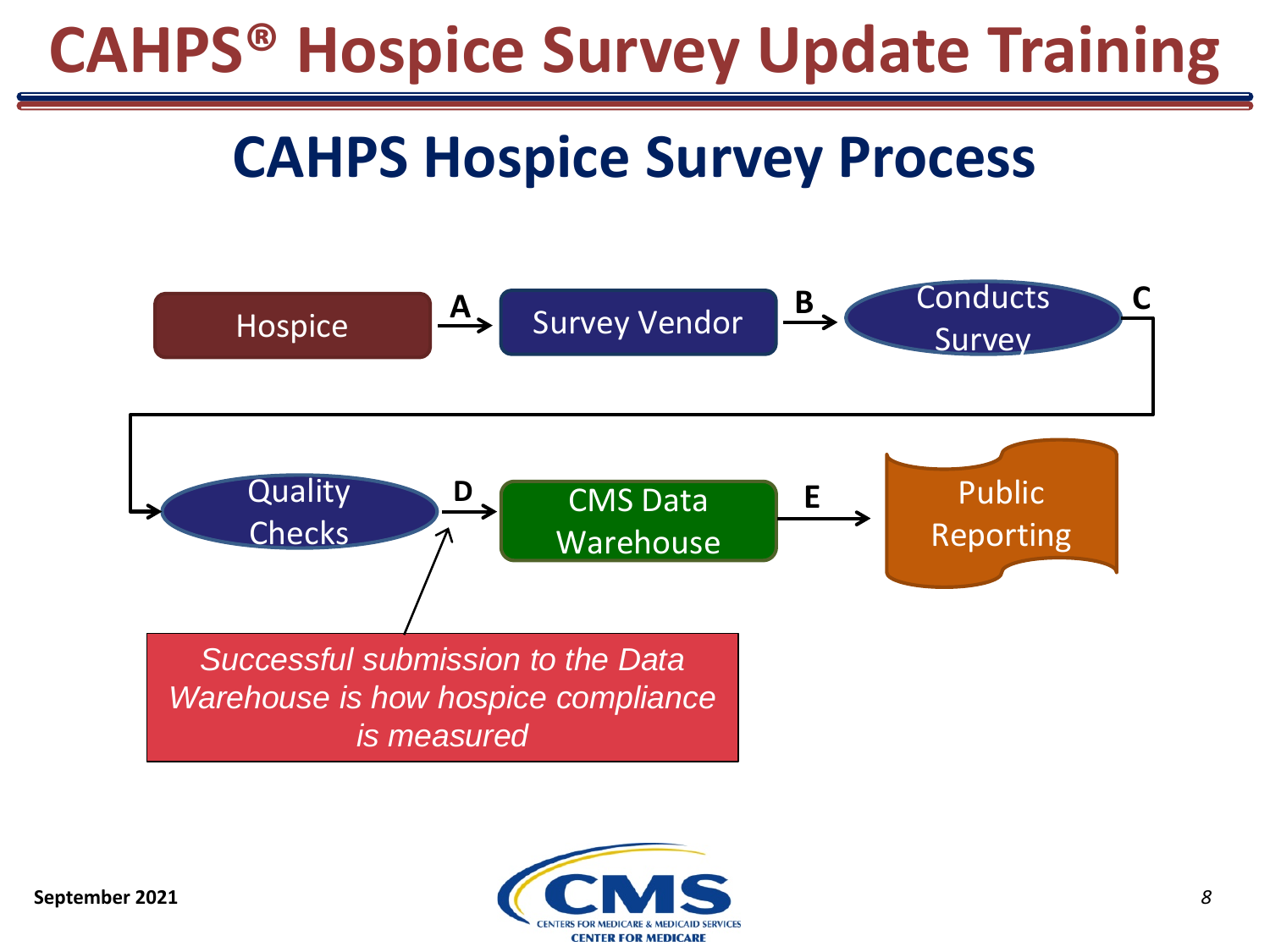#### **Everybody Take Note!**

#### CAHPS Hospice Survey compliance in CY 2022



#### Affects FY 2024 APU

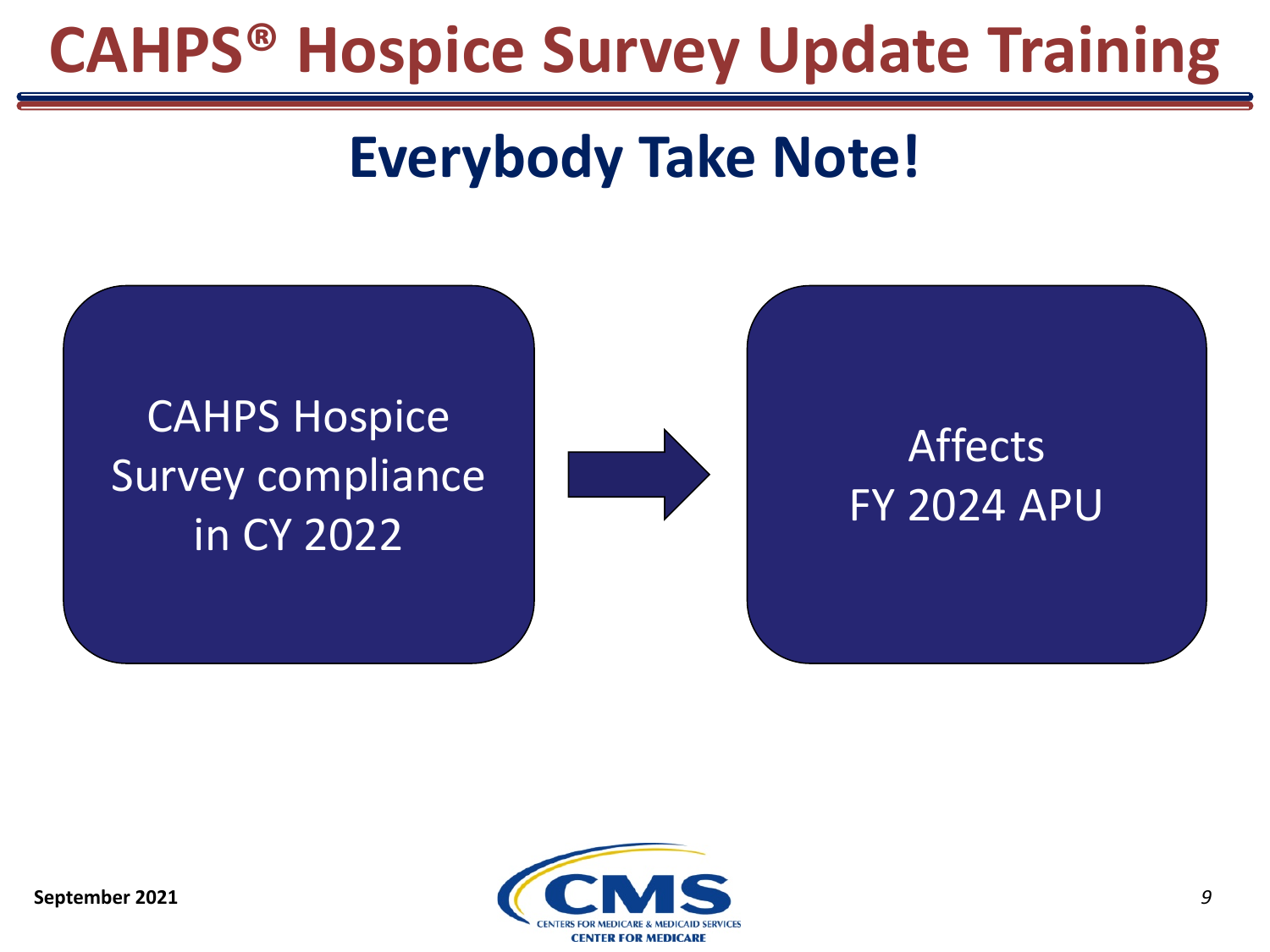#### **CMS Hospice Quality Reporting Program (HQRP)**

- **CAHPS Hospice Survey is a component**
- HQRP information
	- ‒ www.cms.gov/Medicare/Quality-Initiatives-Patient-[Assessment-Instruments/Hospice-Quality-Reporting/](http://www.cms.gov/Medicare/Quality-Initiatives-Patient-Assessment-Instruments/Hospice-Quality-Reporting/)
- Impacts Medicare payments
	- ‒ FY 2024 annual payment update: 4% reduction
- Goals:
	- ‒ Improve transparency through public reporting on [www.medicare.gov](http://www.medicare.gov/)
	- ‒ Create incentives for quality improvement

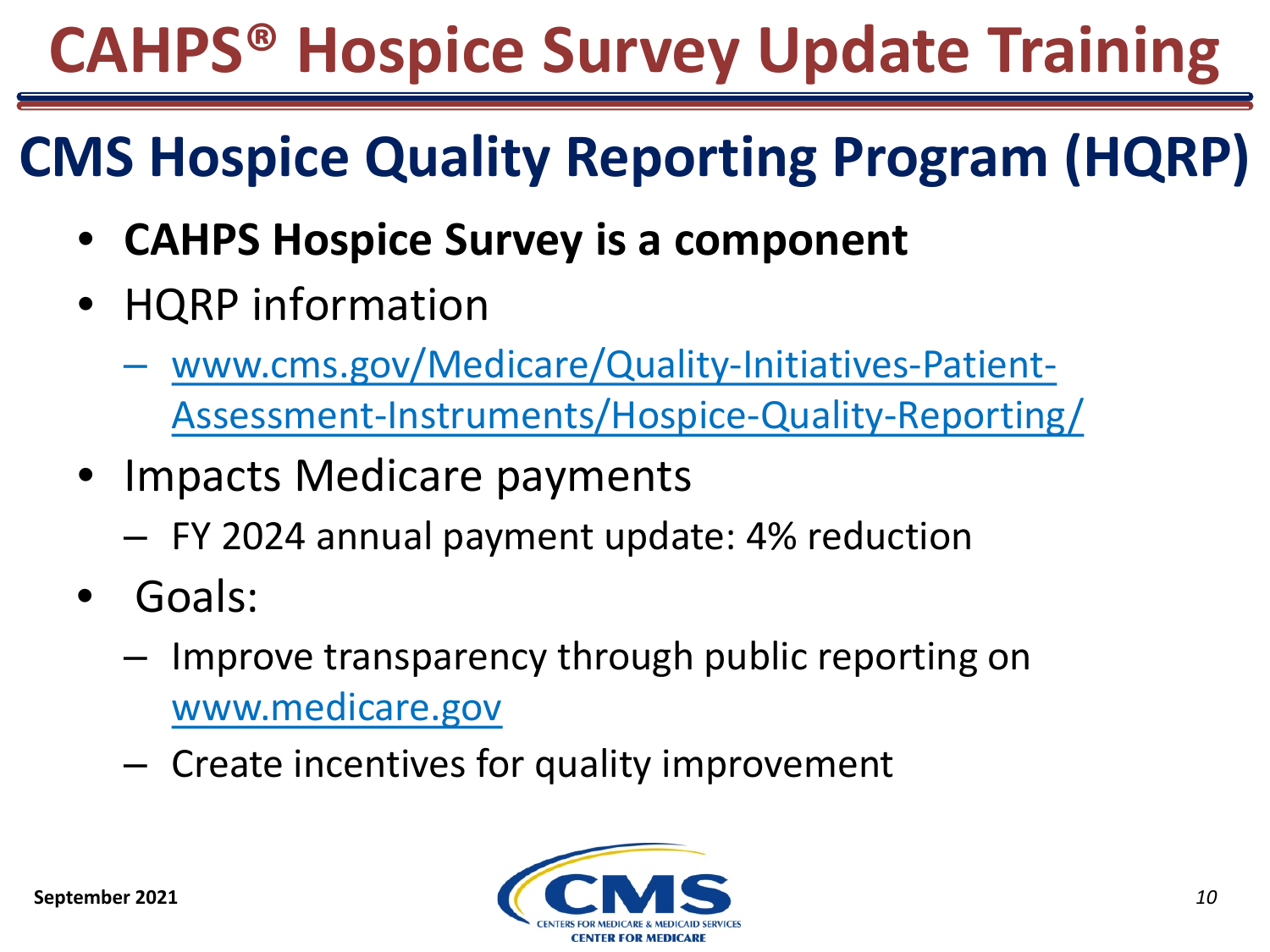#### **COVID-19 Exemptions**

- Due to COVID-19, CMS announced exemptions from submitting to the CAHPS Hospice Survey Data Warehouse
- CAHPS Hospice Survey data from Q1 and Q2 2020 **will not** be publicly reported

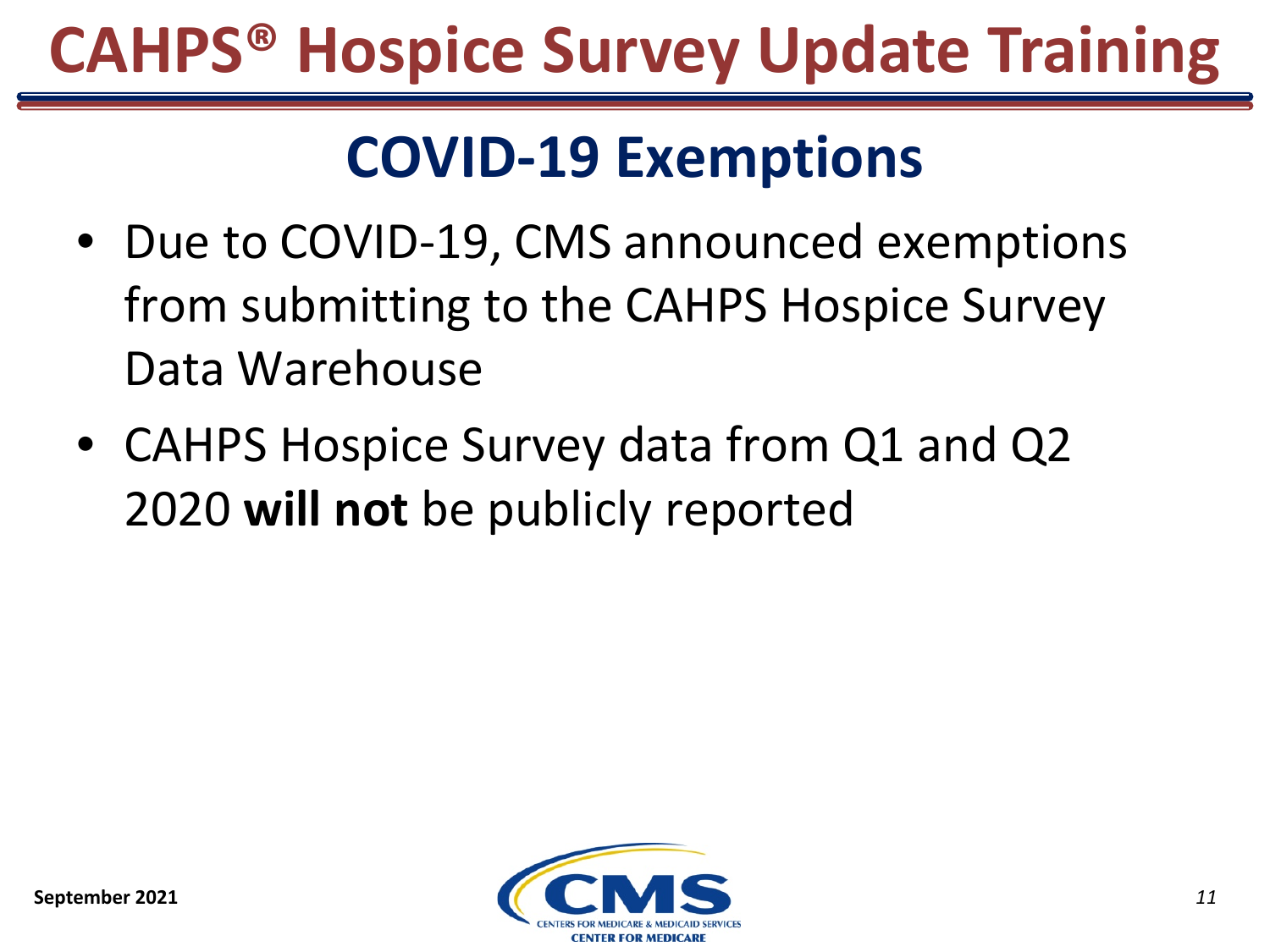#### **Public Reporting Impacted by COVID-19 Exemptions**

| <b>Care Compare Tool</b><br><b>Refresh Date</b> | <b>Reporting Period</b><br>(dates of death) |
|-------------------------------------------------|---------------------------------------------|
| November 2021                                   | $Q12018 - Q42019$                           |
| <b>February 2022</b>                            | $Q42018 - Q42019$<br>Q3 2020 - Q1 2021      |
| <b>May 2022</b>                                 | $Q12019 - Q42019$<br>$Q32020 - Q22021$      |
| <b>August 2022</b>                              | $Q22019 - Q42019$<br>$Q32020 - Q32021$      |
| <b>November 2022</b>                            | $Q32019 - Q42019$<br>$Q32020 - Q42021$      |

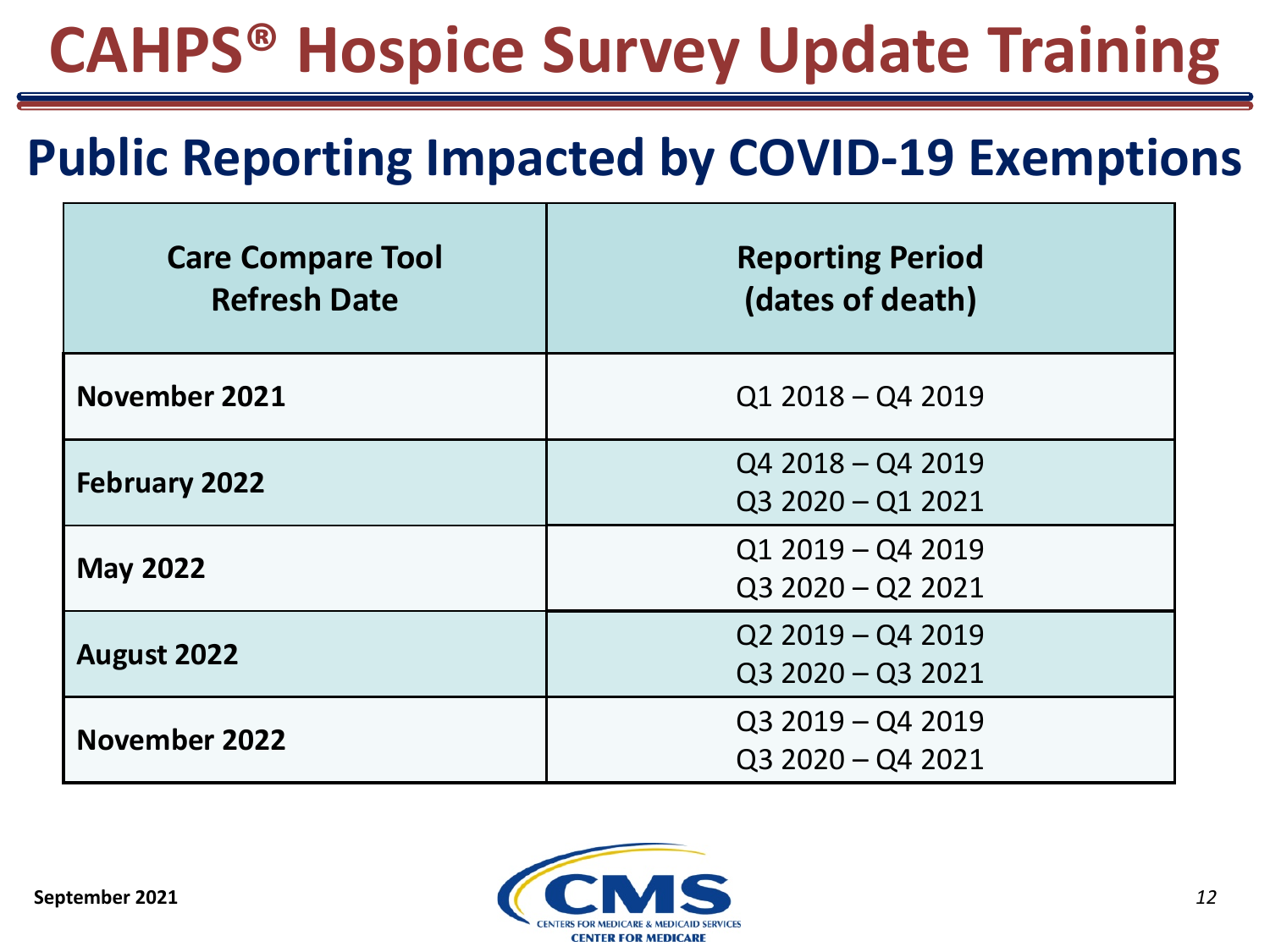#### **Star Ratings**

- Simple, easy to understand method for summarizing CAHPS scores
- Make comparisons between hospices more straightforward
- Use a 1 through 5 star rating system
- In the FY 2022 Hospice Final Rule, CMS finalized public reporting of CAHPS Hospice Star Ratings to occur no sooner than FY 2022

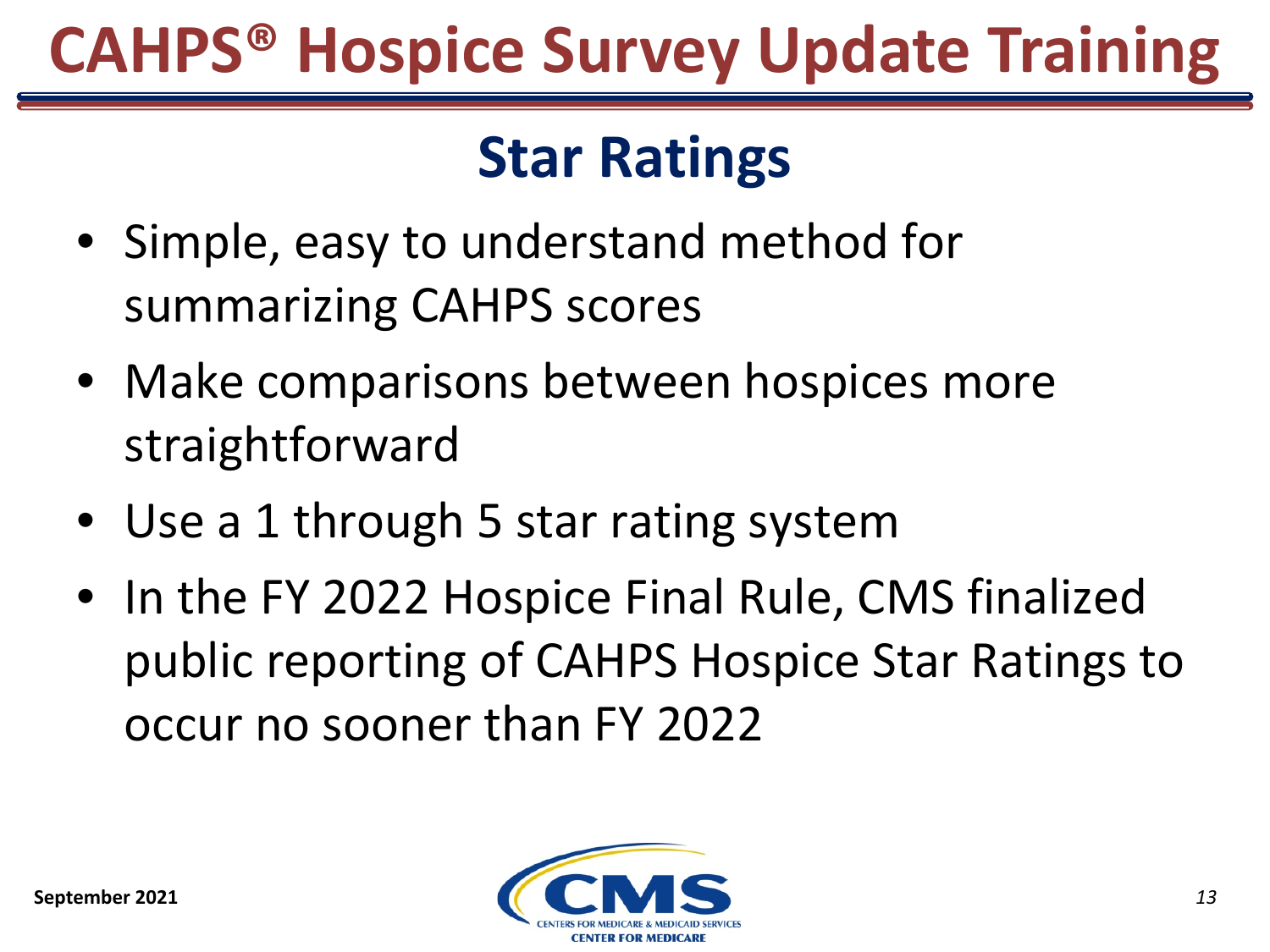### **Overview of CAHPS® Hospice Survey Mode Experiment**

- CMS is currently conducting an experiment to
	- ‒ Test a web-based mode
	- ‒ Test the effects of survey content revisions
	- Calculate updated mode adjustments
- CMS is sampling decedents/caregivers from 57 participating hospices
	- Hospice recruitment is now closed
- Data collection is scheduled to conclude in December 2021

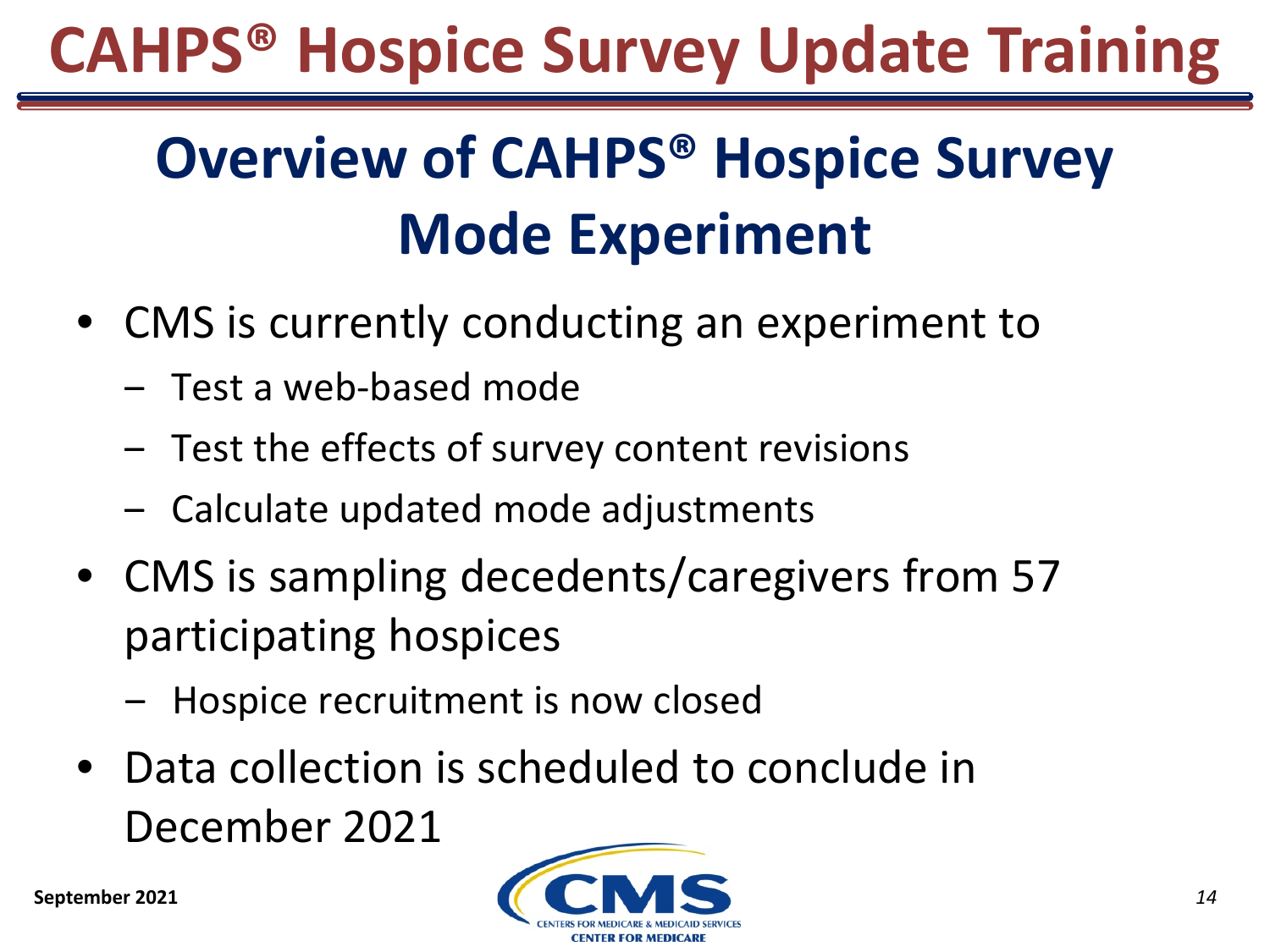#### **Timeline for 2021–2022**

| <b>Month of Death</b> | <b>Initial Contact with Sampled</b><br><b>Decedents/Caregivers</b> | Data Submission to the CAHPS<br><b>Hospice Survey Data Warehouse</b> |  |
|-----------------------|--------------------------------------------------------------------|----------------------------------------------------------------------|--|
| <b>April 2021</b>     | July 1, 2021                                                       | November 10, 2021                                                    |  |
| <b>May 2021</b>       | August 1, 2021                                                     |                                                                      |  |
| <b>June 2021</b>      | September 1, 2021                                                  |                                                                      |  |
| <b>July 2021</b>      | October 1, 2021                                                    |                                                                      |  |
| August 2021           | November 1, 2021                                                   | February 9, 2022                                                     |  |
| September 2021        | December 1, 2021                                                   |                                                                      |  |
| October 2021          | January 1, 2022                                                    |                                                                      |  |
| November 2021         | February 1, 2022<br>May 11, 2022                                   |                                                                      |  |
| December 2021         | March 1, 2022                                                      |                                                                      |  |
| January 2022          | April 1, 2022                                                      |                                                                      |  |
| February 2022         | May 1, 2022                                                        | August 10, 2022                                                      |  |
| <b>March 2022</b>     | June 1, 2022                                                       |                                                                      |  |

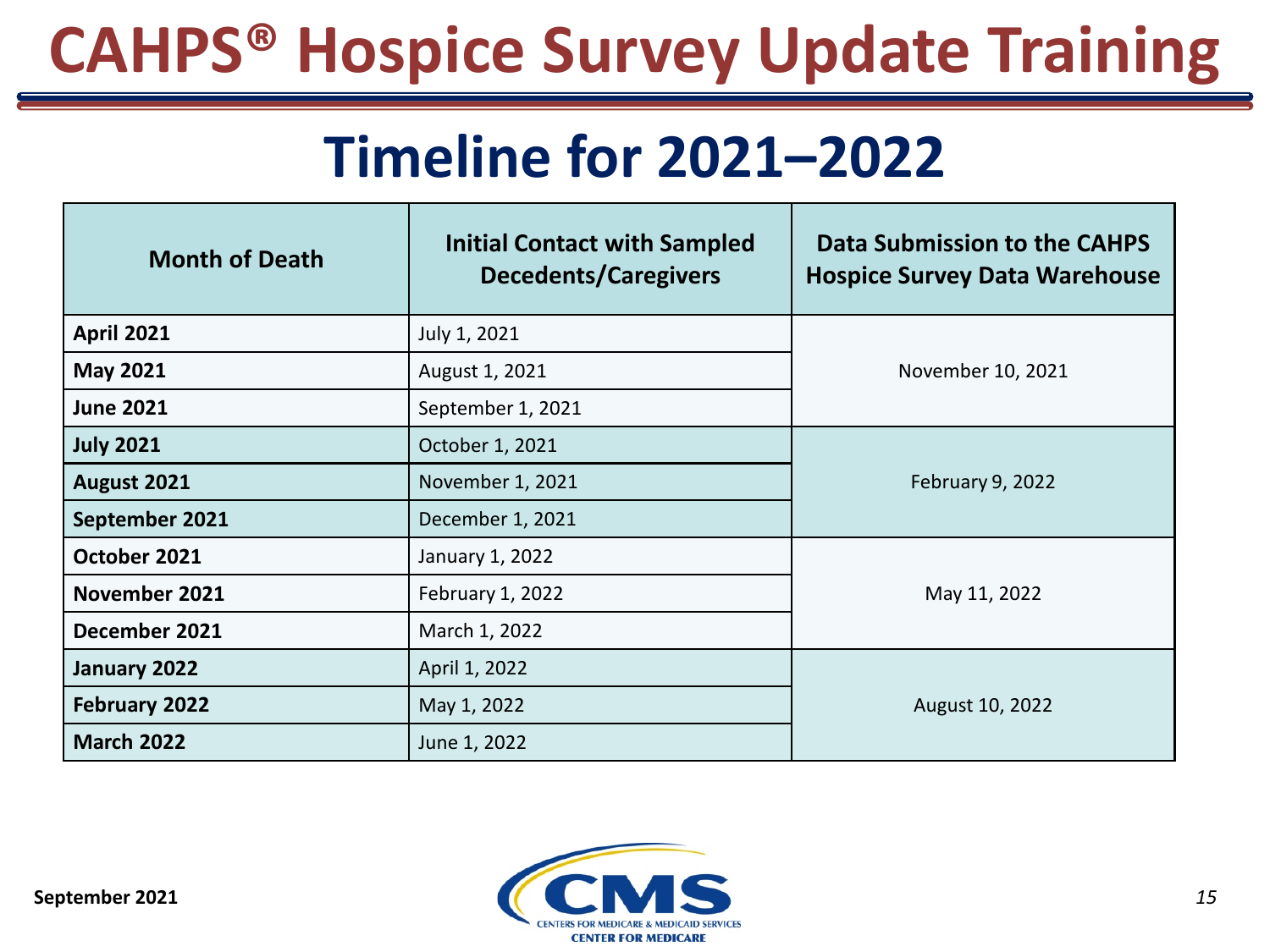#### **Timeline for 2022–2023**

| <b>Month of Death</b>             | <b>Initial Contact with Sampled</b><br><b>Decedents/Caregivers</b> | Data Submission to the CAHPS<br><b>Hospice Survey Data Warehouse</b> |  |
|-----------------------------------|--------------------------------------------------------------------|----------------------------------------------------------------------|--|
| <b>April 2022</b>                 | July 1, 2022                                                       | November 9, 2022                                                     |  |
| <b>May 2022</b>                   | August 1, 2022                                                     |                                                                      |  |
| <b>June 2022</b>                  | September 1, 2022                                                  |                                                                      |  |
| <b>July 2022</b>                  | October 1, 2022                                                    |                                                                      |  |
| August 2022                       | November 1, 2022                                                   | February 8, 2023                                                     |  |
| September 2022                    | December 1, 2022                                                   |                                                                      |  |
| October 2022                      | January 1, 2023                                                    |                                                                      |  |
| November 2022<br>February 1, 2023 |                                                                    | May 10, 2023                                                         |  |
| December 2022                     | March 1, 2023                                                      |                                                                      |  |
| January 2023                      | April 1, 2023                                                      |                                                                      |  |
| February 2023                     | May 1, 2023                                                        | August 9, 2023                                                       |  |
| <b>March 2023</b>                 | June 1, 2023                                                       |                                                                      |  |

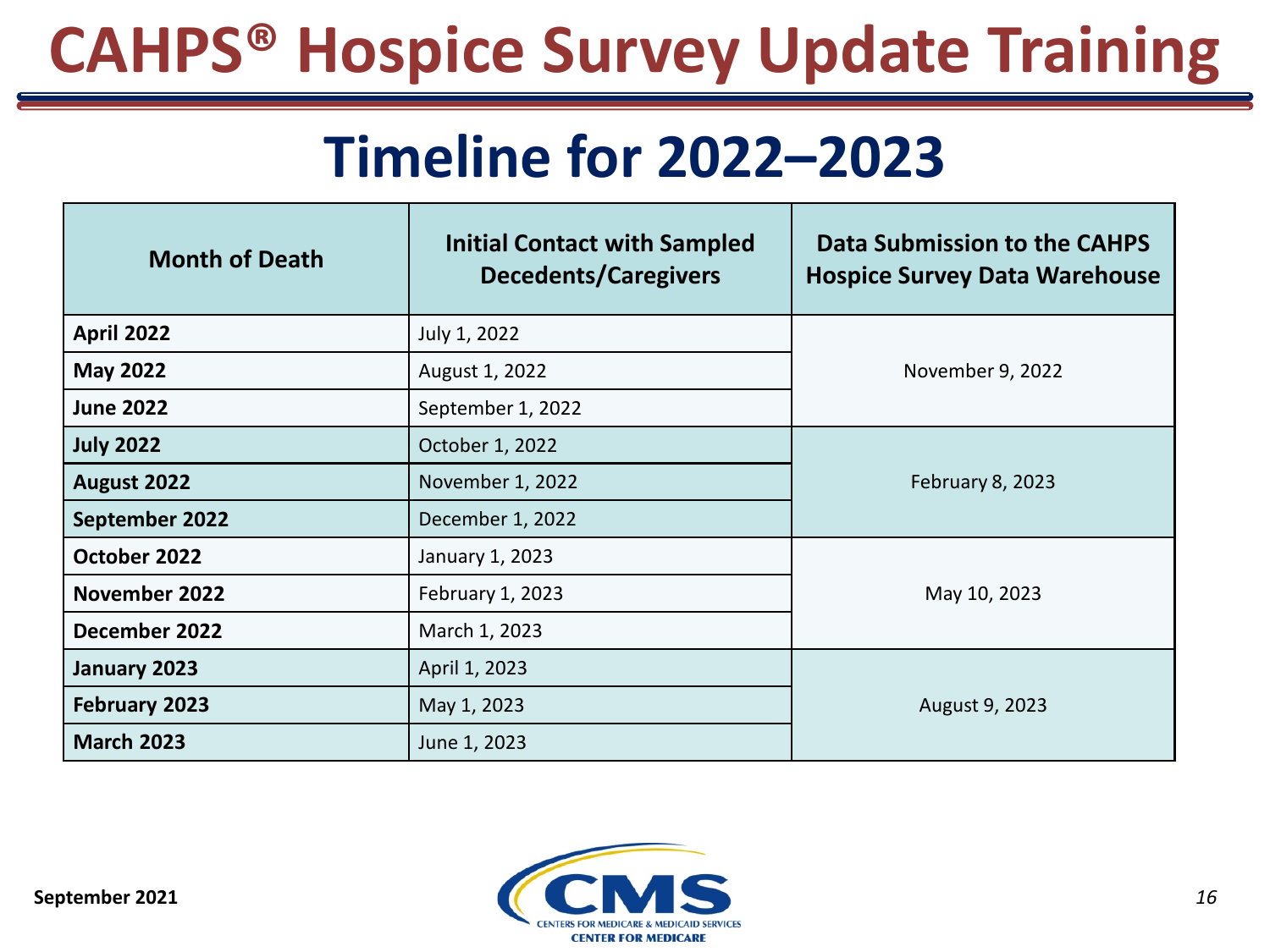#### **Important Points to Remember**

- Review QAG V8.0 as it supersedes all previous materials
	- ‒ Updates have been made based on questions and feedback
	- ‒ Updates must begin with January 2022 decedents
- Data that are submitted must follow the XML File Specification or be rejected from the CAHPS Hospice Survey Data Warehouse
	- ‒ XML File Specification V7.0 will be used through Q4 2021
	- ‒ XML File Specification V8.0 will be used starting with Q1 2022

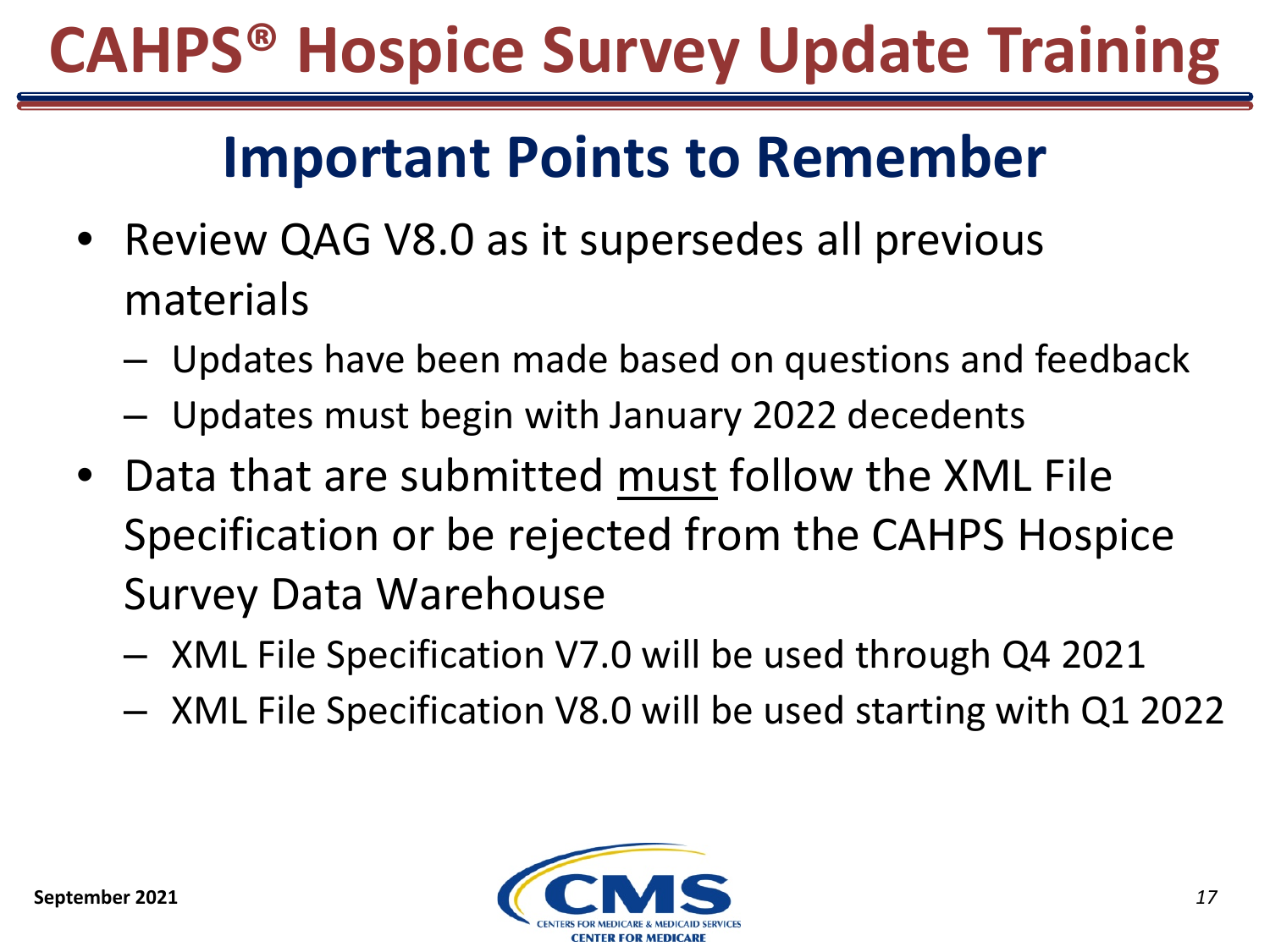#### **Important Points to Remember** *(cont'd)*

- Assure that hospice clients have submitted a Survey Vendor Authorization Form **90 days prior to the submission** of the hospice's data to the Data Warehouse
	- ‒ Direct the hospice to the CAHPS Hospice Survey Web site for the current form
	- ‒ Check your Data Warehouse folder before starting data collection
		- o The hospice is added to the survey vendor's excel file in the Data Warehouse folder when the authorization form is received by RAND
	- ‒ Email RAND or CAHPS Hospice technical assistance for questions
- Submit data to the CAHPS Hospice Survey Data Warehouse early
- Data cannot be submitted without an authorization form
	- ‒ **This may result in an APU failure for the hospice**

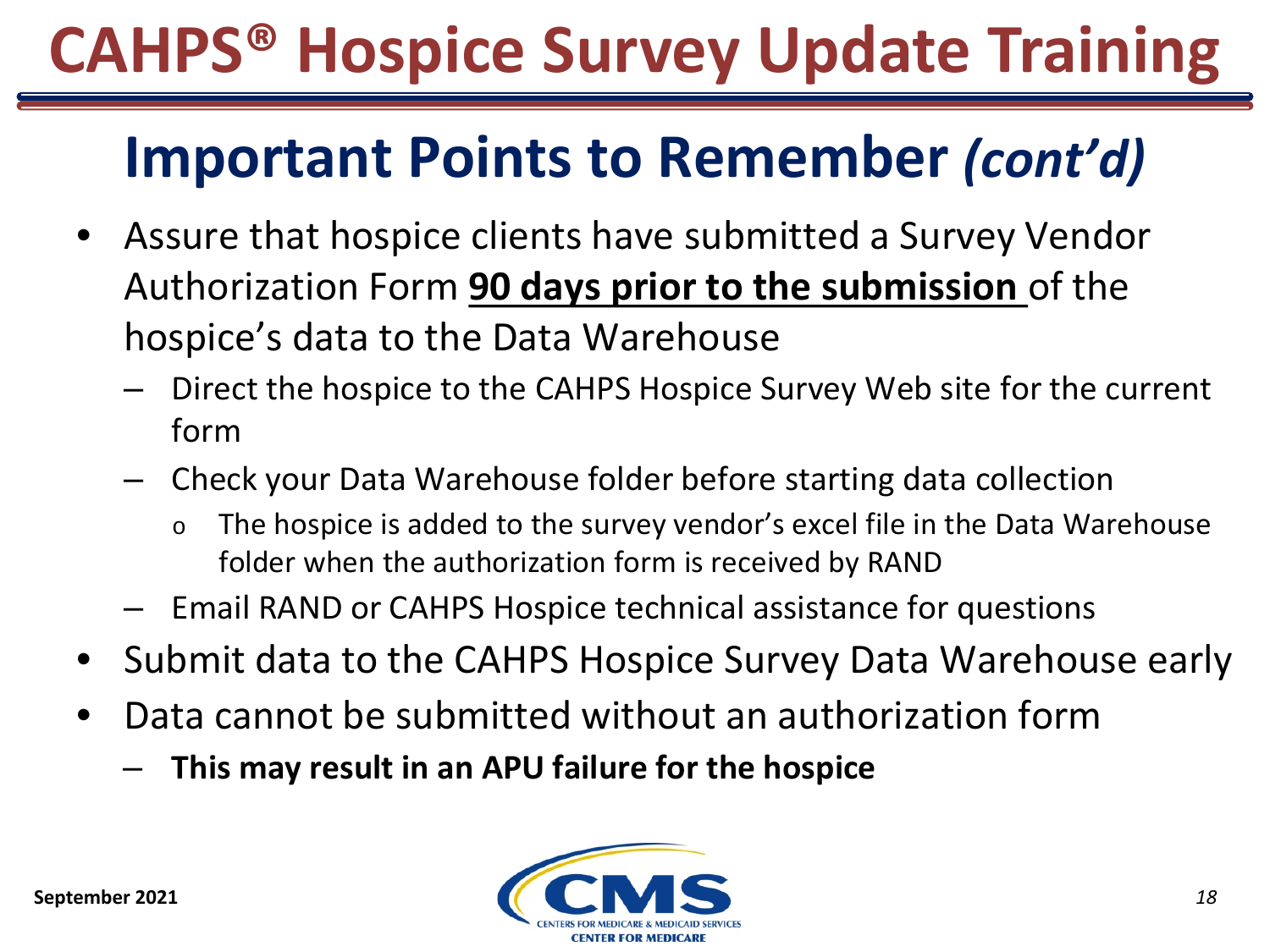#### **Key URL:**

[http://www.hospicecahpssurvey.org](http://www.hospicecahpssurvey.org/)

- Copy of the questionnaire in all available translations
- Copy of the QAG V8.0
- Technical information
- Podcasts for hospices, including:
	- ‒ Participation exemption requirements
	- ‒ Selecting a survey vendor
	- ‒ Creating the decedents/caregivers list
	- ‒ Data submission
	- ‒ Public reporting

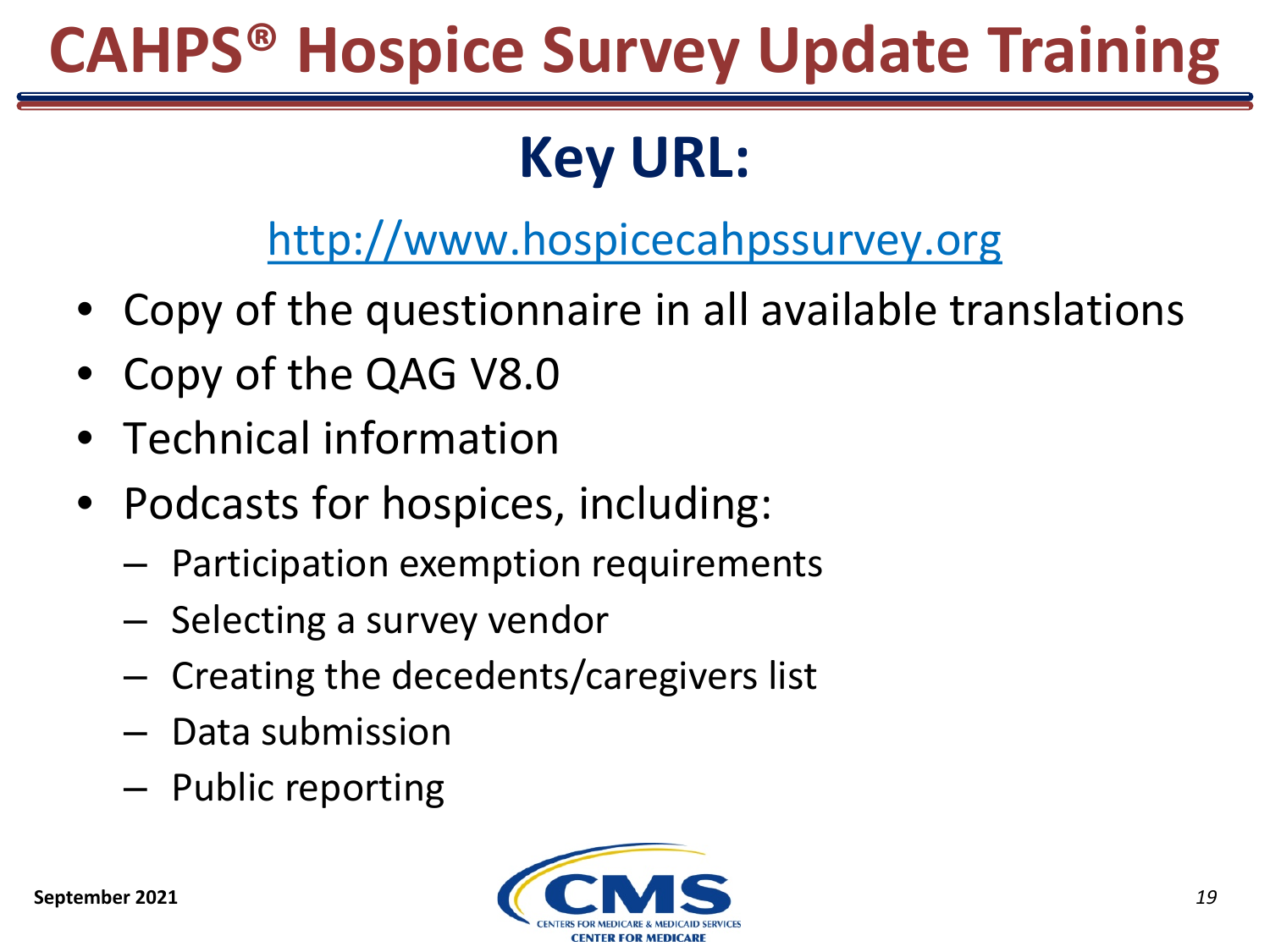# **CAHPS Hospice Survey Program Highlights and Updates**

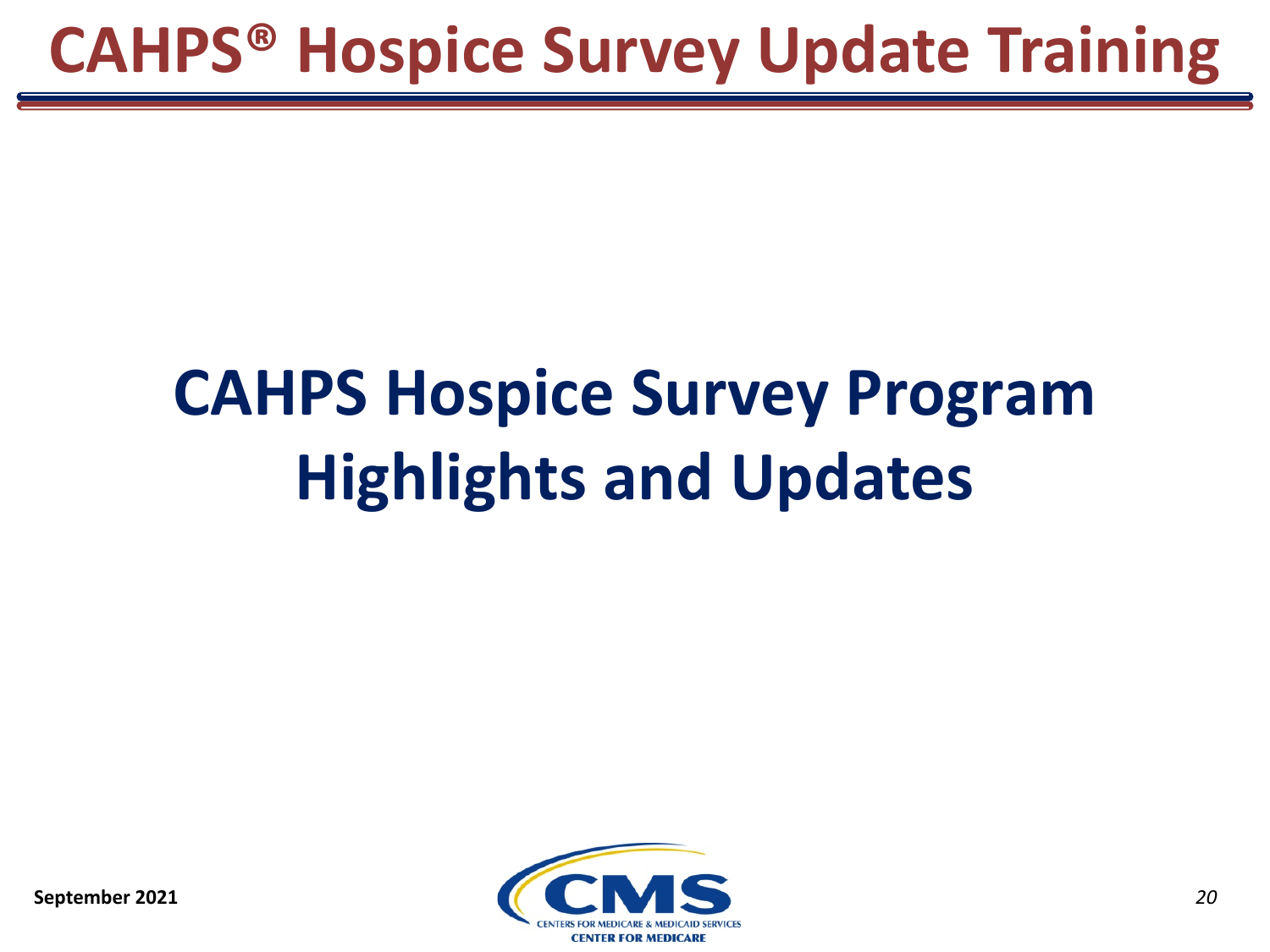#### **Updated Roles and Responsibilities: CMS**

- Calculate and adjust CAHPS Hospice Survey measure scores, including Star Ratings
- Publicly report CAHPS Hospice Survey results

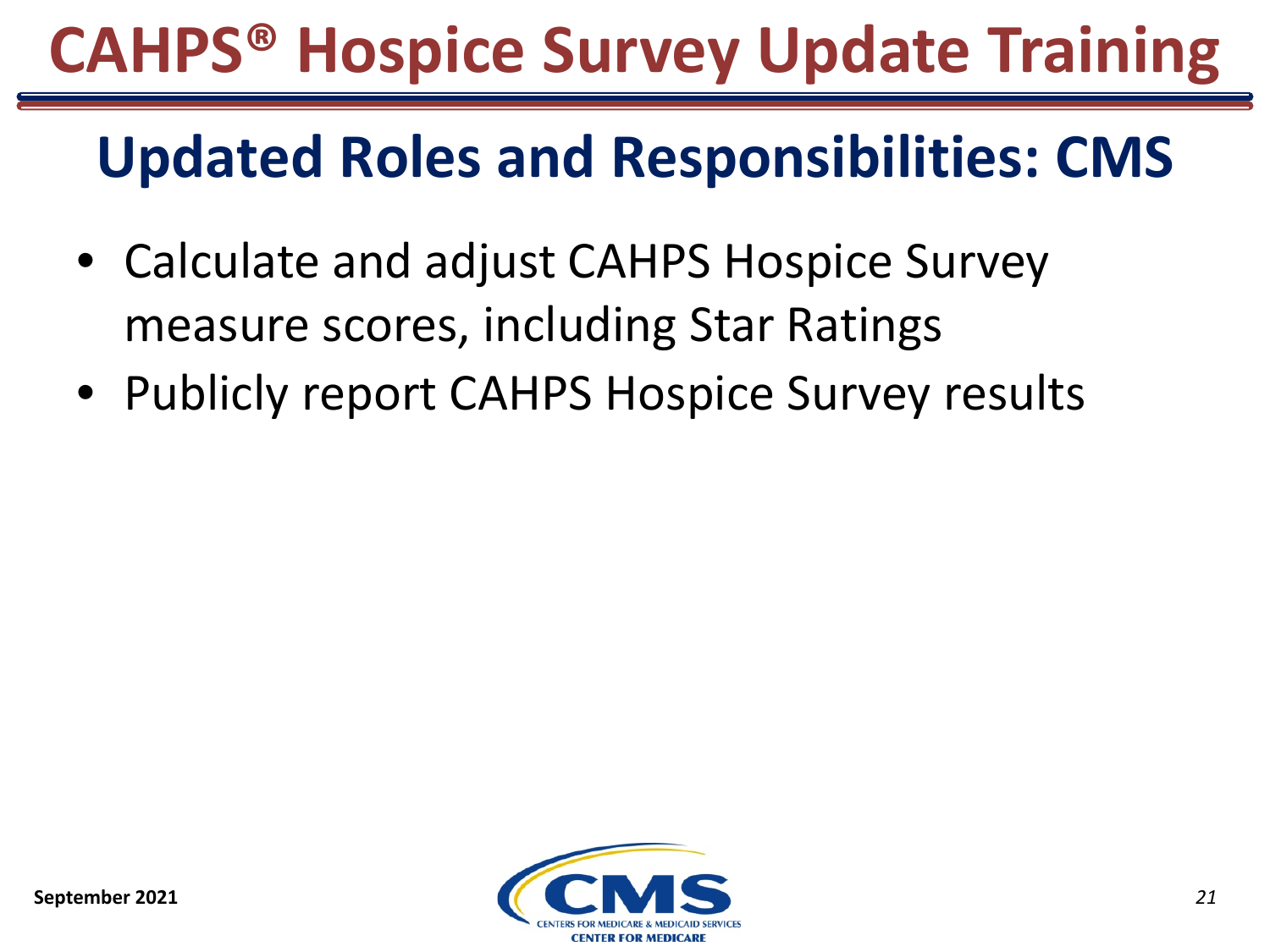### **Each month, each hospice must submit to its contracted survey vendor:**

- Decedents/Caregivers List
	- ‒ Hospices must submit all required variables
		- o Facility Name is a required variable, hospices should submit a value of "N/A" if the Facility Name is not available or does not apply
	- ‒ Decedents of all payer types are eligible
	- ‒ Decedents with no caregiver are identified by the Caregiver Relationship "8 = No Caregiver of Record"
	- ‒ Hospices must not apply eligibility criteria prior to submitting the list

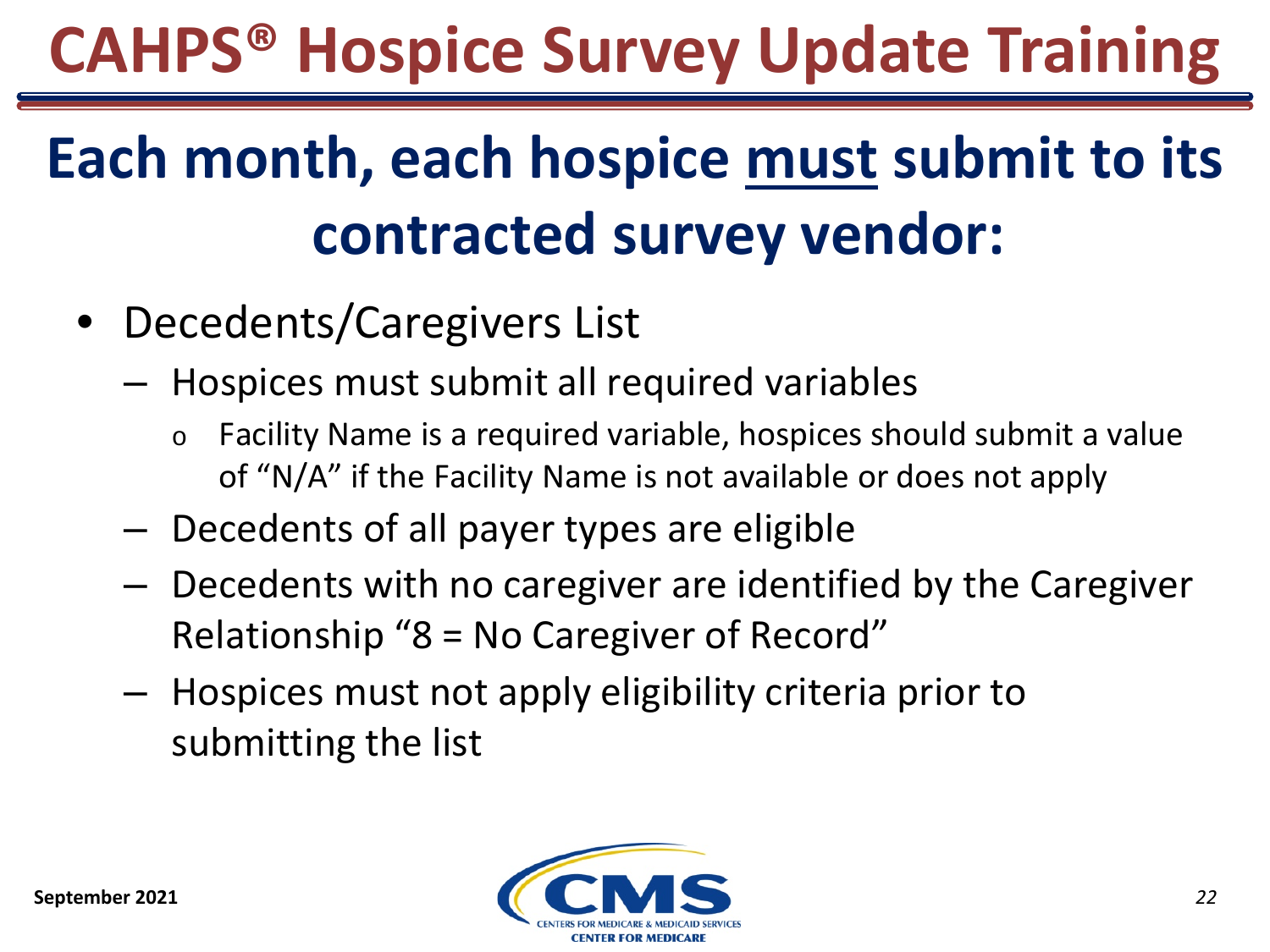### **Each month, each hospice must submit to its contracted survey vendor:** *(cont'd)*

- Hospices must provide the **count of all decedents**  to their survey vendor
	- ‒ Include all patients who died during the month, including requests for no contact ("no publicity") cases
	- ‒ The number of decedent/caregiver *records submitted*  plus the count of "no publicity" cases **must equal** the total decedent count submitted

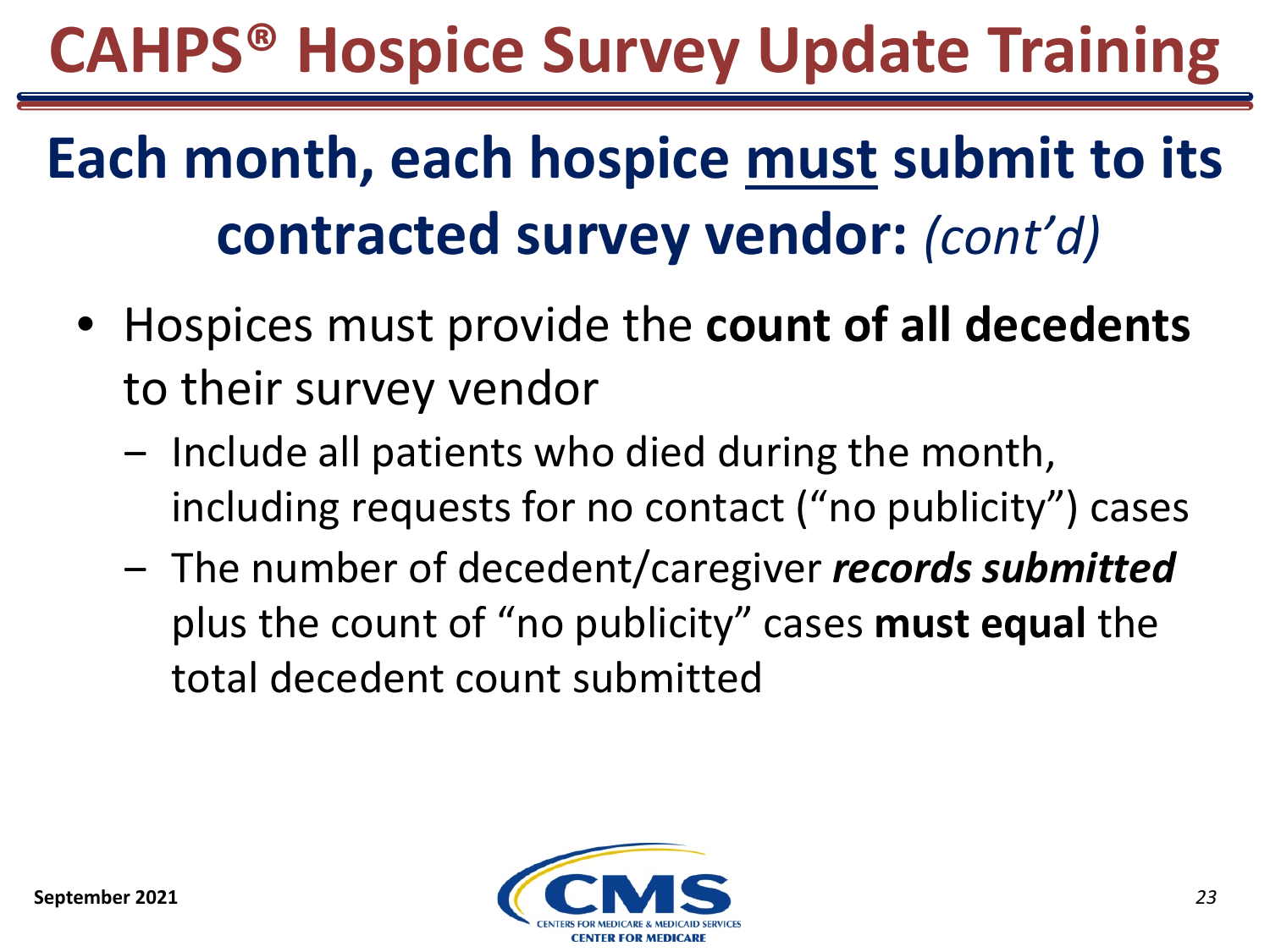### **Each month, each hospice must submit to its contracted survey vendor:** *(cont'd)*

- Counts of cases ineligible due to:
	- ‒ Live discharges
	- Requests for no contact (i.e., make a "no publicity" request or initiate or voluntarily request not to be contacted)
- Count of hospice offices covered under a single CCN
	- ‒ This count is the number of administrative or practice offices for the CCN
		- o NOT individual facilities or settings in which hospice care is provided (i.e., homes, assisted living facilities, hospitals, hospice facilities, or hospice houses)

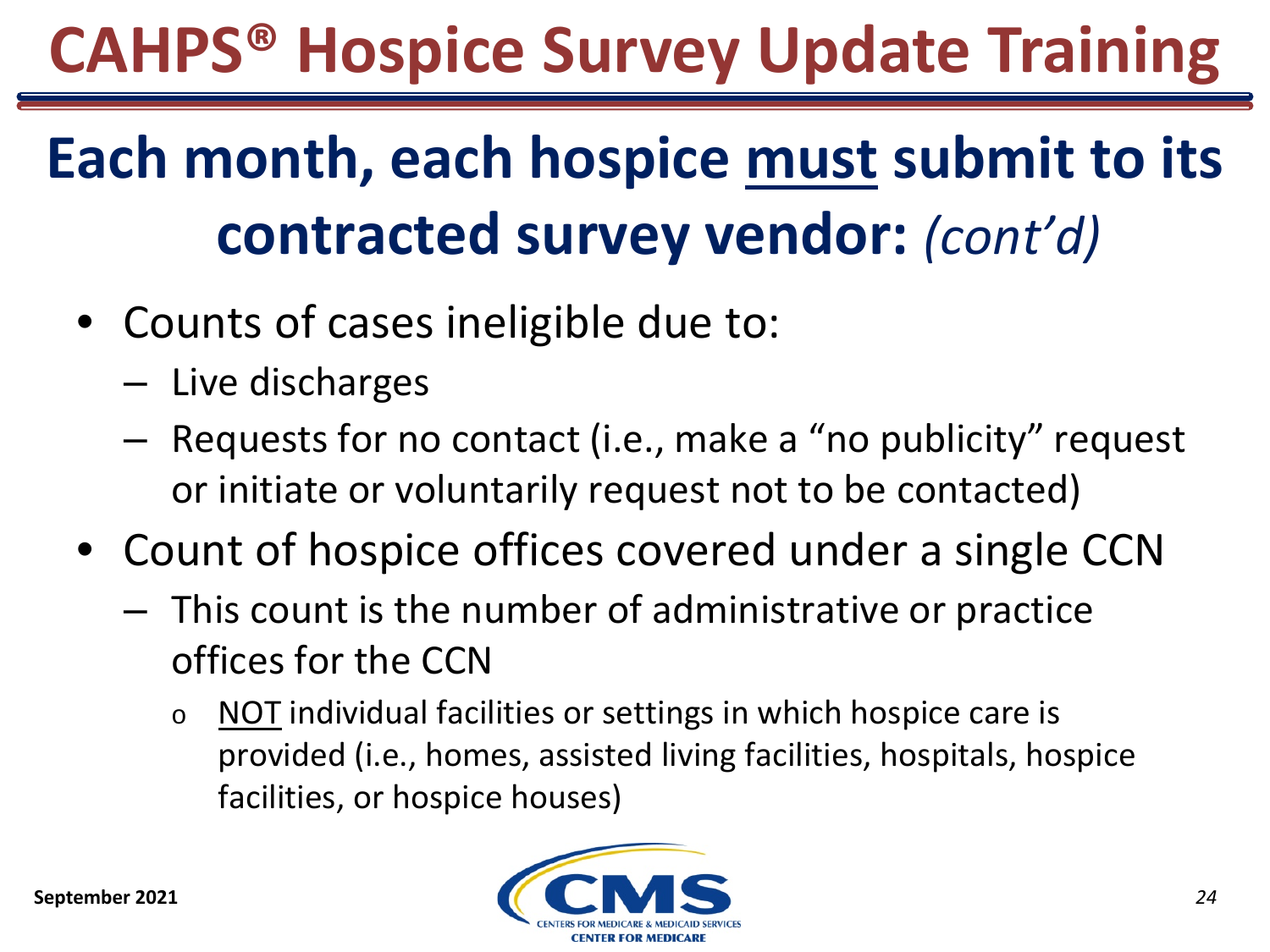### **Participation Exemptions**

- Participation Exemption for Size
	- ‒ Hospices that served fewer than 50 survey-eligible decedents/caregivers in a calendar year can apply for exemption for the following year's data collection and submission requirements
	- ‒ The Participation Exemption for Size Form must be submitted every year
- Participation Exemption for Newness
	- The hospice must have received its CCN on or after the first day of the year
	- ‒ Hospices that receive the exemption for newness are required to begin participating the first month of the following calendar year
- Hospices that intend to be considered for the Participation Exemption for Size or Newness may unofficially participate in the CAHPS Hospice Survey, however, data collected must not be submitted to the Data Warehouse

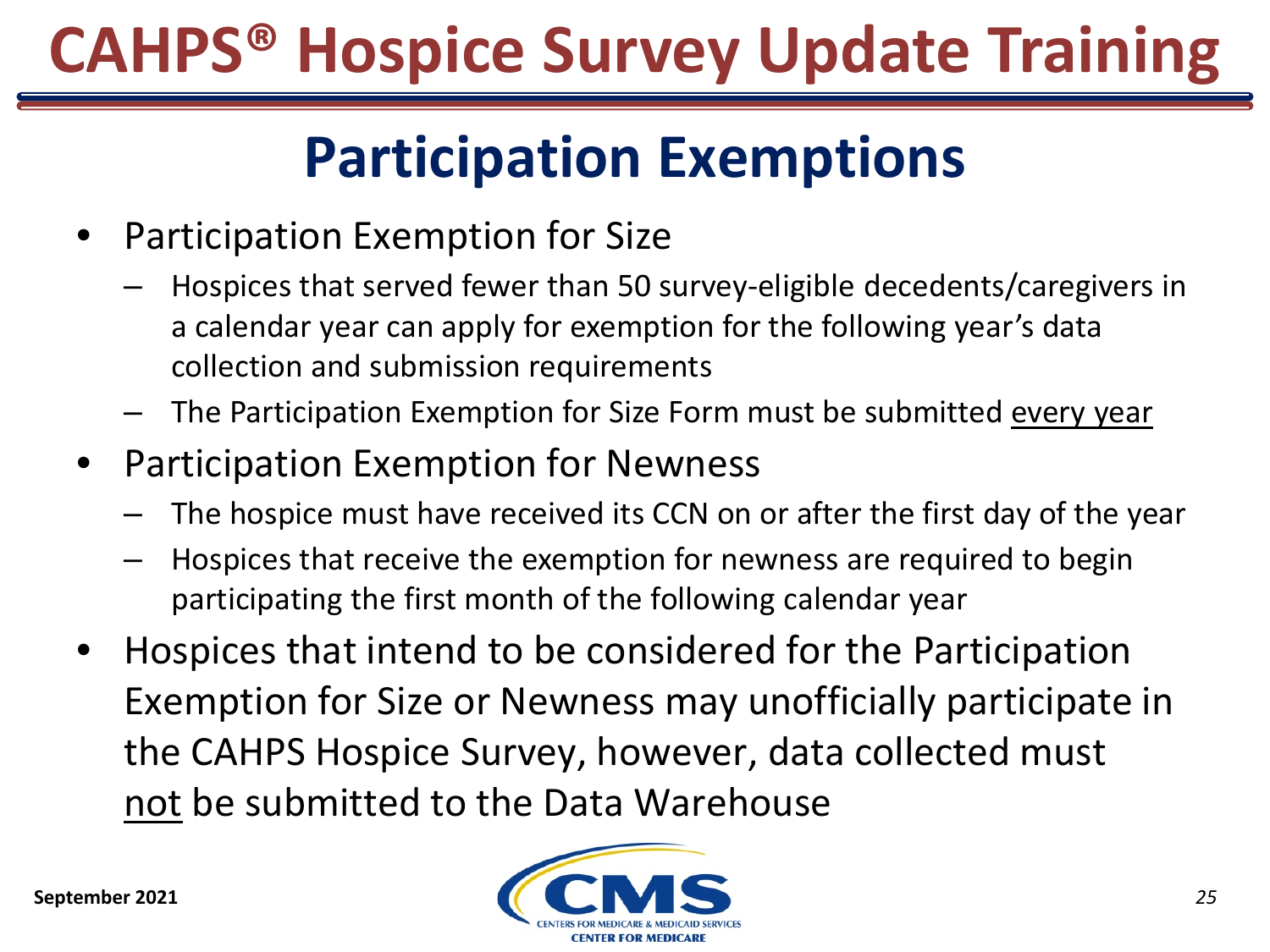### **Roles and Responsibilities: Survey Vendors**

- Follow all CAHPS Hospice Survey guidelines
- Meet all CAHPS Hospice Survey due dates
- Complete and sign the CAHPS Hospice Survey Attestation Statement by **December 9, 2021**
- Request client hospices review CAHPS Hospice Survey Data Submission Reports
- Perform quality checks of all survey administration processes and document the performance of the quality check activities
	- ‒ Perform checks of the decedents/caregivers lists and follow-up with hospices for discrepancies/issues
		- o Confirm decedents/caregivers list has been received from all contracted hospices
		- o Review missing or inappropriately assigned fields

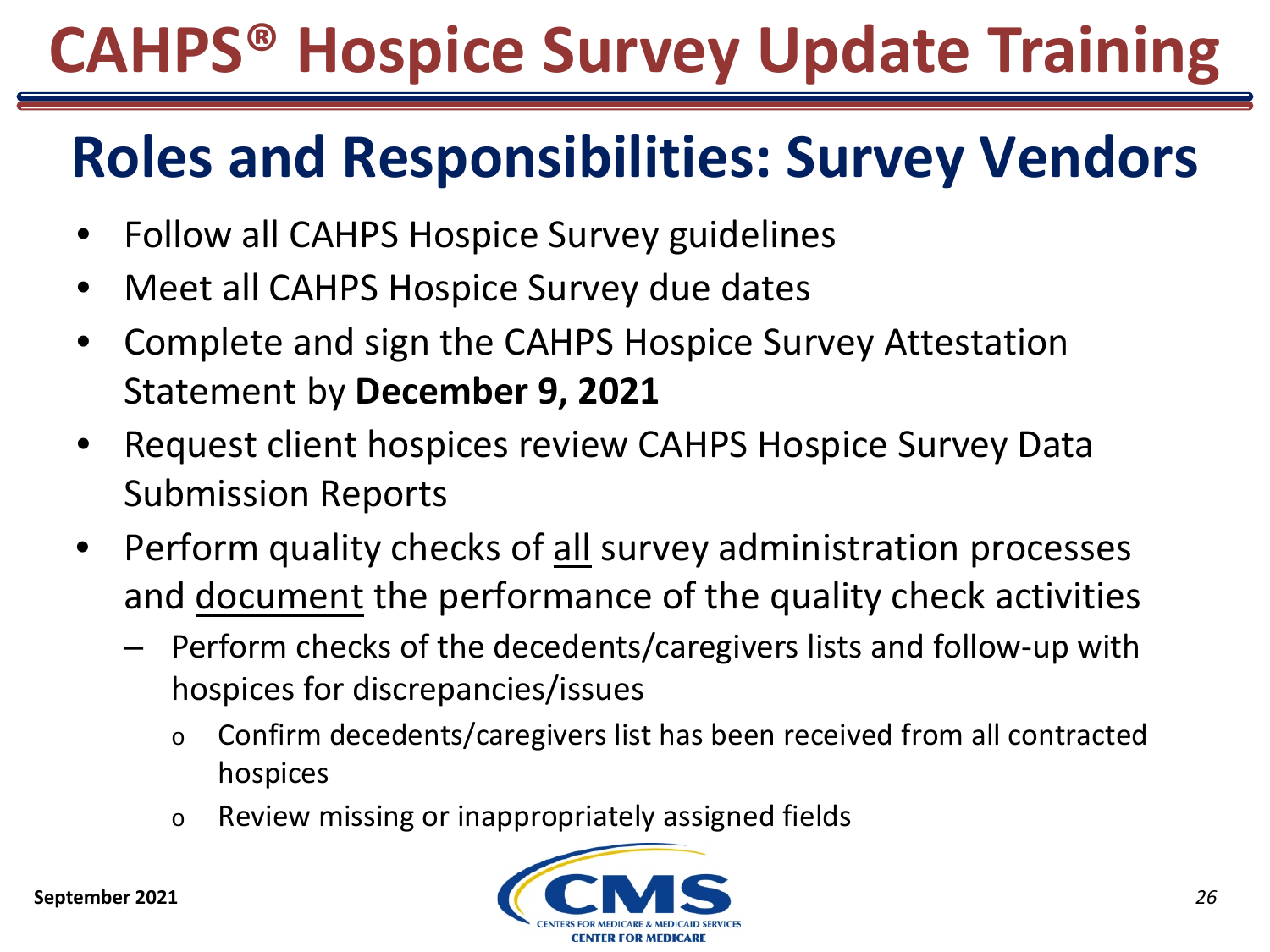#### **Roles and Responsibilities: Survey Vendors** *(cont'd)*

- Maintain a toll-free customer support line(s) on behalf of contracted hospice client(s)
	- ‒ Specify on voicemail recording that the caller can leave a message about the CAHPS Hospice Survey
	- ‒ Offer support in all languages in which the survey vendor administers the survey
	- ‒ Provide staff during business hours and have sufficient capacity to handle incoming calls
	- ‒ Document questions received and responses provided via a database or tracking log
	- ‒ Routinely monitor to assure the guidelines are followed and line is working
	- ‒ Utilize the Frequently Asked Questions (FAQs) in Appendix G to respond to inquiries

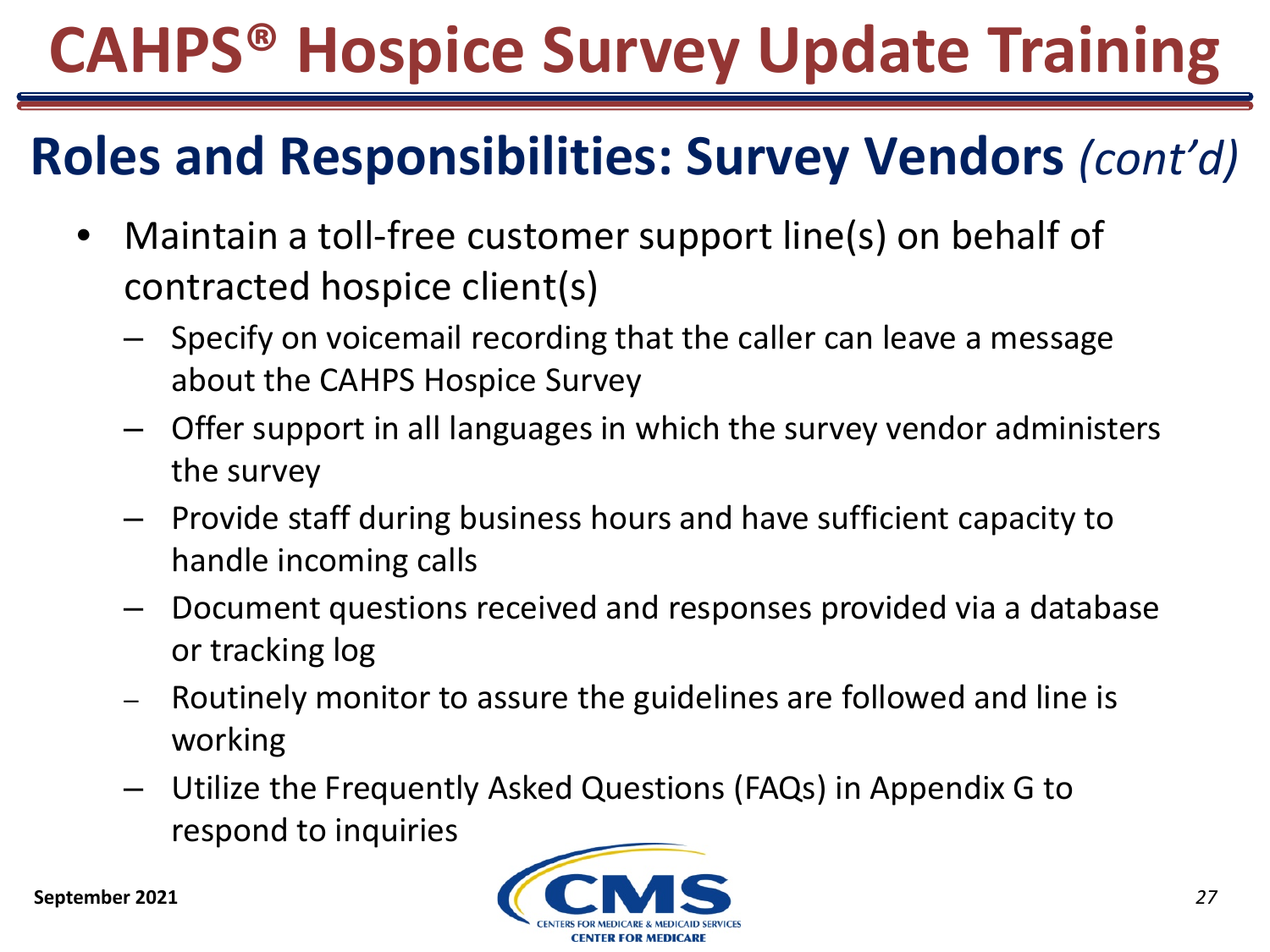#### **Roles and Responsibilities: Survey Vendors** *(cont'd)*

- Perform checks of the decedents/caregivers lists and follow-up with hospices for discrepancies/issues
	- ‒ Review "no publicity" count for reasonableness *(should be a rare and unusual request)*
		- º Review definition of a "no publicity" decedent/caregiver with each hospice to ensure the hospice understands when it may be used
	- ‒ Compare count of total decedents minus "no publicity" and "missing date of death" counts to number of decedent/caregiver cases submitted *(these numbers should match)*
		- o Follow up with hospices that do not provide counts or whose counts do not match
		- o Submit a Discrepancy Report if the hospice does not respond to ongoing follow-up regarding the counts

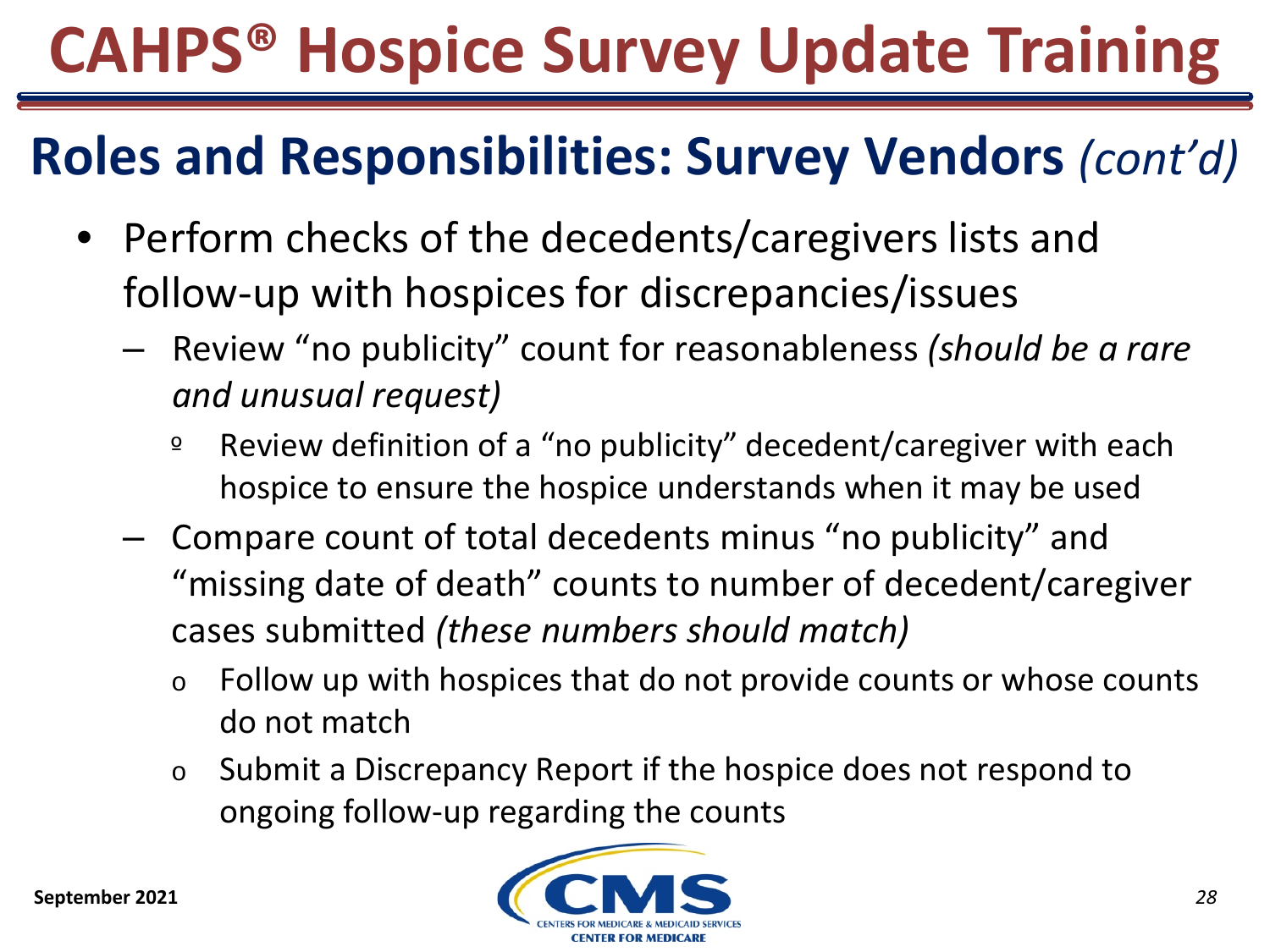#### **Sample Frame Creation**

- Survey vendors should contact their hospice clients before data collection begins:
	- ‒ If there are missing or incorrectly formatted data in the file provided by the hospice, or
	- ‒ If sample frame counts do not reconcile
		- o Survey vendors may request updated information about specific decedents/caregivers, rather than requesting a complete updated list
- Survey vendors must:
	- ‒ Apply eligibility criteria to prepare the sample frame
	- Implement a de-duplication process to verify a decedent is included only once
	- ‒ Include cases in the sample frame if the eligibility status is uncertain

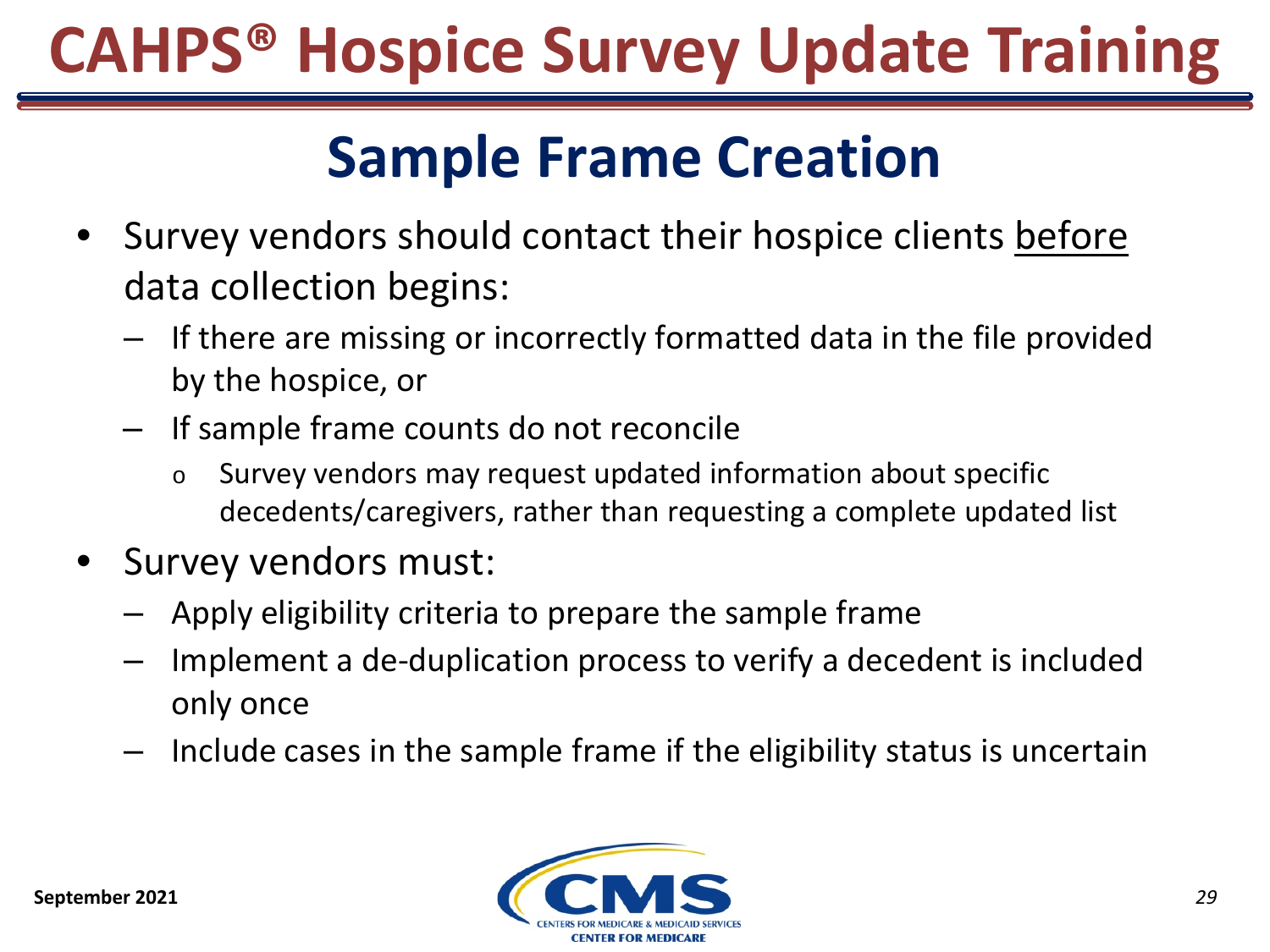#### **Sample Frame Creation** *(cont'd)*

- Updates to eligibility criteria
	- ‒ A **non-familial paid caregiver** must be identified by the caregiver relationship of "9 – Paid caregiver"
		- o Non-familial paid caregivers are not eligible for the CAHPS Hospice Survey

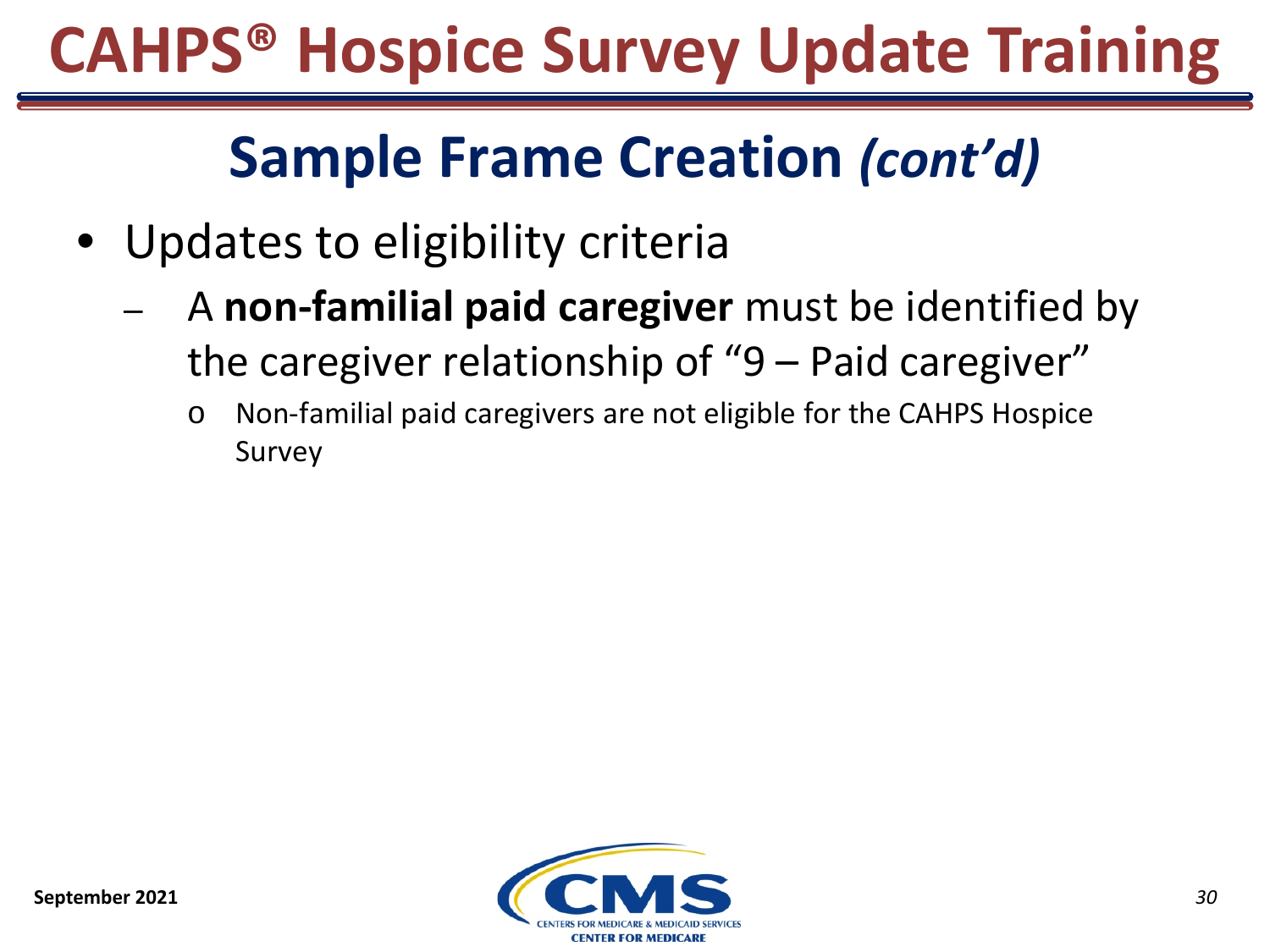### **Sample Frame Creation** *(cont'd)*

- De-duplication
	- ‒ Hospices/survey vendors must review the decedents/caregivers files for:
		- Patients with repeated entries in the file (patients that are included in the file more than once for the same service dates), and
		- Patients with multiple admissions (patients with multiple hospice admissions during a given calendar month)
- Records with no caregiver name, an incomplete caregiver name, or missing address are not removed from the sample frame
	- ‒ Survey vendors must contact the hospice to inquire about an update for the missing data
	- Hospices should utilize the Caregiver Relationship "8 No Caregiver of Record" to identify decedents with no caregiver



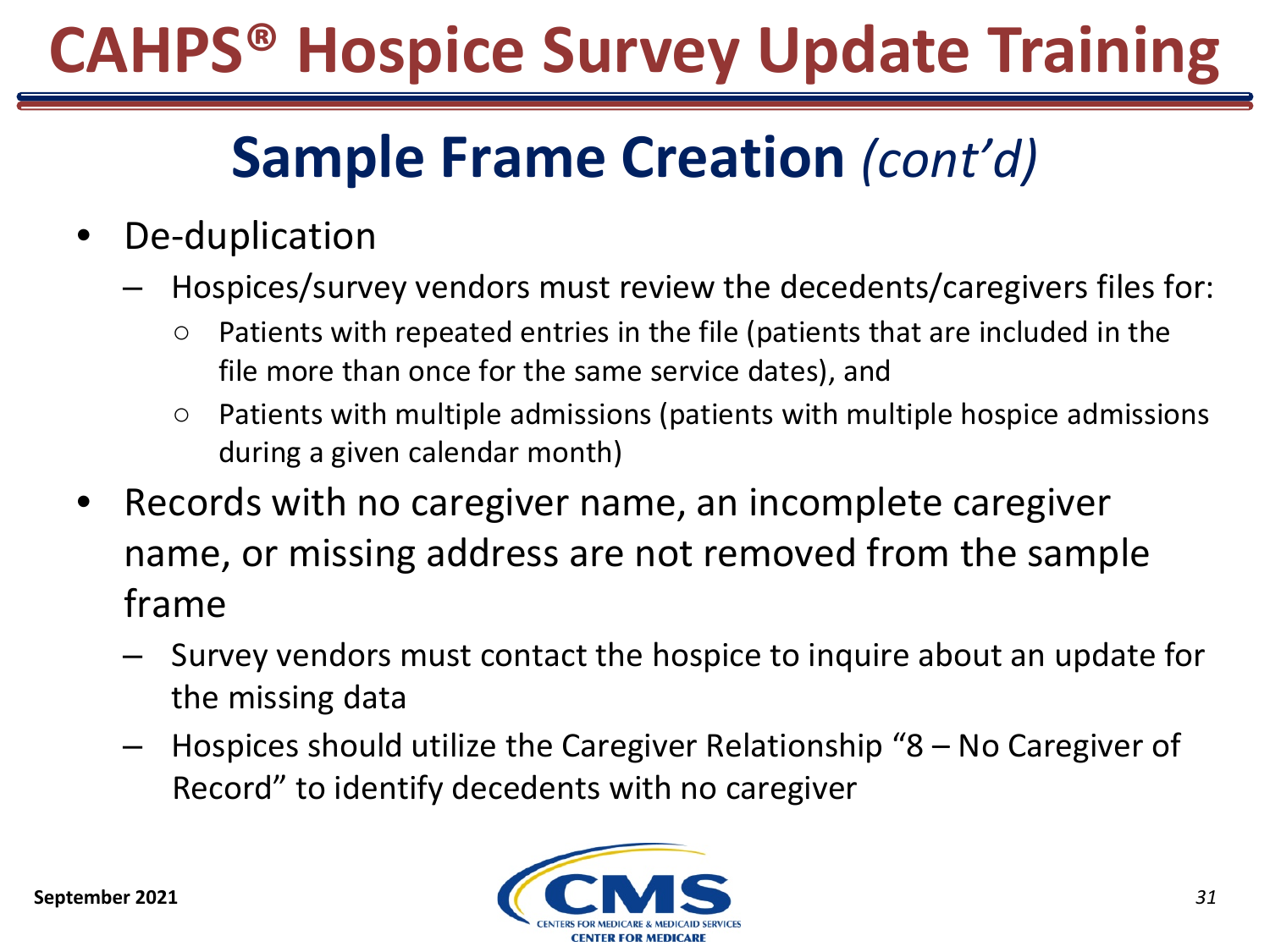#### **Sample Frame Creation** *(cont'd)*

- Assignment of the Random, Unique, De-identified Number
	- Each sampled record must be assigned a number that is:
		- Used to follow the records through the data collection process and
		- Report whether the survey for each sampled record has been returned
	- May use any de-identified combination of up to 16 letters and numbers
	- ‒ **Must not** include any combination of letters/numbers that are:
		- $\circ$  the date of death (month, date and/or year),
		- $\circ$  the birth date (month, date and/or year) and
		- $\circ$  hospice ID number (e.g., decedent record number received from the hospice)
	- ‒ Sample must be randomized prior to assignment of the ID if using a sequential numbering order

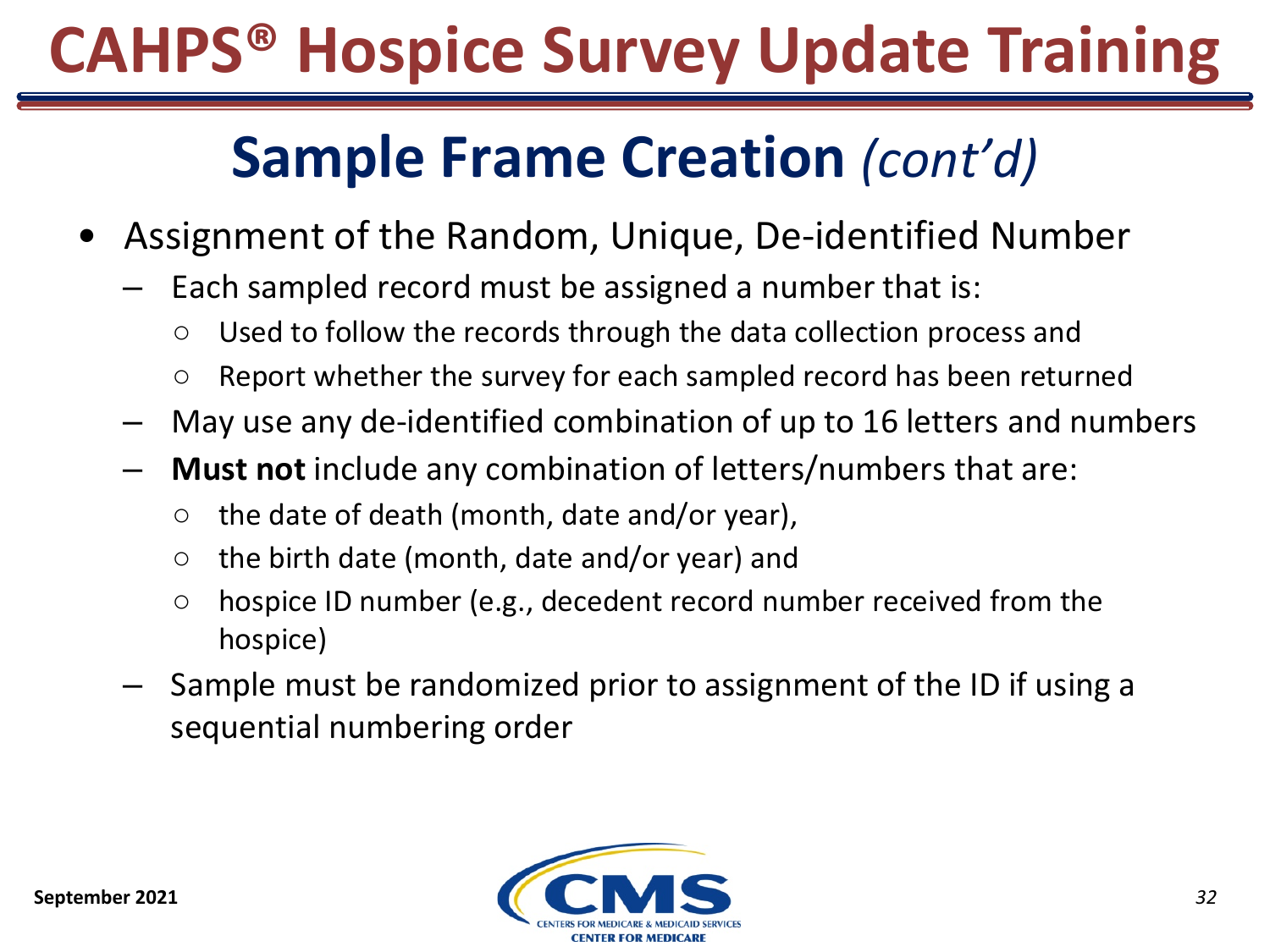### **Confirming Accuracy of Hospice Sample Files**

- Survey vendors should check the accuracy of sampled patients' contact information prior to survey fielding
- If a hospice does not submit a monthly sample file to its survey vendor, the survey vendor must not assume that there are zero survey-eligible decedents/caregivers for the month
	- The hospice must confirm in writing that there are zero survey-eligible decedents/caregivers for the month
	- ‒ If zero survey-eligible decedents/caregivers are confirmed, survey vendors should submit a Hospice Record to the CAHPS Hospice Survey Data Warehouse, including the sample size, the count of ineligibles due to "no publicity," and live discharges
- If there is no confirmation of zero survey-eligible decedents/caregivers, then a Hospice Record must not be uploaded. A Discrepancy Report for this hospice must be submitted.

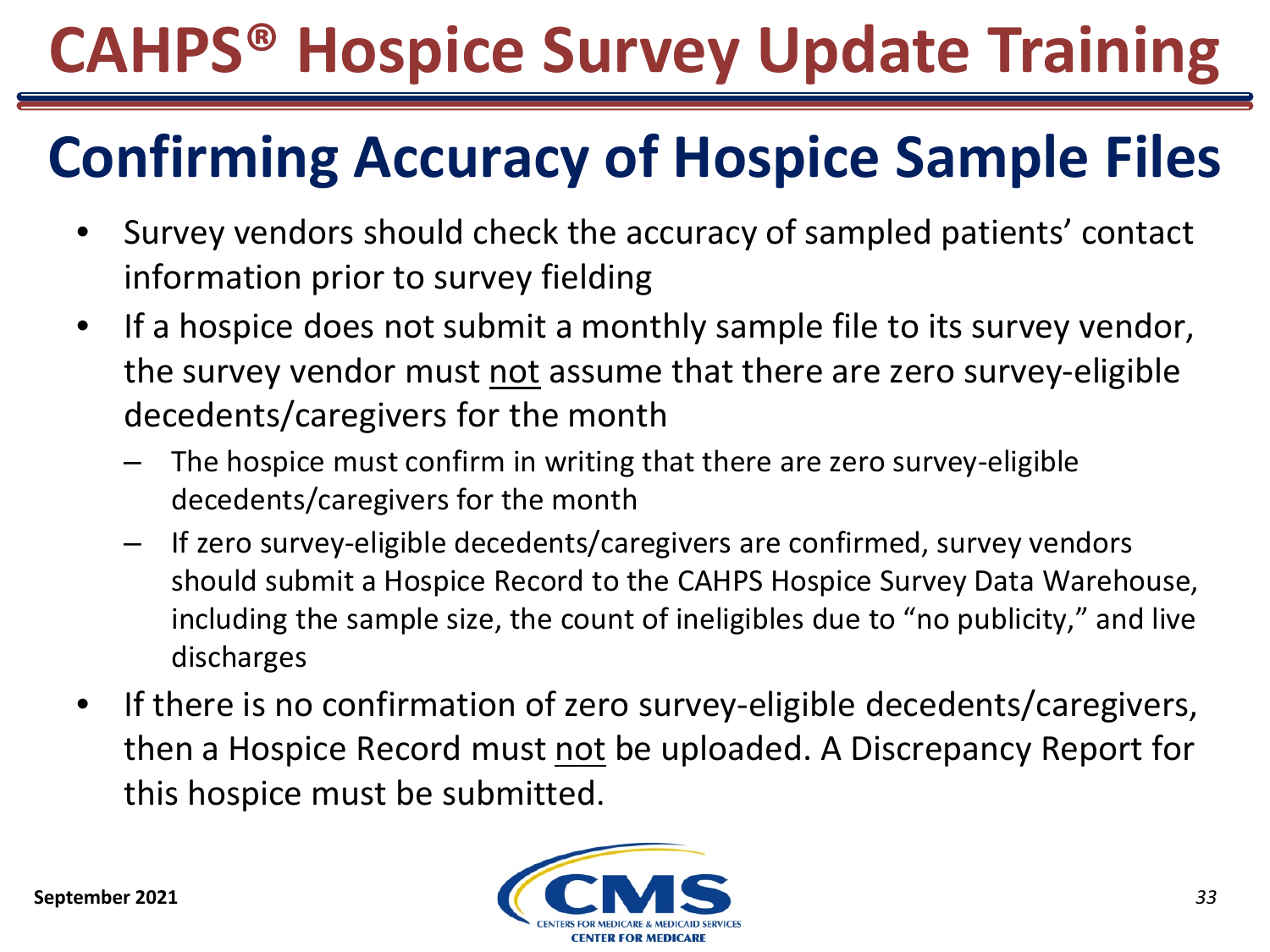### **Quality Assurance: Survey Sample**

- Survey vendors should:
	- ‒ Confirm that all decedent/caregiver cases submitted by hospice were imported into survey management database
	- ‒ Generate reports that trend counts over time (e.g., total decedents, "no publicity," ineligible pre-sample, sample size, ineligible post-sample, etc.)
		- o Develop threshold for variance and follow-up with hospice regarding any outliers
	- ‒ Review eligible and ineligible cases for appropriate classification

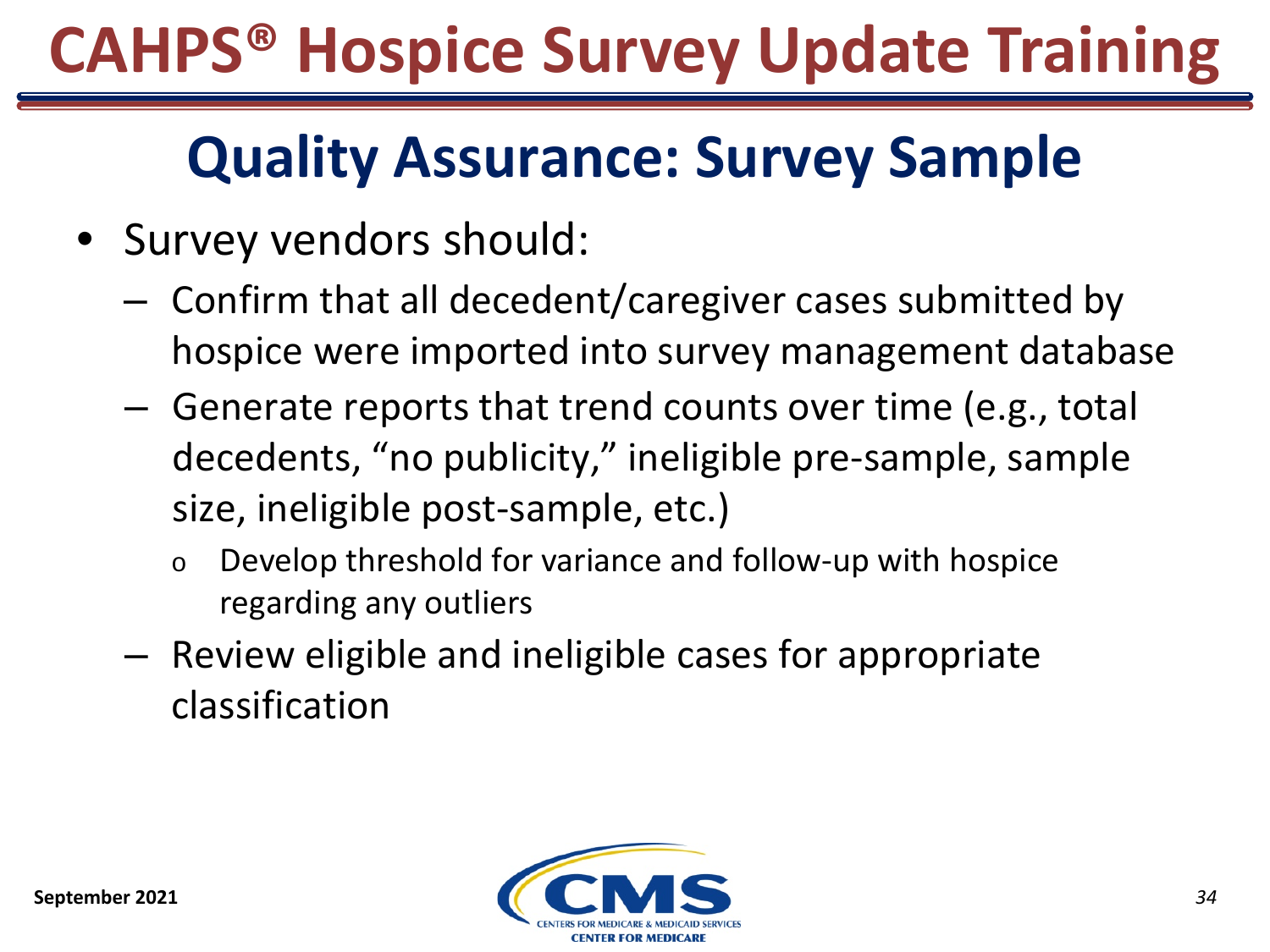### **Quality Assurance: Survey Sample** *(cont'd)*

- Survey vendors should:
	- ‒ Confirm that all hospices have been sampled and pushed to production for the month
	- ‒ Designate a second staff member to review sample for accuracy
	- Document all quality assurance checks completed

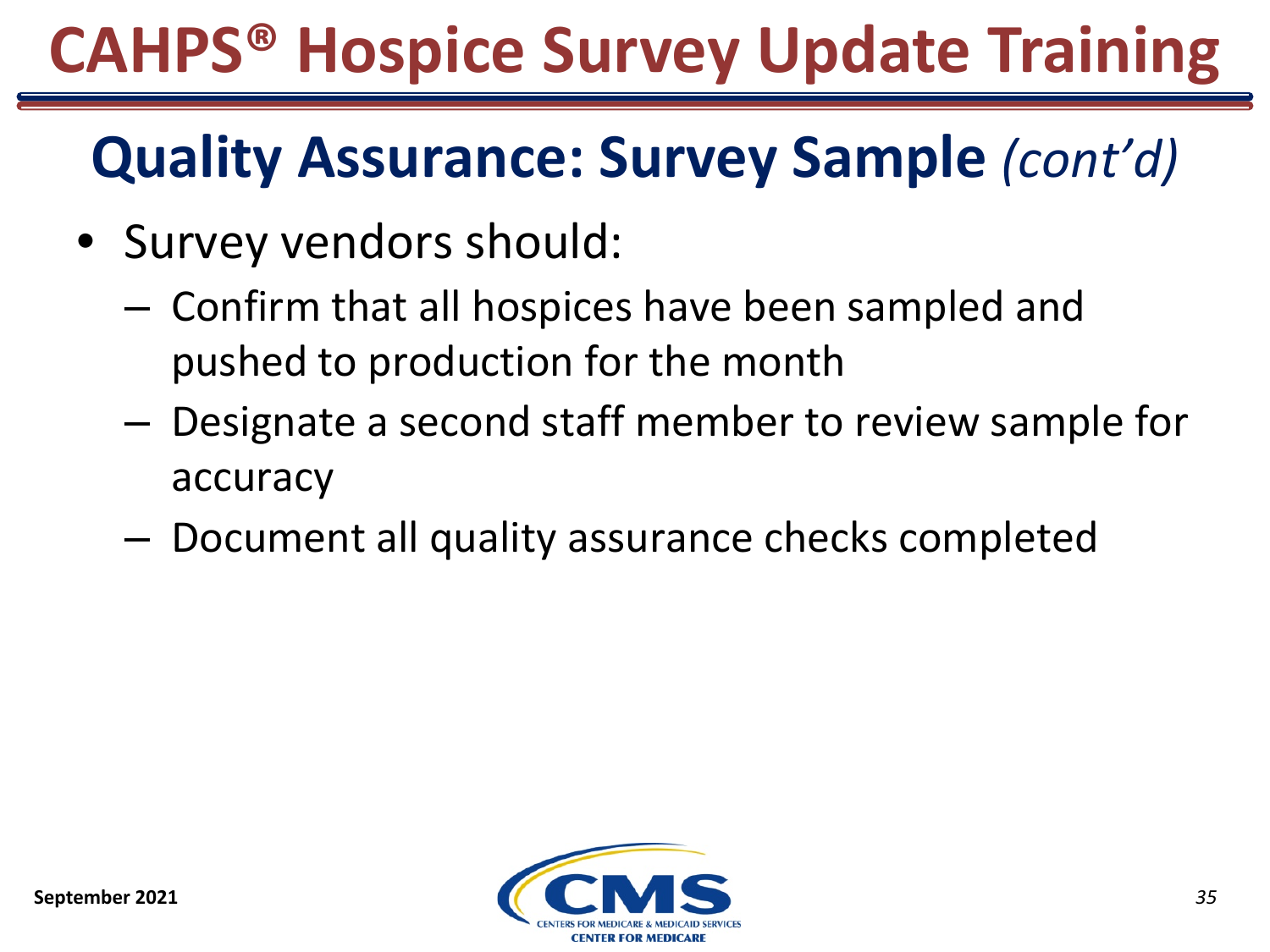### **Mail Only Mode**

- Caregivers without valid mailing addresses
	- ‒ Survey vendors must **re-contact the hospice** to inquire about an address update for caregivers with no/incomplete mailing address
	- ‒ Caregivers without valid mailing addresses must not be excluded from the sample
- Check for accuracy of caregiver contact information
	- ‒ Check a few sampled caregivers to ensure that the name corresponds to the address provided by the hospice

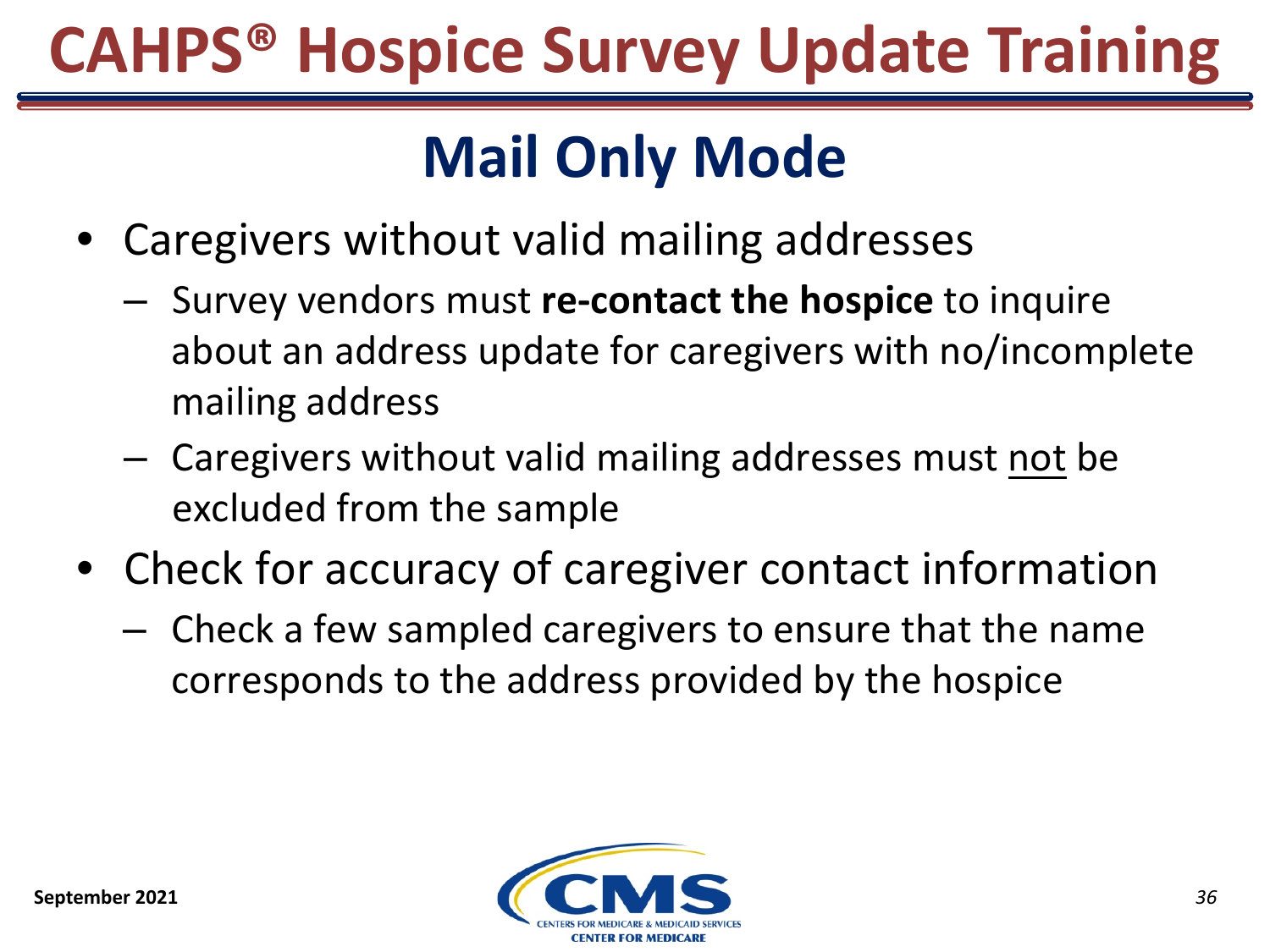- If survey administration is not initiated within the first seven days
	- ‒ Surveys may be administered from the eighth to the tenth of the month without requesting prior approval from CMS
	- ‒ After the tenth of the month, approval must be requested from CMS before the survey can be administered
	- ‒ A Discrepancy Report **must** be submitted if survey administration begins after the seventh day of the month or does not occur for any month

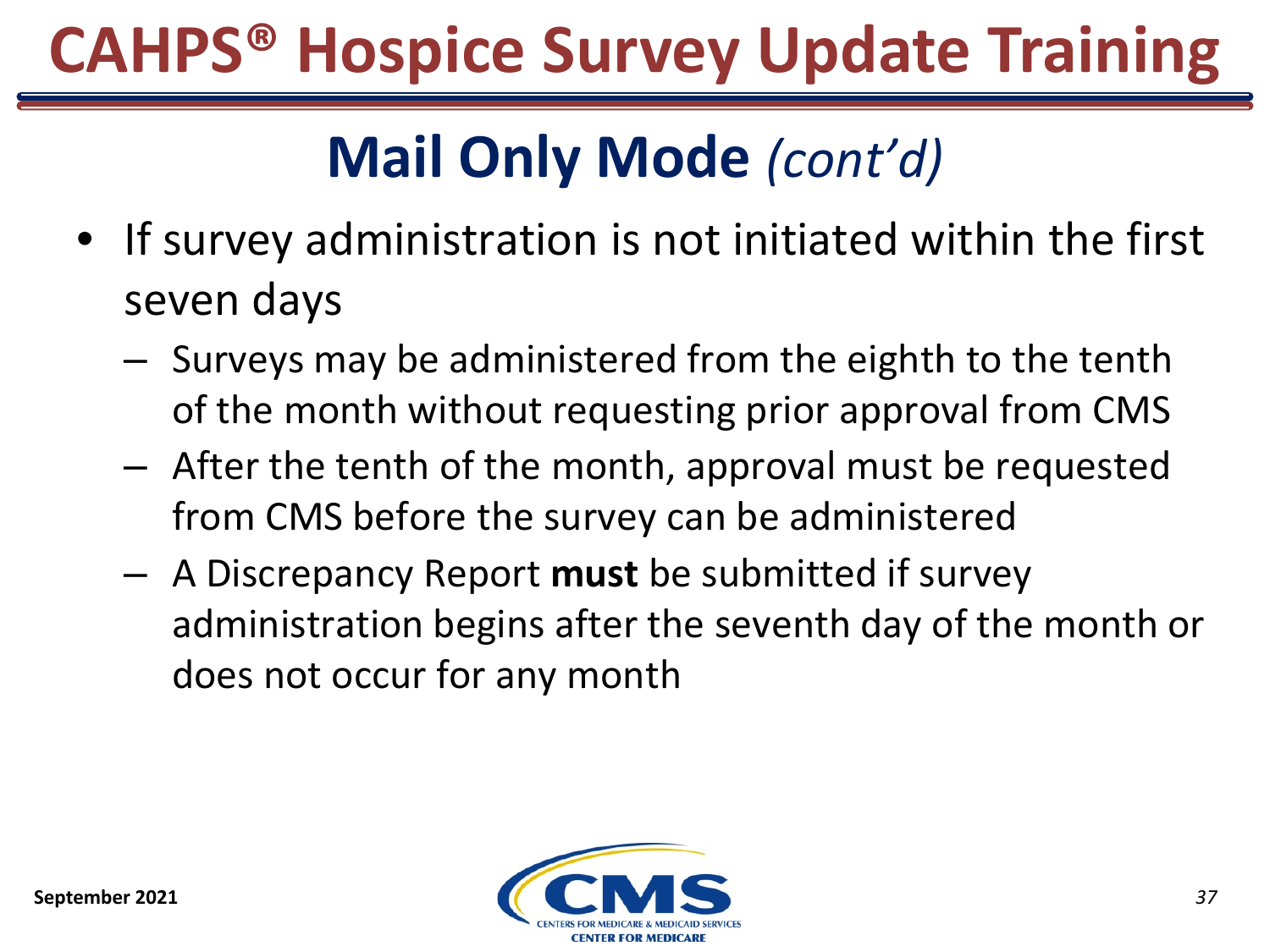- Mail Materials
	- ‒ The outgoing envelope may be printed with the banner "Important – Open Immediately"
		- o No other banners may be used
		- o Other messages, marketing, or promotional text on either side of the envelope are not permitted
	- ‒ Optional for the Mail Questionnaire
		- $\circ$  The cover may include the specific hospice inpatient unit, acute care hospital, or nursing home facility in which the family member or friend resided

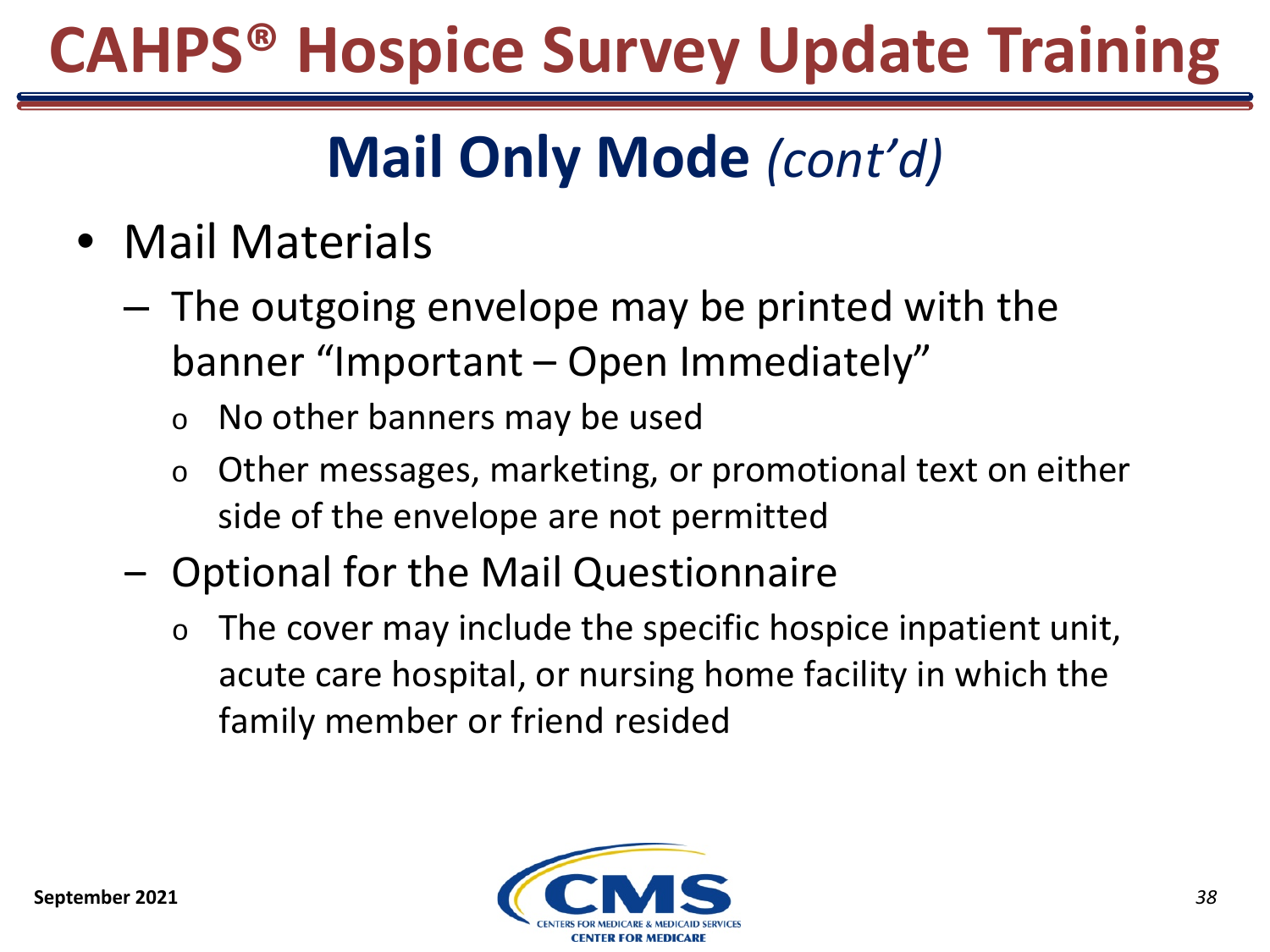- Mail receipt Blank questionnaire
	- ‒ If first survey mailing is returned with all missing responses (i.e., no questions are answered) and no written comments (such as "refused," "deceased," "language barrier," or "incapacitated"), send a second survey mailing to the caregiver if the data collection time period has not expired
		- o If second survey mailing is returned with all missing responses, then code the "Final Survey Status" as "8 – Non-response: Refusal"
		- o If second mailing is not returned, then code the "Final Survey Status" as "9 – Non-response: Non-response after Maximum Attempts"

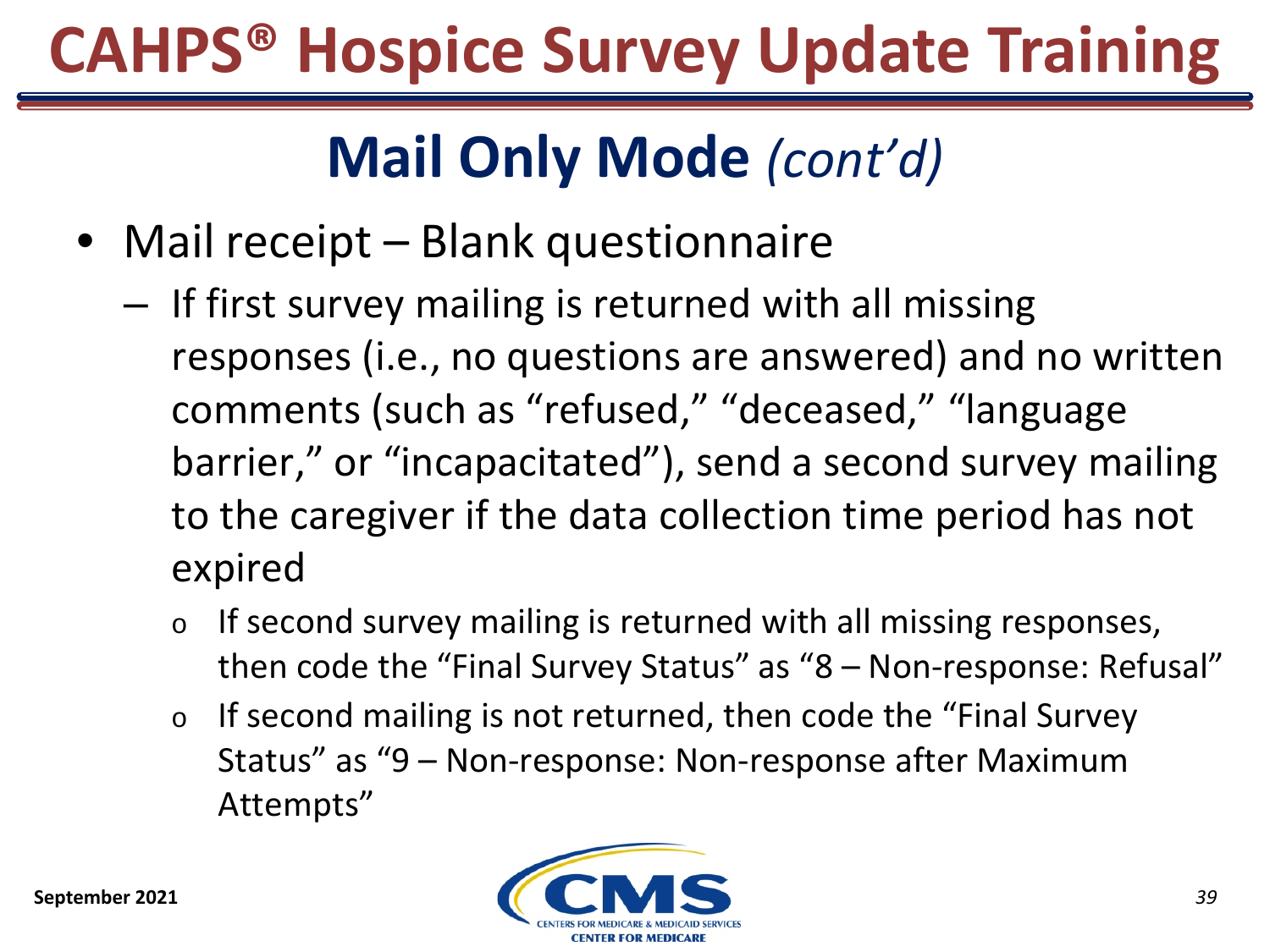- Survey vendors must:
	- ‒ Conduct seeded (embedded) mailings to survey vendor CAHPS Hospice Survey project staff on a minimum of a quarterly basis
		- o Mailings may also be seeded to designated hospice staff
		- o Keep a log documenting the quality checks performed on the seeded mailings
			- Timeliness of delivery
			- Accuracy of addresses
			- Condition of the envelope and contents of the mailing
			- Quality of the printed materials

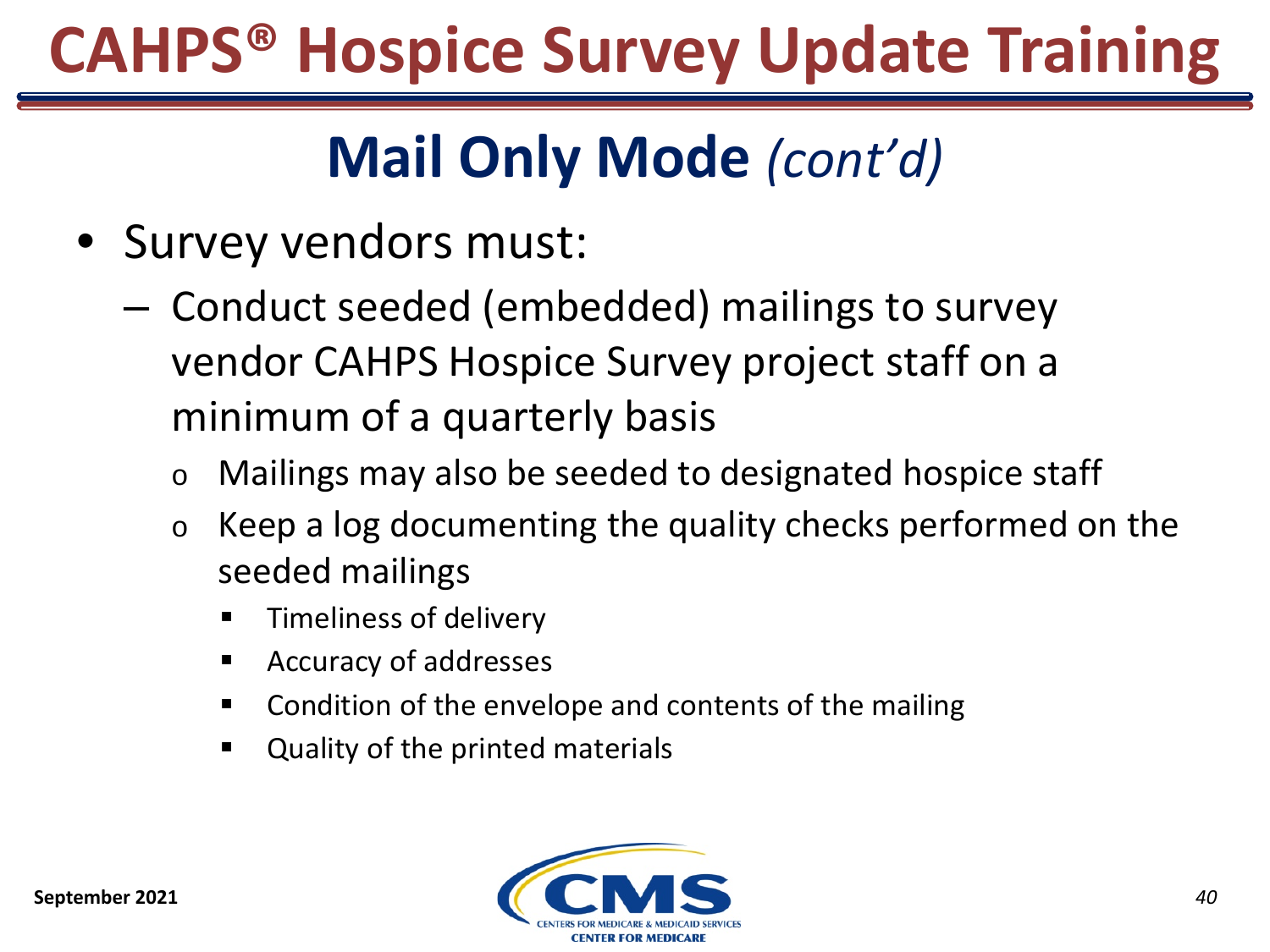#### **Quality Assurance: Mail**

- During mail production, survey vendors must:
	- ‒ Quality check at least 10% of printed materials
		- Smearing, fading, folded edges, and misalignment
	- ‒ Check a sample of mailings for inclusion of all materials
		- o Review mail packets for questionnaire, cover letter, and BRE
		- o Ensure all printed materials in the mailing packet are for the same unique identifier
	- ‒ Check that entire sample has been printed for each hospice client

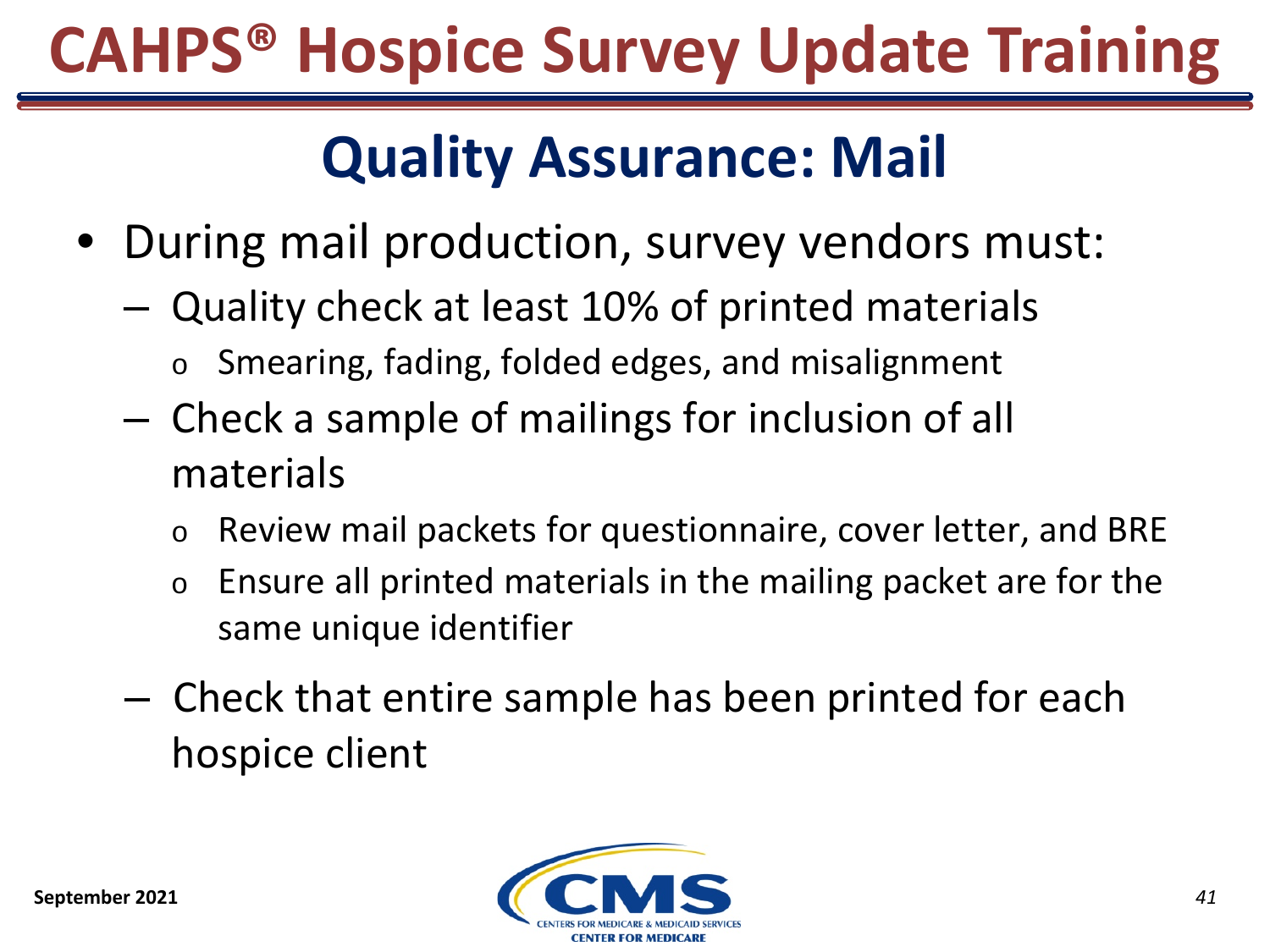### **Telephone Only Mode**

- Programming telephone scripts
	- ‒ All punctuation for the question and answer categories must be programmed (e.g., commas, question marks)
	- ‒ Transitional statements and all probes **must** be programmed and read verbatim
	- ‒ Default response options may not be programmed
	- ‒ Periodically review skip pattern logic and internal disposition codes for accuracy
- Missing/Incorrect telephone numbers
	- ‒ Survey vendors **must** follow-up with the hospice and attempt to update missing or incorrect telephone numbers

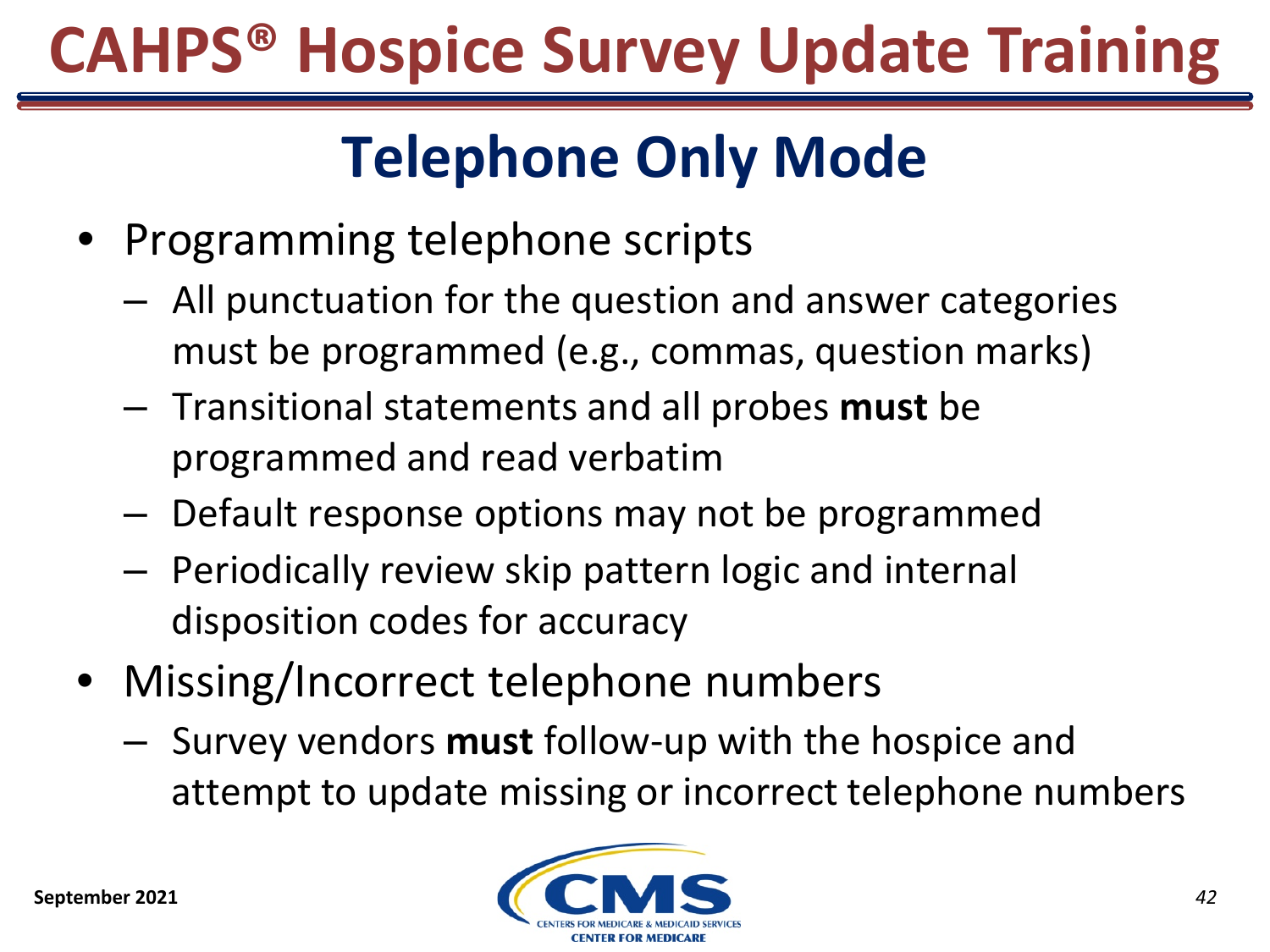- Scheduling calls
	- ‒ Telephone attempts should be made at various times of the day, on different days of the week, and in different weeks to maximize the probability that the survey vendor will contact the caregiver
		- o Multiple attempts on the same day should only be made for busy signals unless a callback is requested by the caregiver
	- ‒ Recommend that vendors use both the primary (Caregiver Telephone Number 1) and secondary (Caregiver Telephone Number 2) numbers if provided by the hospice

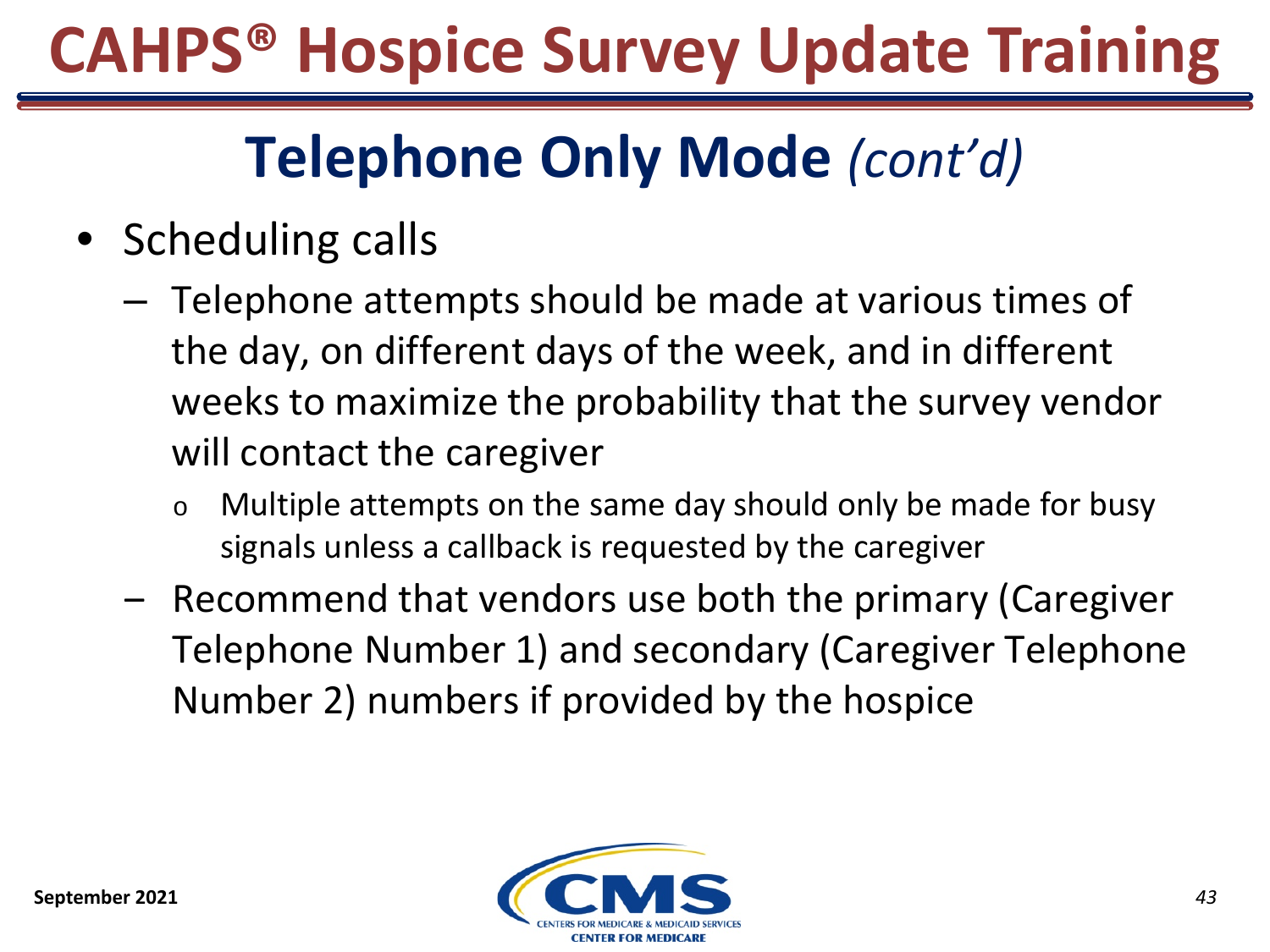- Scheduling call backs
	- ‒ If a call back is scheduled to contact a caregiver at a specific time, then an attempt to reach the caregiver **must** be made at the scheduled time
	- ‒ If on the fifth attempt the caregiver requests a call back, it is permissible to schedule an appointment and conduct the interview on the sixth attempt

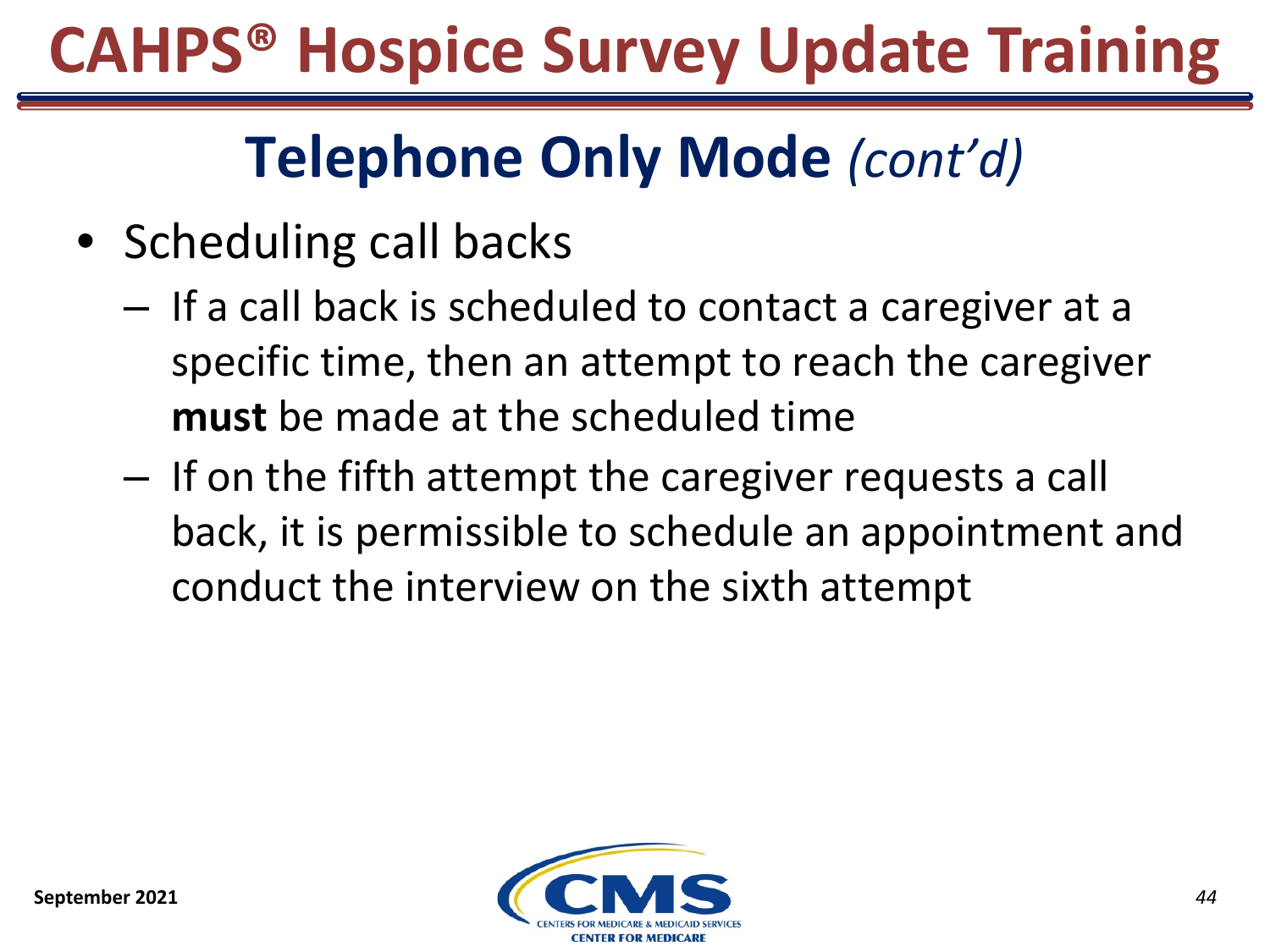- Conducting telephone attempts
	- ‒ Survey vendors **must** follow state regulations when monitoring and recording telephone calls
	- ‒ Interviewers **must** confirm the identity of the caregiver using the full name prior to disclosing any identifiable information
	- ‒ If the interviewer reaches a "screening" number (e.g., privacy screen, privacy manager, phone intercept, or blocked call), count as one telephone attempt and continue to make additional attempts (up to five)
	- ‒ If the interviewer reaches a number that appears to be a business, the interviewer must request to speak to the caregiver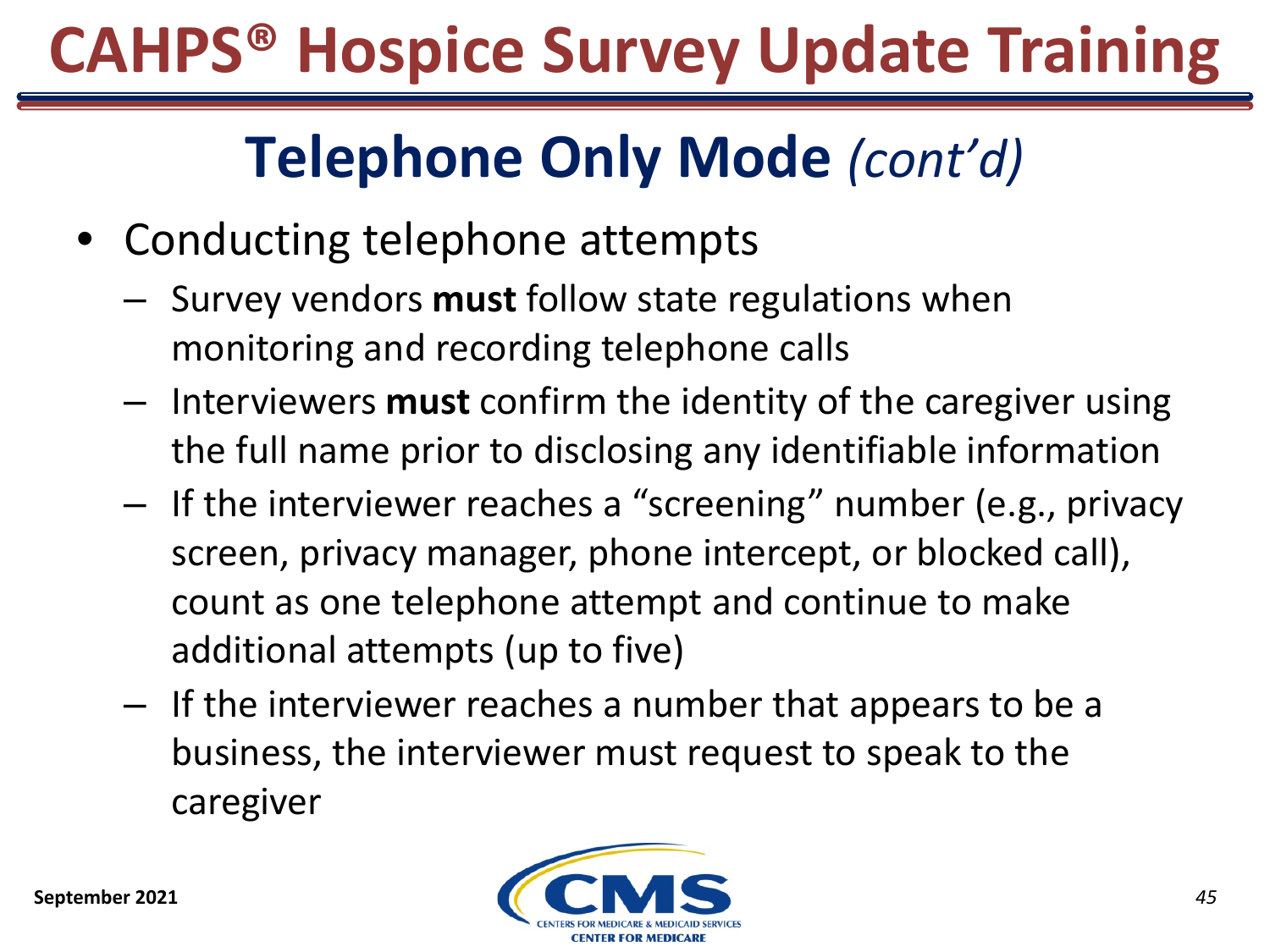- Conducting telephone attempts *(cont'd)*
	- ‒ If the caregiver is away temporarily, he or she must be contacted upon return, provided that it is within the data collection time period
		- $\circ$  If it is known that the caregiver may be available in the latter part of the 42 calendar day data collection time period, then survey vendors must reserve some of the allowable call attempts for the part of the field period for which the caregiver is available
		- $\circ$  If the caregiver will not be available during the data collection period, and no proxy is identified, the caregiver should not receive any further telephone attempts

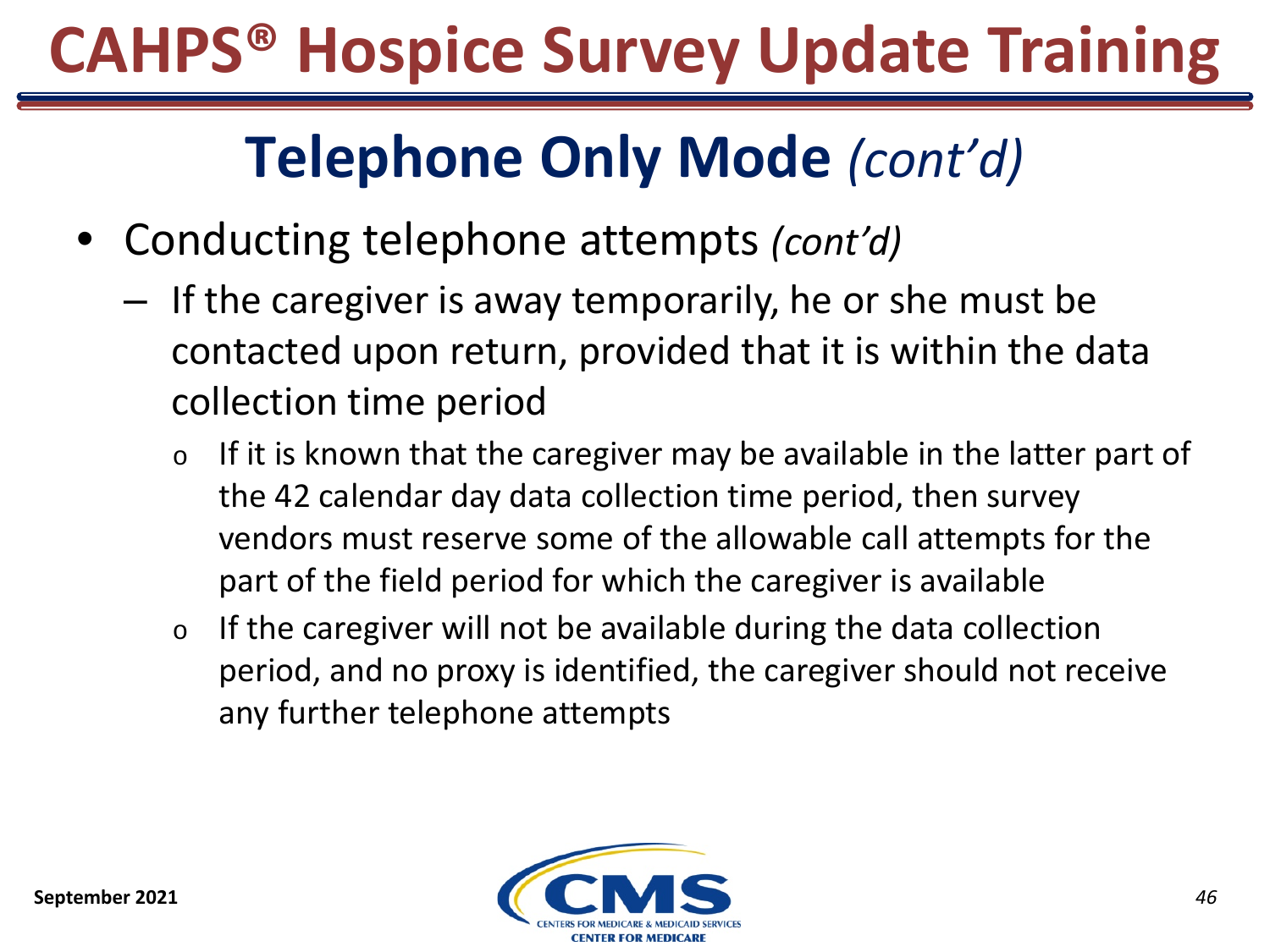- If survey administration is not initiated within the first seven days
	- ‒ Surveys may be administered from the eighth to the tenth of the month without requesting prior approval from CMS
	- ‒ After the tenth of the month, approval must be requested from CMS before the survey can be administered
	- ‒ A Discrepancy Report **must** be submitted if survey administration begins after the seventh day of the month or does not occur for any month

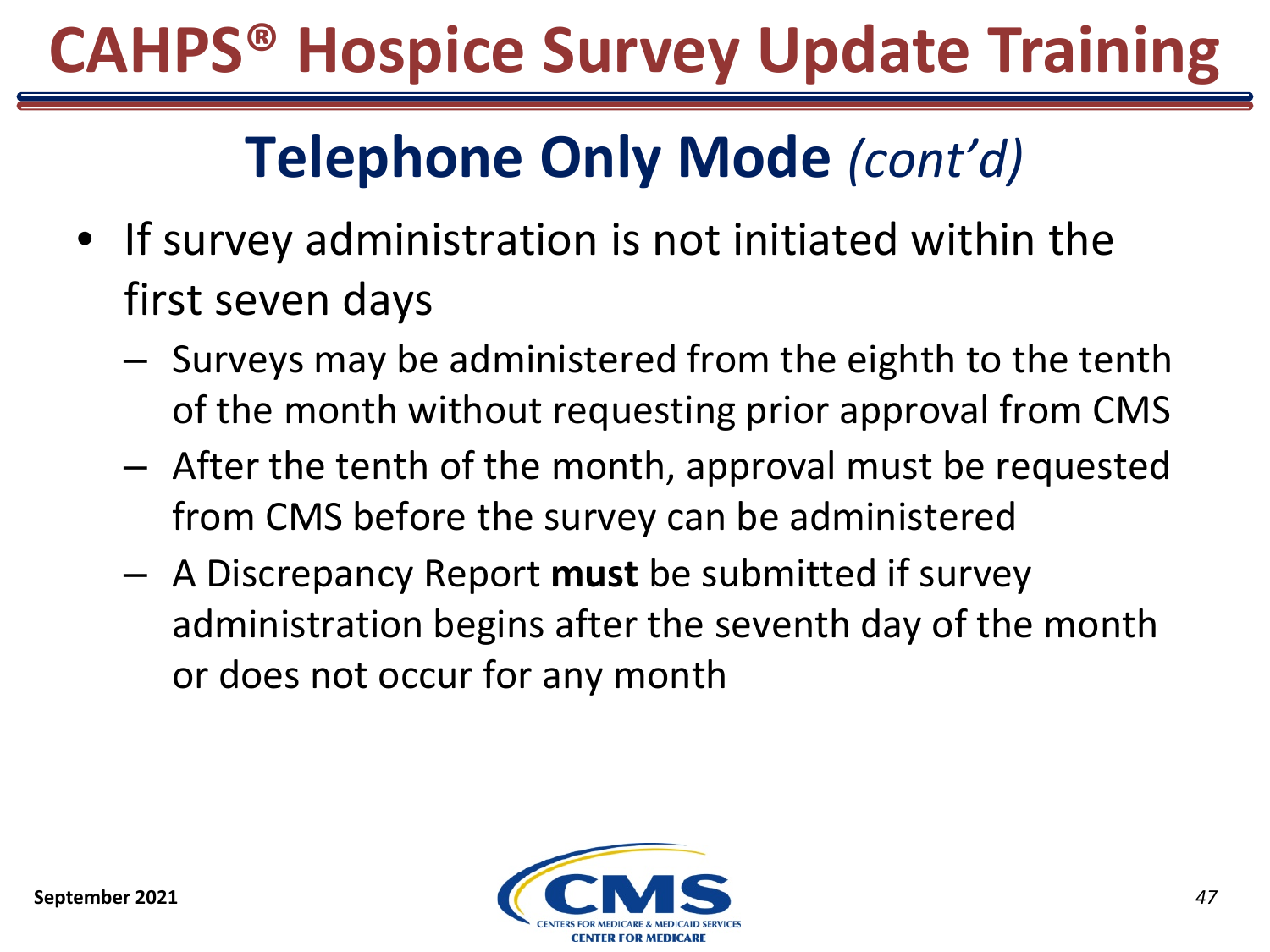- During fielding period, survey vendors must:
	- ‒ Conduct telephone monitoring even if using a subcontractor
	- Monitor and provide oversight of staff, subcontractors, and other organizations, if applicable
		- o At least 10% of the CAHPS Hospice Survey interviews, interviewer survey response coding, dispositions, and attempts **must be monitored** in all applicable languages
			- Survey vendor must do at least some monitoring
			- Survey vendor and subcontractor must monitor for a combined total of at least 10% of calls
			- All interviewers conducting the CAHPS Hospice Survey must be monitored
		- o Must document all monitoring

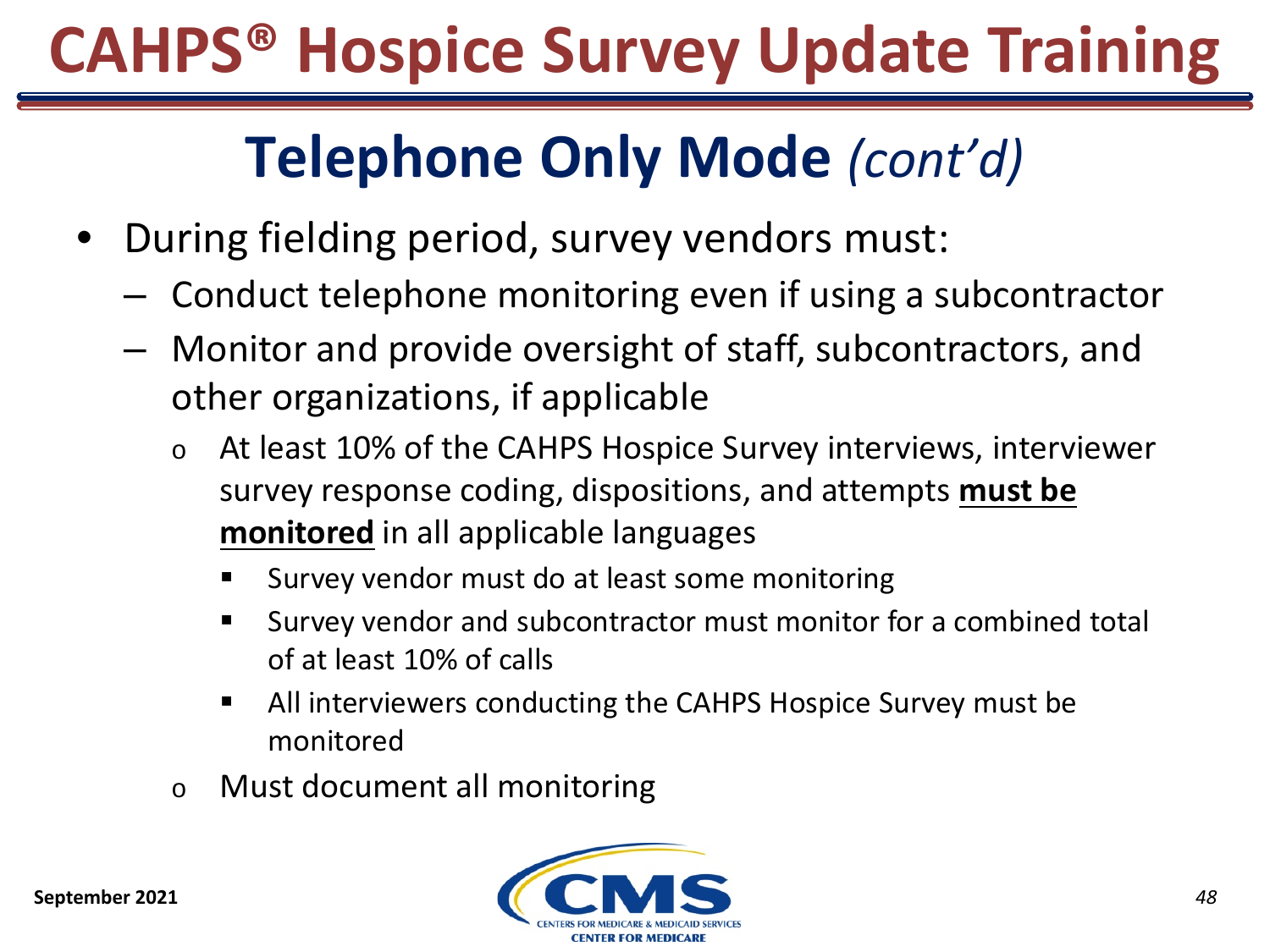- Interviewers should be proficient with the following:
	- $-$  FAQs for guidance on responding to questions
	- Reading script verbatim, including introduction
		- $\circ$  Script should be read from the telephone screens
			- Use of neutral acknowledgement words (e.g., thank you, okay, I understand, etc.) is permitted
		- $\circ$  Adjust the pace of the interview to be conducive to the needs of the caregiver
		- o End the survey by stating, "We are very sorry for your loss" and thanking the caregiver for his or her time
			- The interviewer may say, "Have a good (day/evening)." if appropriate

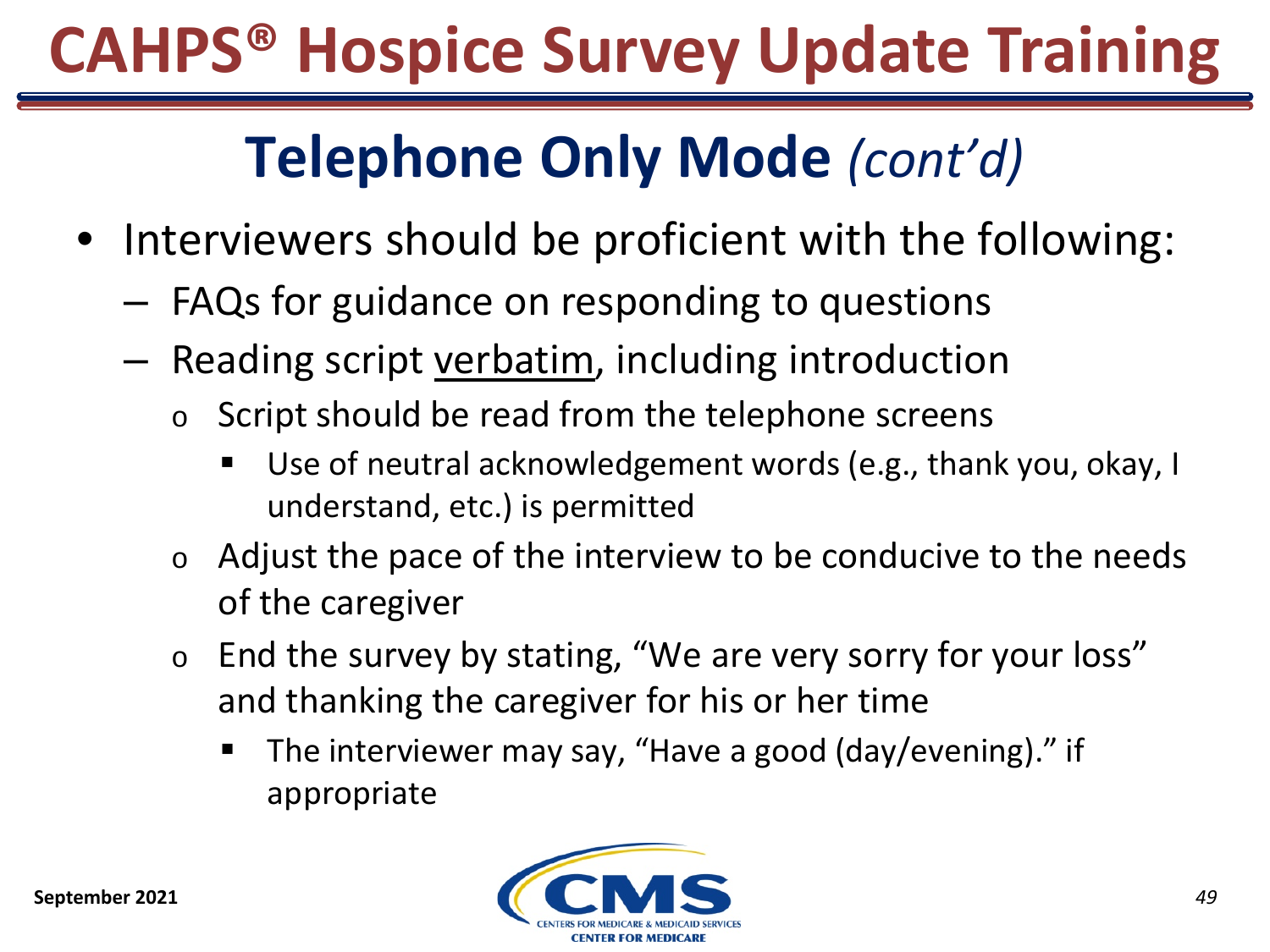- Interviewers should be proficient with the following: *(cont'd)*
	- ‒ Probing
		- o Repeat question and answer categories, adjusting pace, and enunciation if necessary
		- o Interviewer should use phrases such as:
			- "Take a minute to think about it"
			- "So would you say…"
			- "Which would you say is closer to the answer?"
		- o Never interpret answers for caregivers
			- Instead, ask "so did you mean..."
		- o Code "MISSING/DON'T KNOW" when caregiver cannot/does not provide complete answer after probing

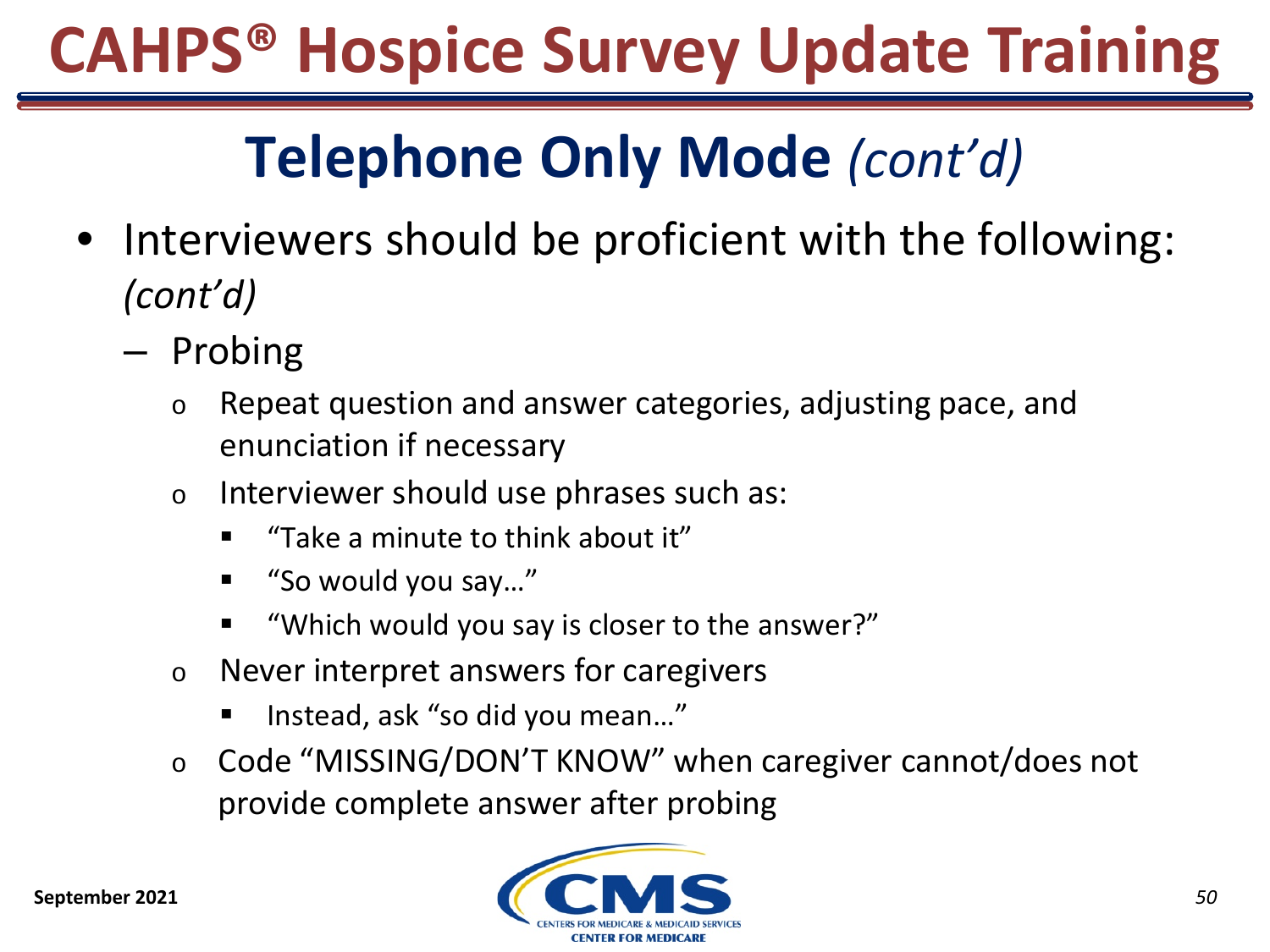#### **Quality Assurance: Telephone**

- During telephone attempts, survey vendors must:
	- ‒ Update telephone information
	- ‒ Check that entire sample has received telephone attempts for each hospice client
		- o Review call attempts to confirm first attempt within first seven days of fielding period and that all applicable cases receive five attempts
		- o Monitor scheduled call backs to ensure attempt is made at requested time
	- ‒ Monitor interviewers for accuracy
	- ‒ Check that data are being captured correctly

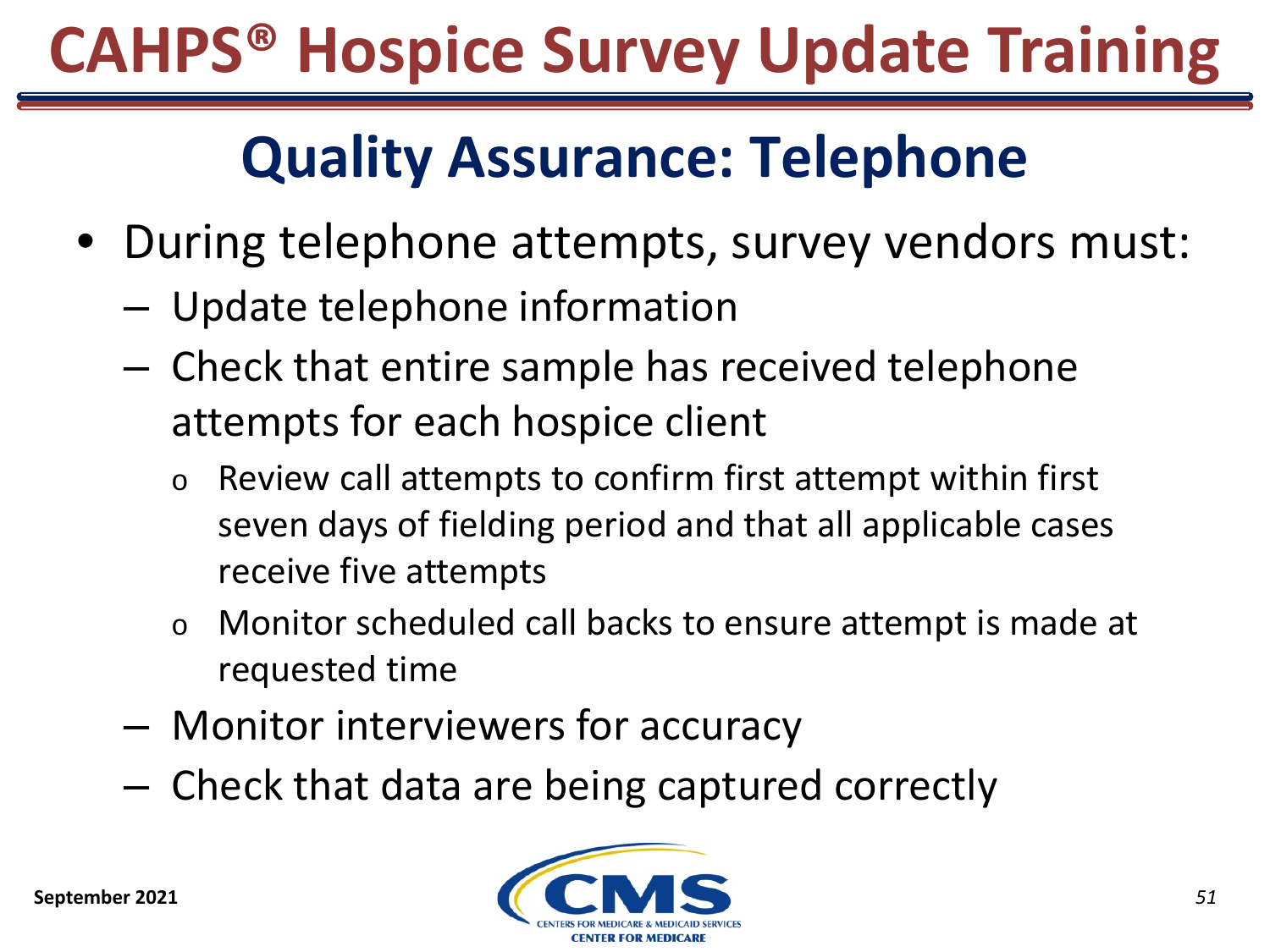#### **Mixed Mode**

- Survey vendors **must** keep track of the mode and attempt in which each survey was completed (i.e., mail or telephone)
- Mailings returned as undeliverable must be sent to the telephone portion
- The first telephone attempt must be made in the first seven days of the telephone field period (i.e., from 21 to 28 calendar days after mailing the questionnaire)

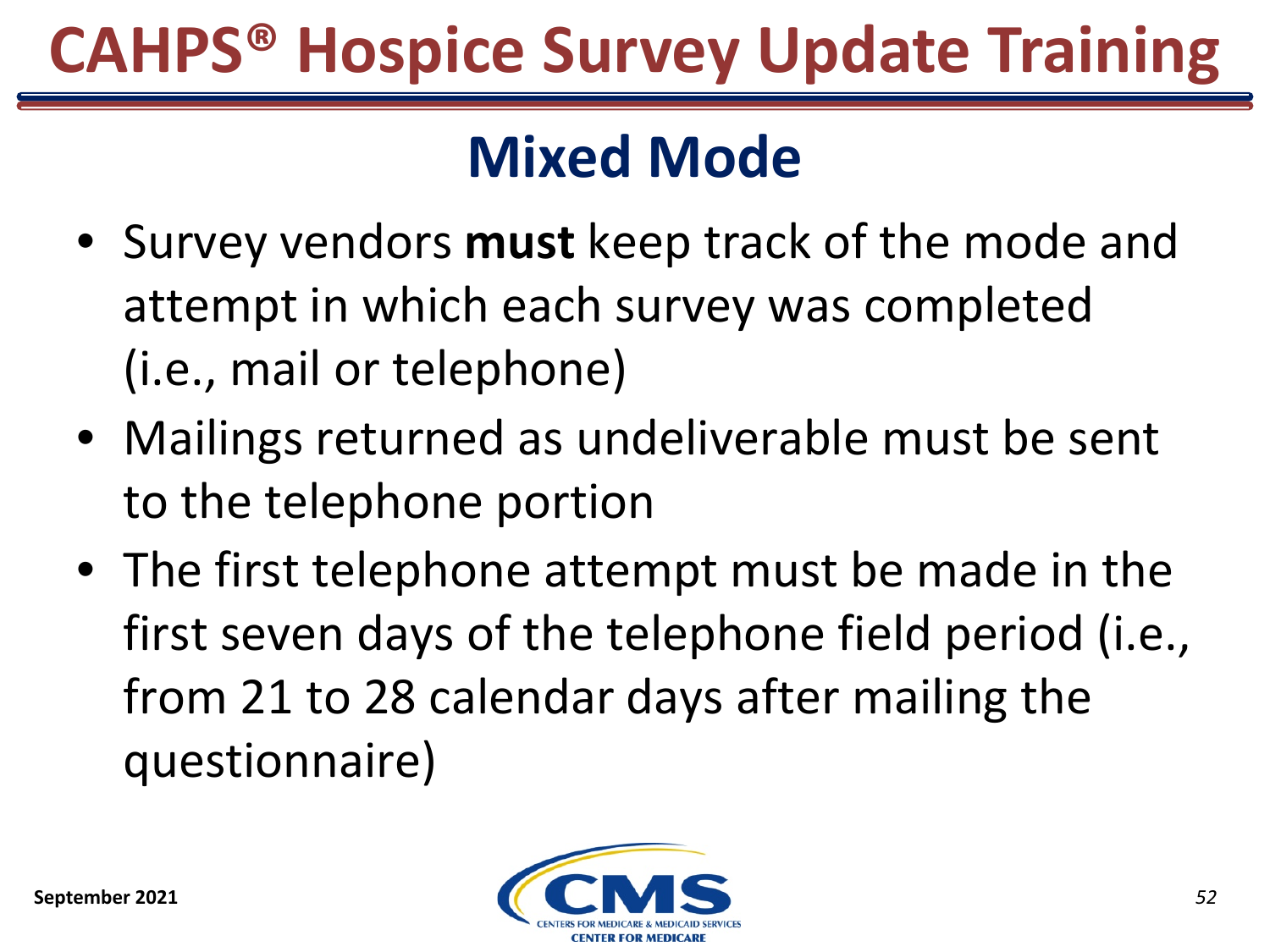### **Data Coding and XML Preparation**

- For Telephone Only and Mixed Modes
	- ‒ Submit "number survey attempts telephone," even if "0"
- The XML Hospice Record contains calculated variables:
	- ‒ "available-sample" = Total Decedents (No Publicity + Missing DOD + Ineligible Pre-sample)
	- ‒ "sampled-cases" = Available Sample Any cases not drawn into the sample
	- ‒ "sample-size" = Sampled Cases Any cases with an ineligible "Final Survey Status" code or incorrectly sampled

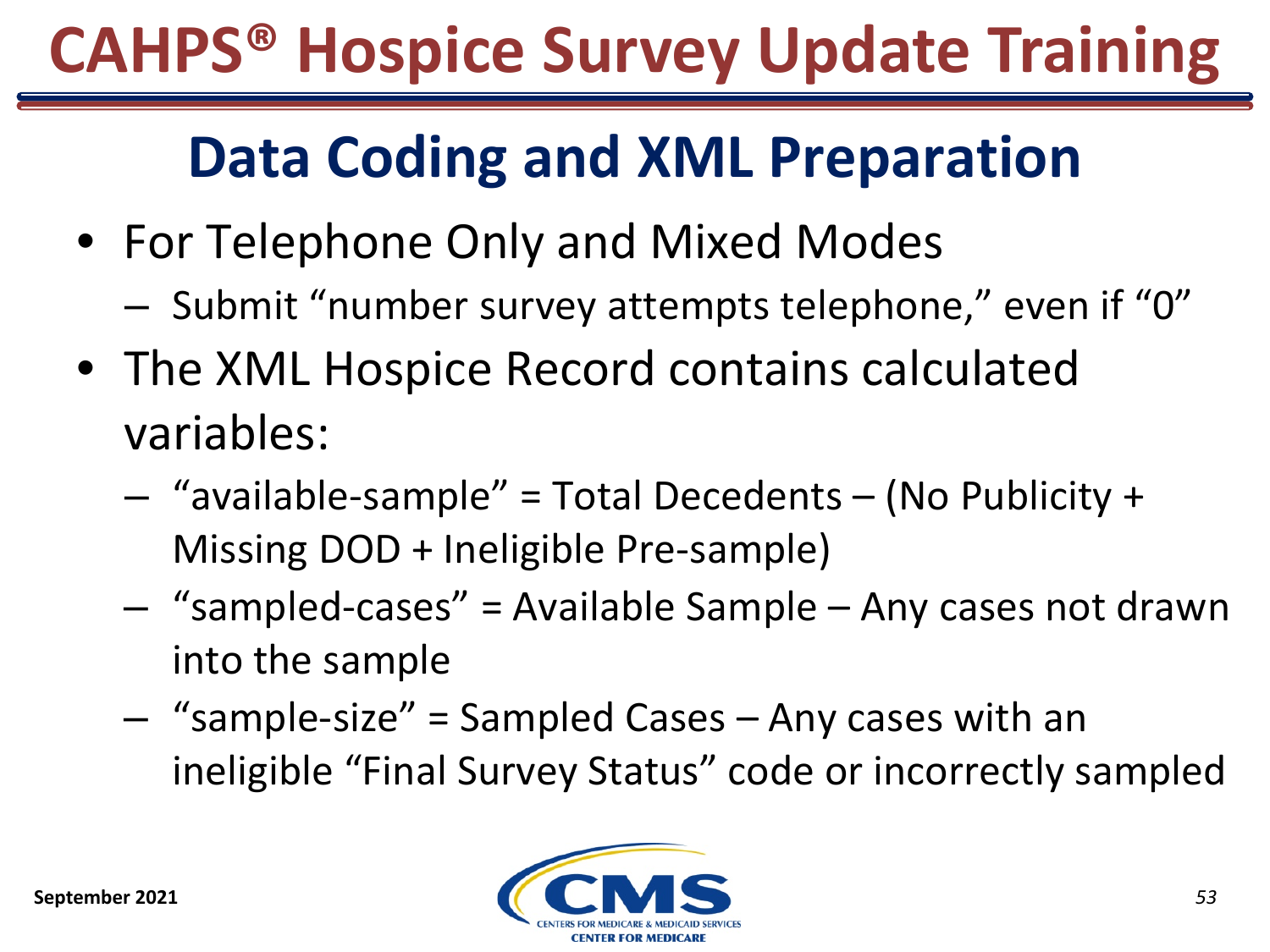### **Data Coding and XML Preparation** *(cont'd)*

- Assign "Final Survey Status" Codes
	- ‒ 3-Ineligible: Not in Eligible Population
		- º Caregiver name is completely missing after re-contacting the hospice
		- º Sampled caregiver is a non-familial legal guardian or nonfamilial paid caregiver with no other eligible caregiver in the household
	- ‒ 10-Non-response: Bad/No Address
		- º No address is available after re-contacting the hospice
		- º Survey is returned by the post office as undeliverable

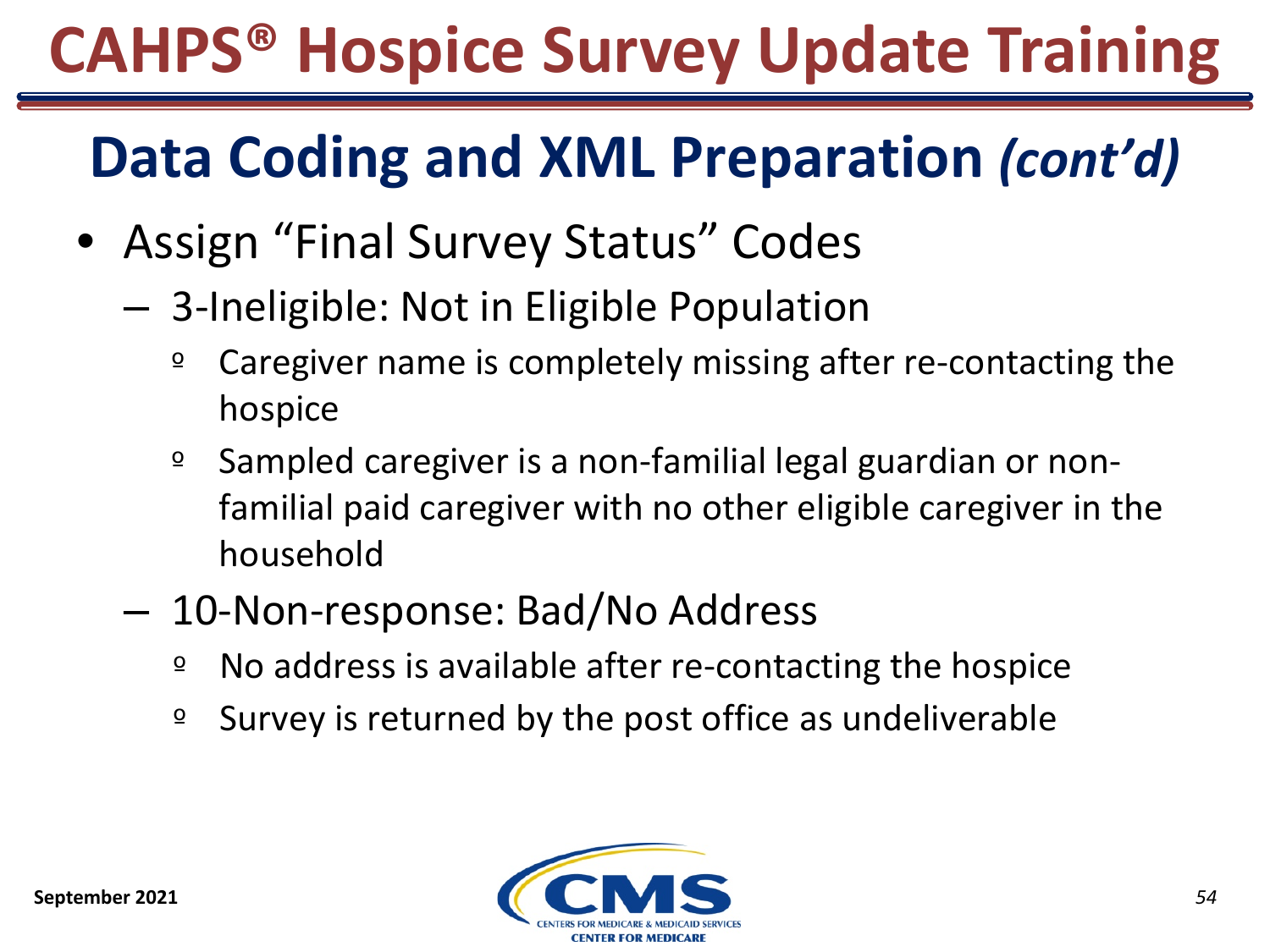### **Data Coding and XML Preparation** *(cont'd)*

- Assign "Final Survey Status" Codes *(cont'd)*
	- 11-Non-response: Bad/No Telephone Number
		- $\circ$  For Telephone Only caregiver telephone number is missing or bad
		- $\circ$  For Mixed Mode mail survey is not returned and the telephone number is missing or bad, or if both the address and telephone number are missing or bad
	- ‒ 16-Sampling Error
		- When a decedent/caregiver is incorrectly drawn into the sample

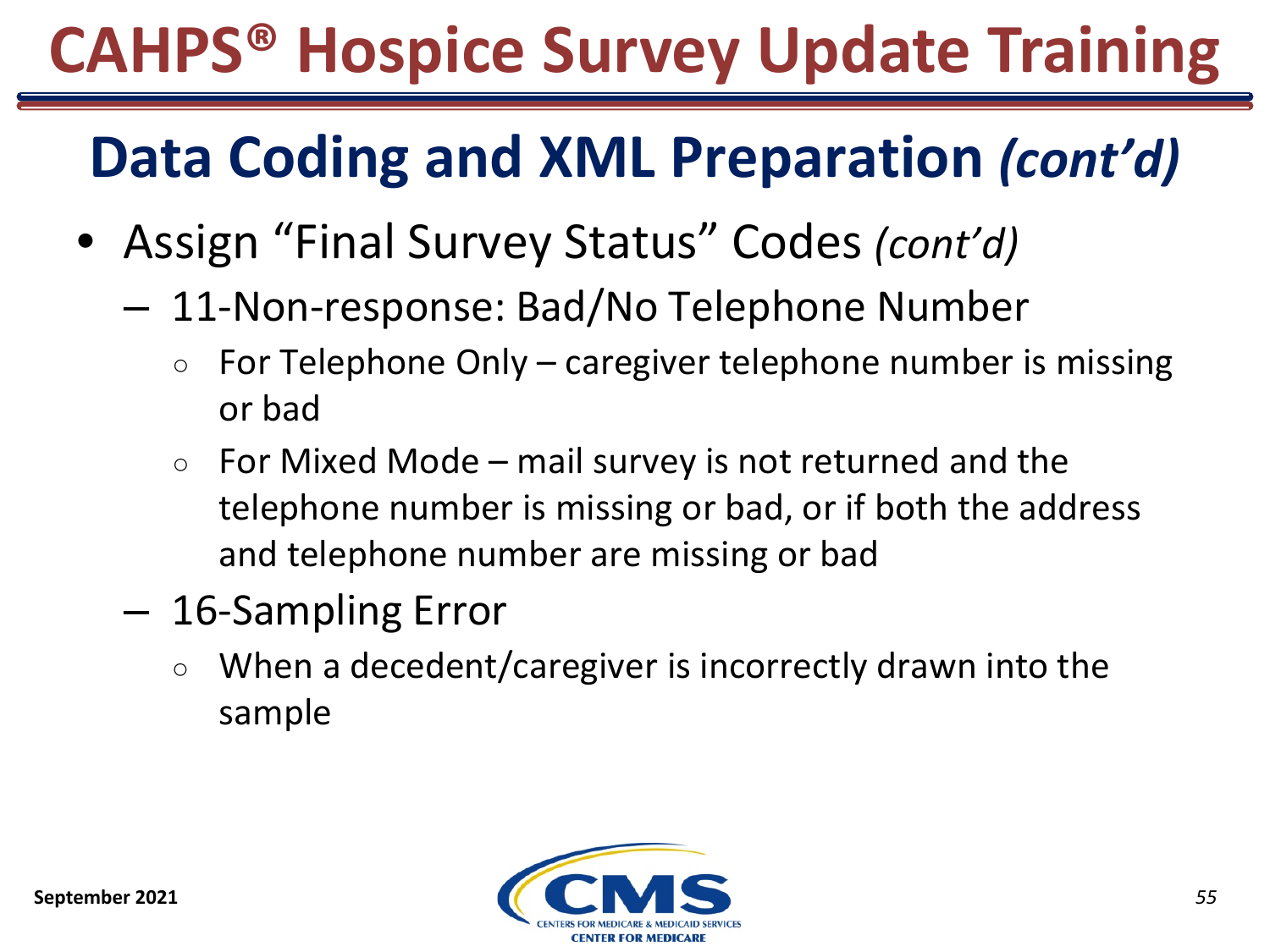#### **Data Storage**

- Survey vendors **must:**
	- Store paper questionnaires, scanned images of questionnaires, CAHPS Hospice Survey files, and survey administration related data collected through an electronic telephone interviewing system in a secure and environmentally controlled location for a minimum of three years
	- ‒ Destroy survey-related data files in a secure and environmentally safe location and obtain a certificate of the destruction of data

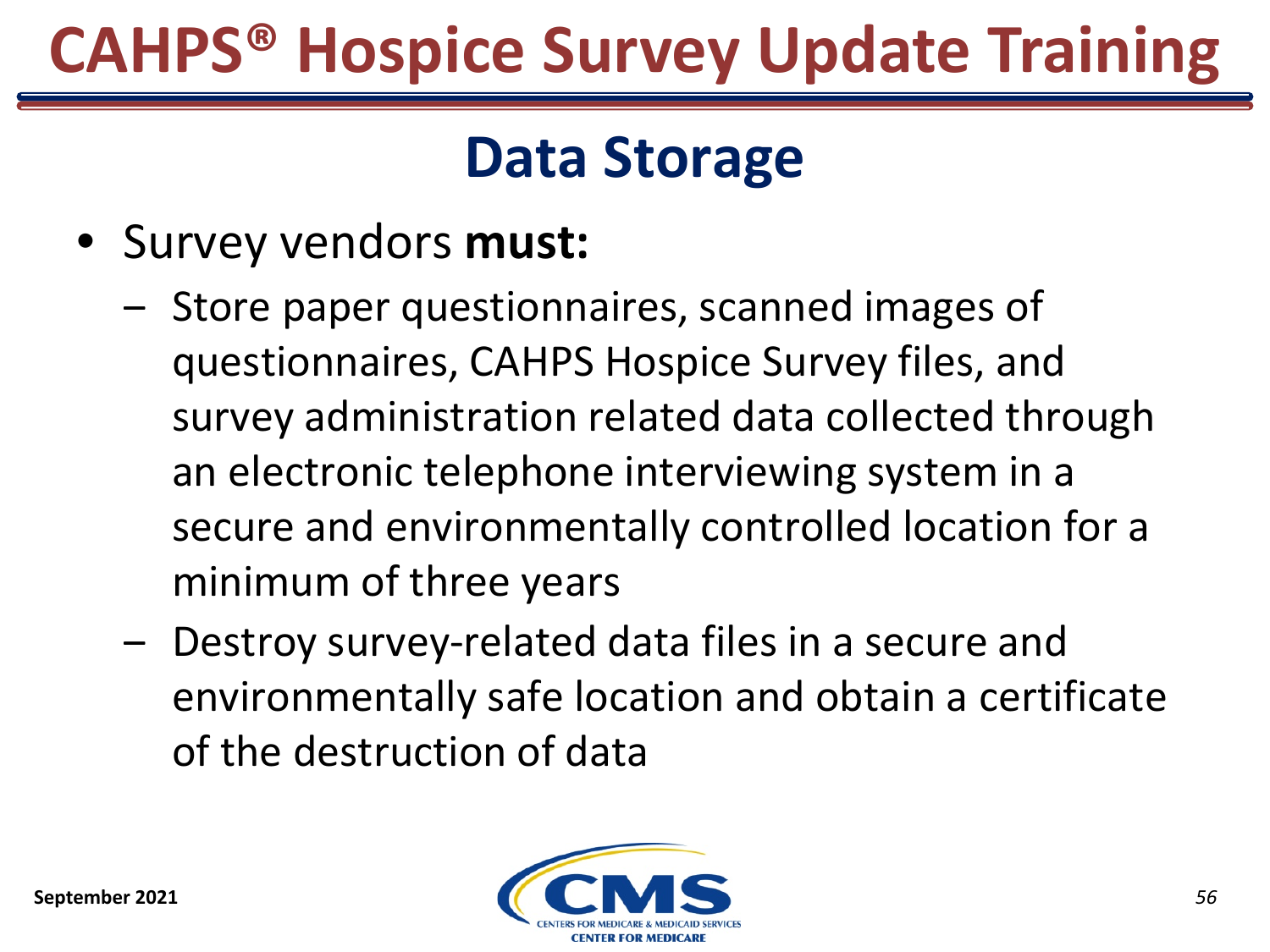### **Confidentiality and Data Security**

- Survey vendors **must:**
	- ‒ Provide HIPAA training to staff prior to providing access to decedent/caregiver PHI and PII
	- Develop confidentiality agreement with language related to HIPAA regulations and protection of PII
		- o Obtain signatures from all personnel with access to survey information, including subcontractors involved in survey administration and data collection
	- ‒ Notify the CAHPS Hospice Survey Project Team within 24 hours upon discovery of a data breach that potentially affects CAHPS Hospice Survey administration within their organization, subcontractor, or at a client hospice

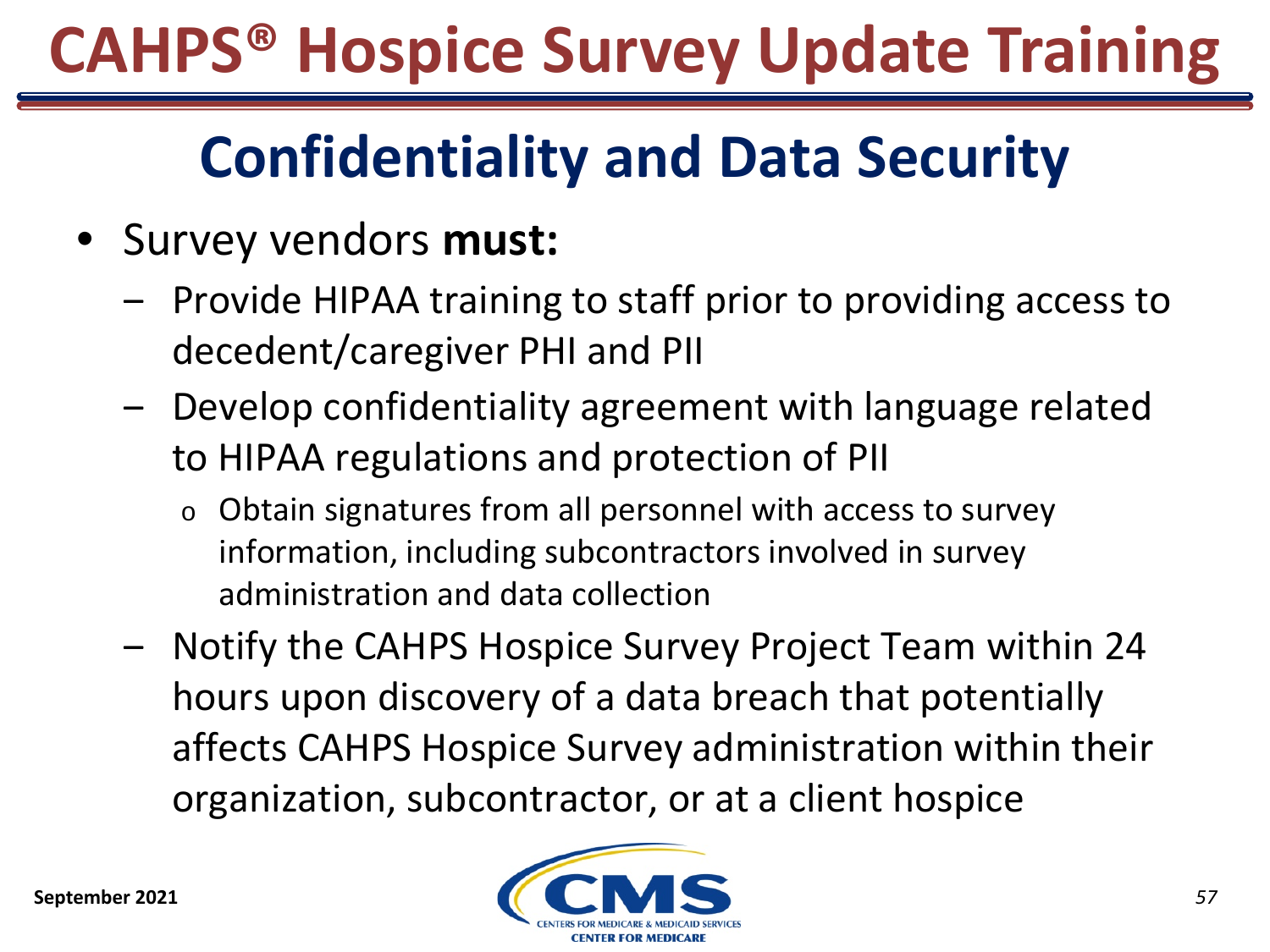#### **Improving Response Rates**

- Limit the number of supplemental questions
- Offer official survey translations
- Use accurate patient contact information
- Schedule callback at caregiver's preferred time

*Use of Mixed Mode survey administration has been associated with higher response rates* 

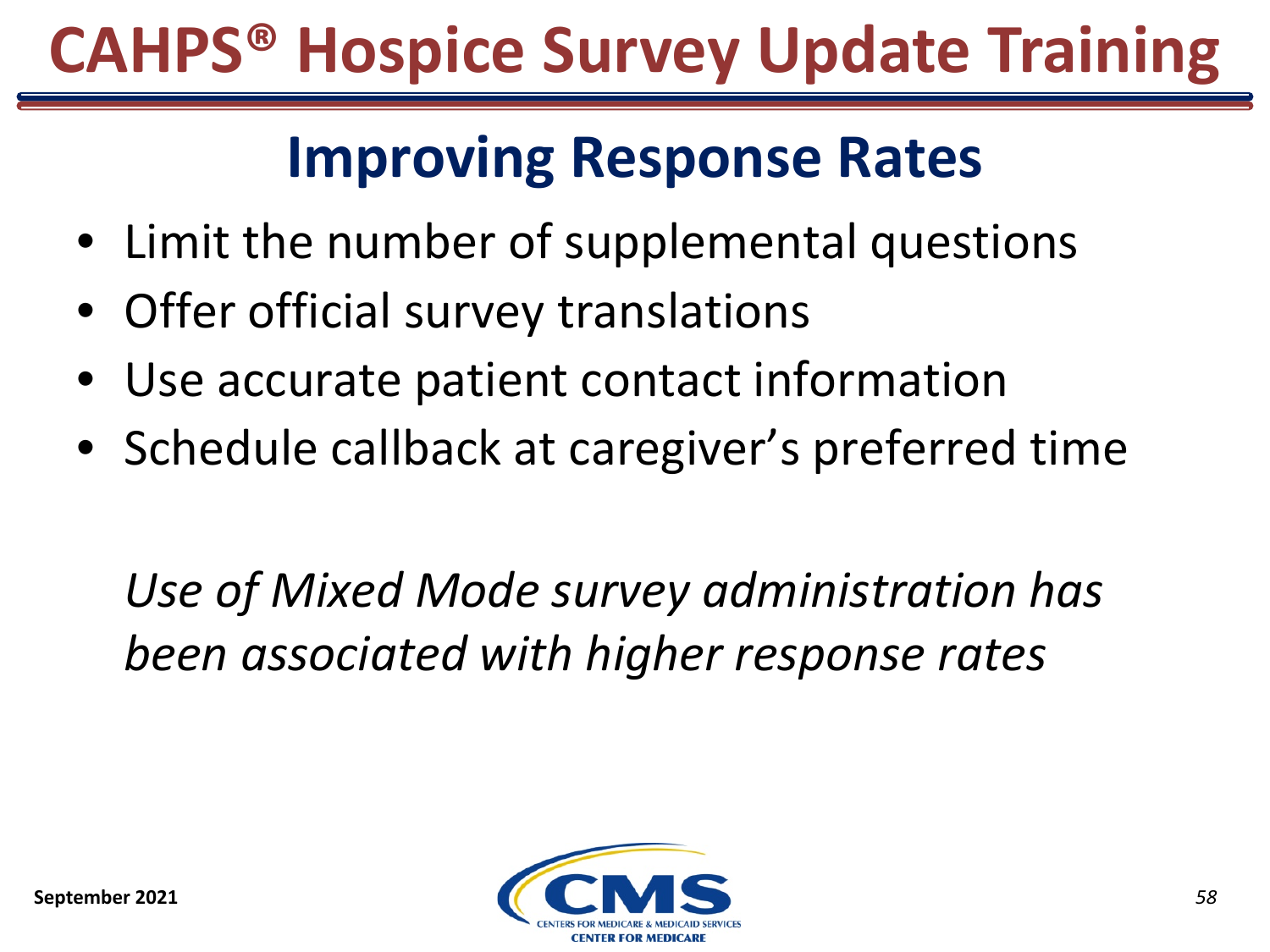### **Sharing and Utilizing Survey Results**

- Survey vendors are encouraged to apply case mix and mode adjustments to unofficial scores reported to hospices, so the scores are comparable with the official CAHPS Hospice Survey results
- Results are intended to be used for quality improvement purposes
- Any responses that would identify a particular decedent/caregiver case must not be shared with *direct care staff*
- Hospices may not contact the caregiver to discuss survey responses

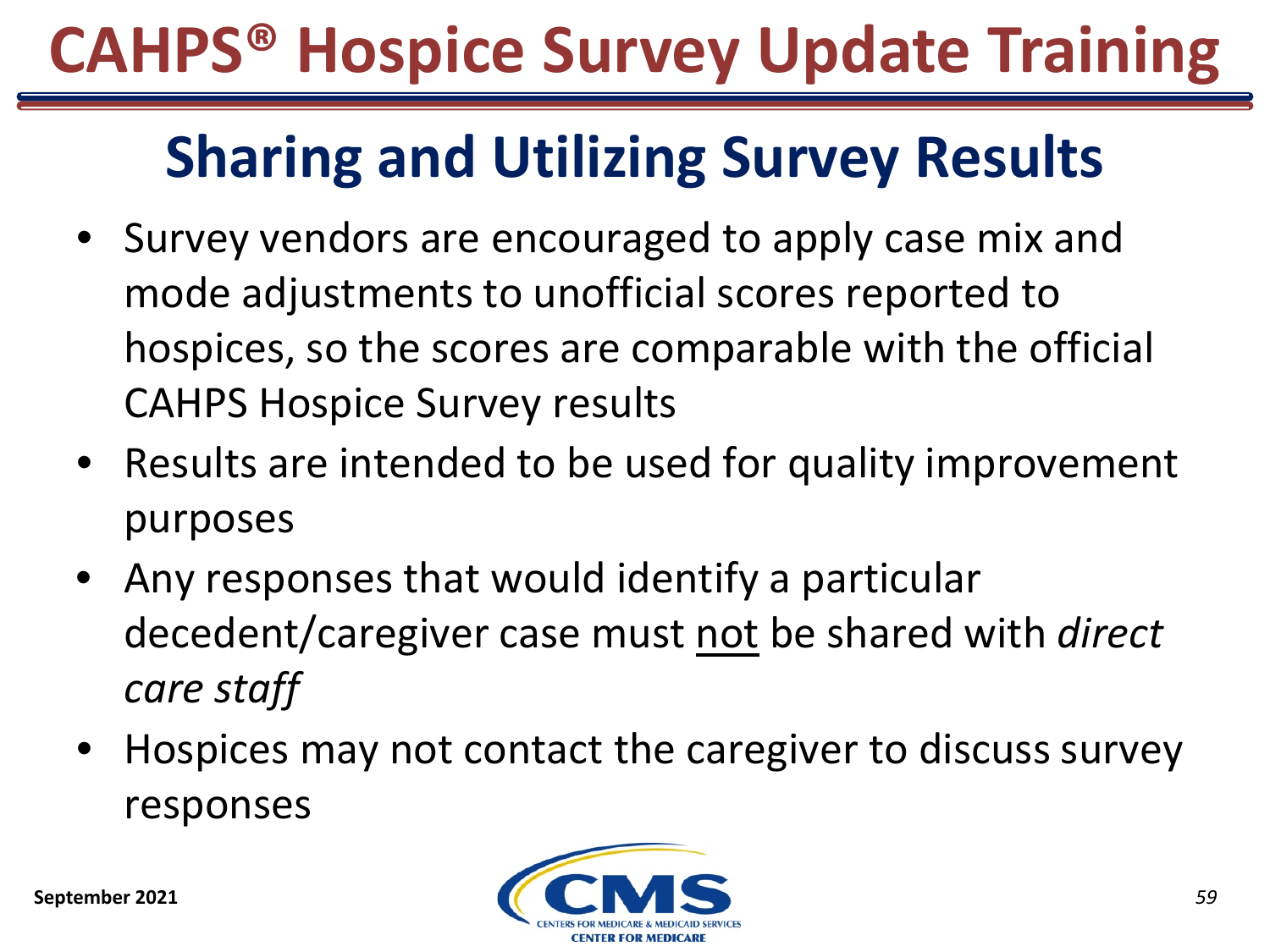# **Oversight Activities, Exception Request, and Discrepancy Report Processes**



**September 2021**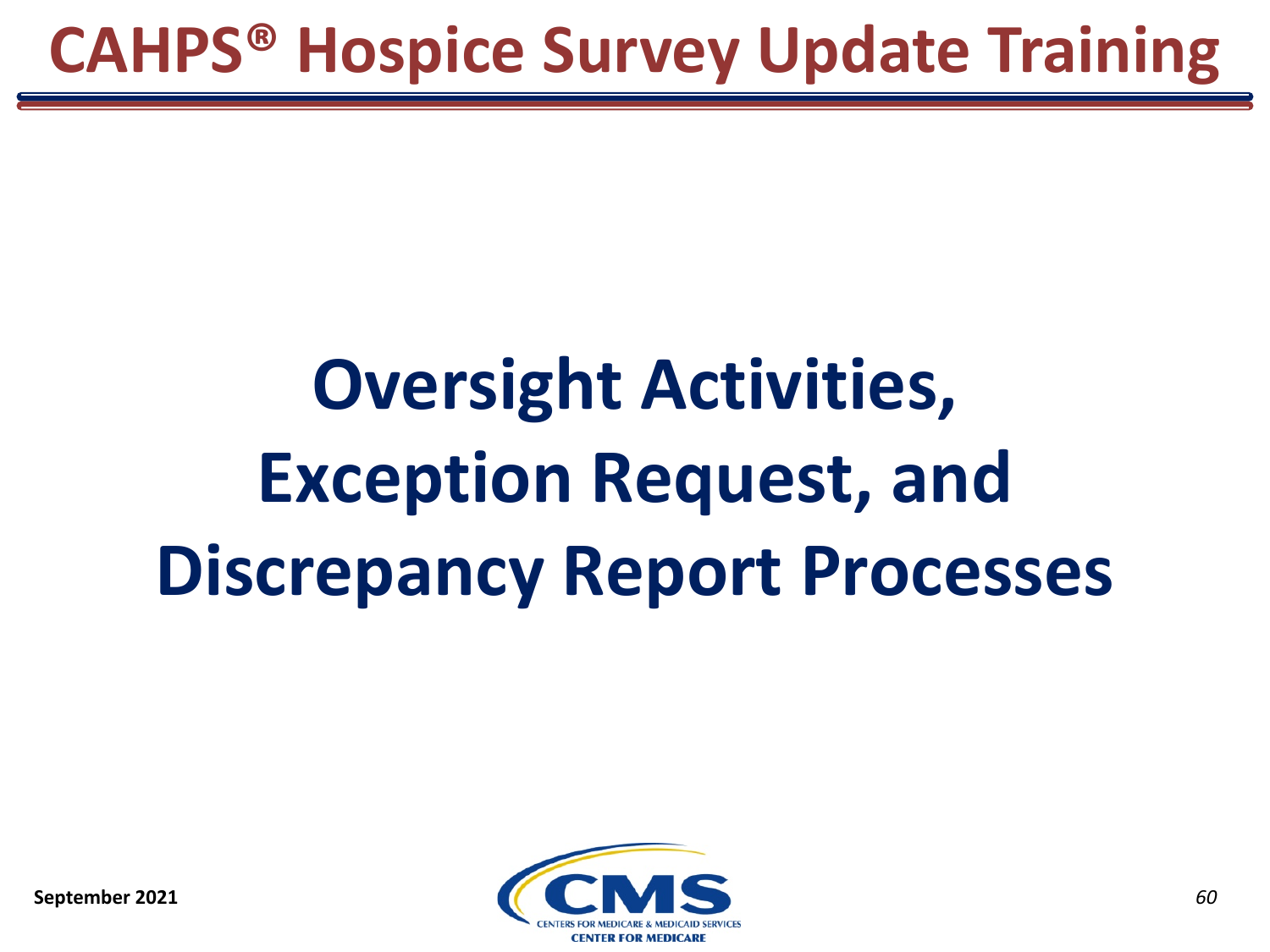### **Oversight Activities**

- Review of survey materials
	- ‒ Only survey vendors with contracted hospice client(s) need to submit survey materials
	- ‒ **Due date of 11/04/2021**
		- o English mail materials (questionnaires, cover letters, and outgoing/return envelopes)
		- o English CATI screenshots (including skip pattern logic)
- Review of Quality Assurance Plan (QAP)
	- ‒ Follows the QAP specifications
	- ‒ **Reminder:** QAPs must be updated after training and will be requested in advance of a site visit
- Submit via the CAHPS Hospice Survey Technical Assistance email: [hospicecahpssurvey@hsag.com](mailto:hospicecahpssurvey@hsag.com)

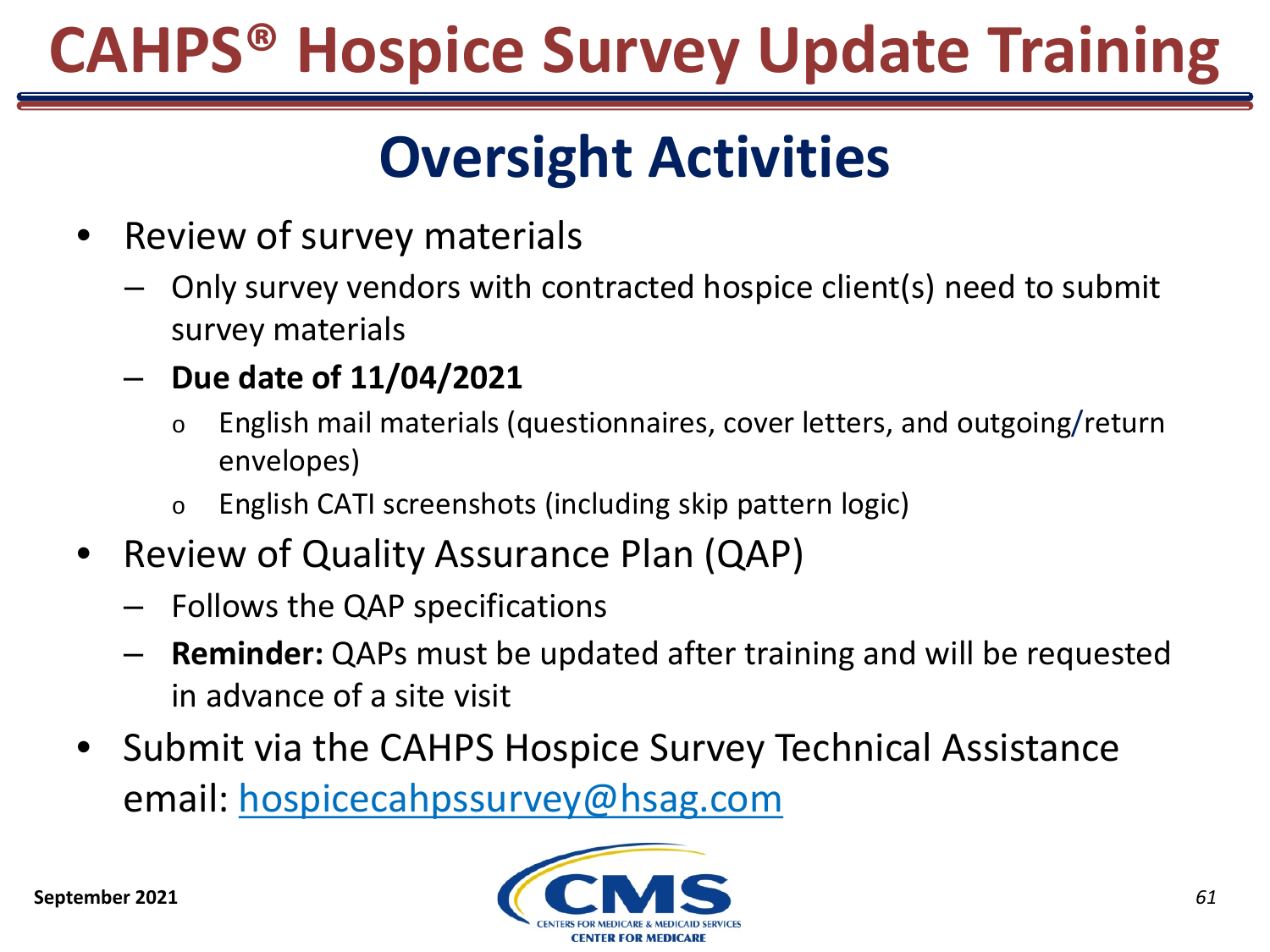#### **Exception Request**

- For consideration of alternative strategies not identified in the CAHPS Hospice Survey *Quality Assurance Guidelines V8.0*  manual and/or the use of survey materials that do not align with the examples provided
	- ‒ No alternative modes of survey administration will be permitted other than those prescribed for the survey (Mail Only, Telephone Only, and Mixed [mail with telephone follow-up] Mode)
- Survey vendors must:
	- ‒ Submit an Exception Request Form on behalf of hospice client(s)
	- ‒ Provide sufficient detail and clearly defined timeframes
	- ‒ Not implement prior to receiving approval from the CAHPS Hospice Survey Project Team

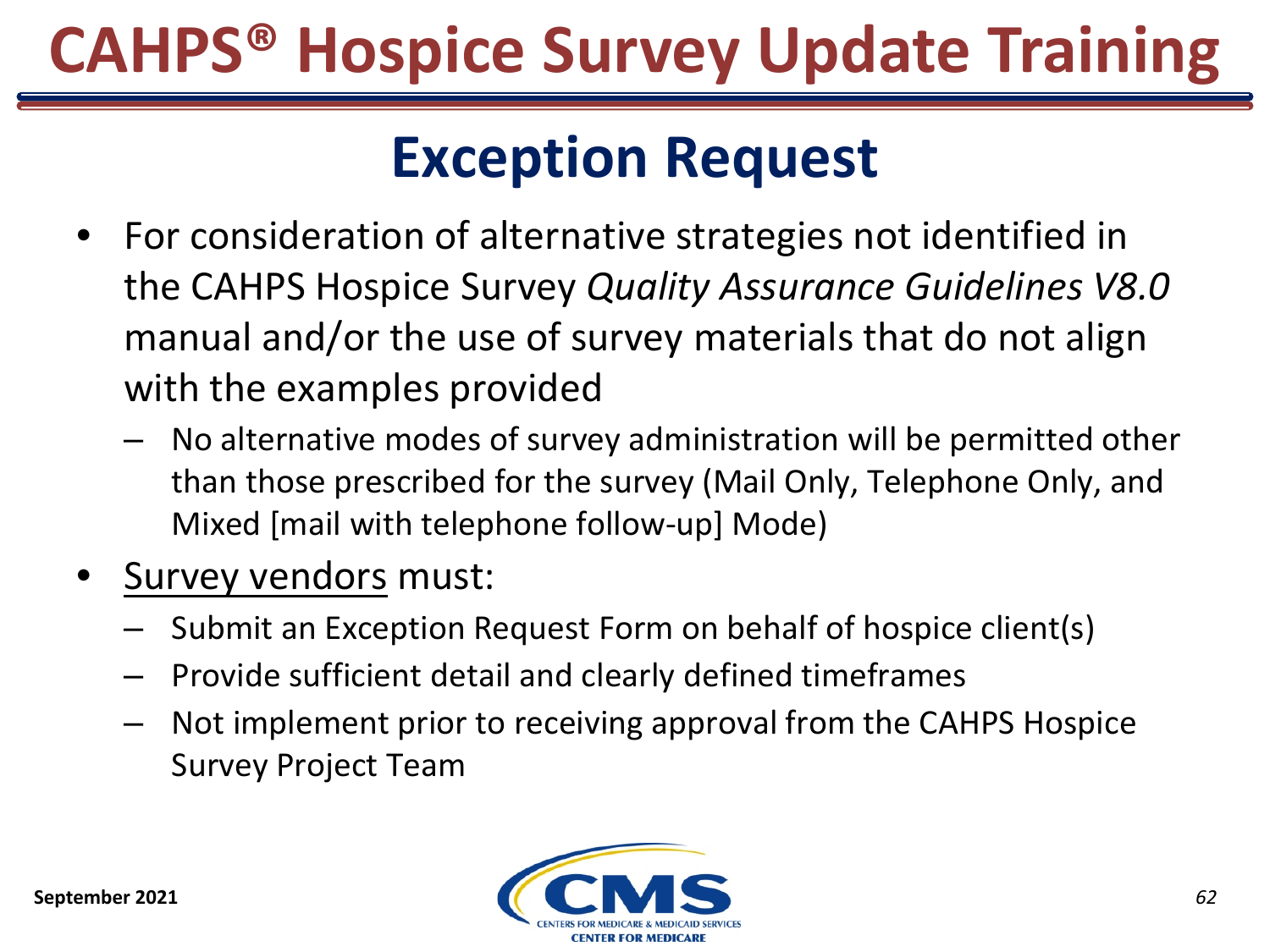#### **Exception Request** *(cont'd)*

- Requests are assessed for the methodological soundness of the proposed alternative
- Survey vendors will be notified as to the outcome of the review
	- ‒ If approved, implement at the beginning of a quarter unless otherwise specified
	- ‒ Exceptions are limited to a two-year approval timeline
	- ‒ If the Exception is not approved, an explanation will be provided
		- o Survey vendors have five business days from the date of the denial notification email to submit an appeal
- Any approved Exception Request must be thoroughly discussed in the QAP

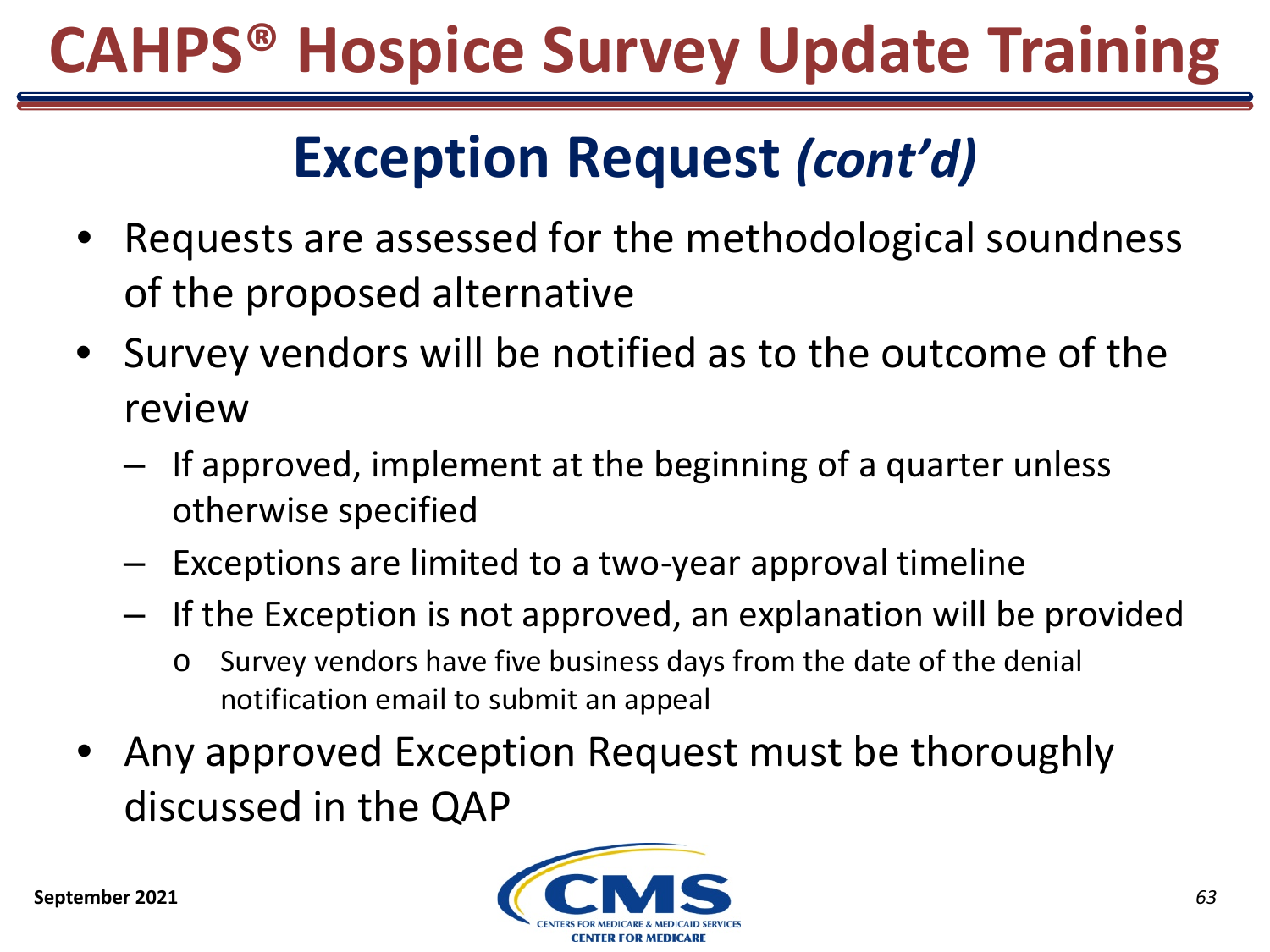### **Exception Request** *(cont'd)*

- Extraordinary situation due to the public health emergency
	- ‒ Survey vendors must seek approval for business operations that vary from standard CAHPS Hospice Survey protocols
		- o The request must clearly describe:
			- The changes in business operations that are being requested
			- How security of the data and operational systems will be maintained
			- How HIPAA compliance will be maintained
			- How quality control measures will be implemented
	- ‒ If the exception is approved, it is active for the duration of the public health emergency

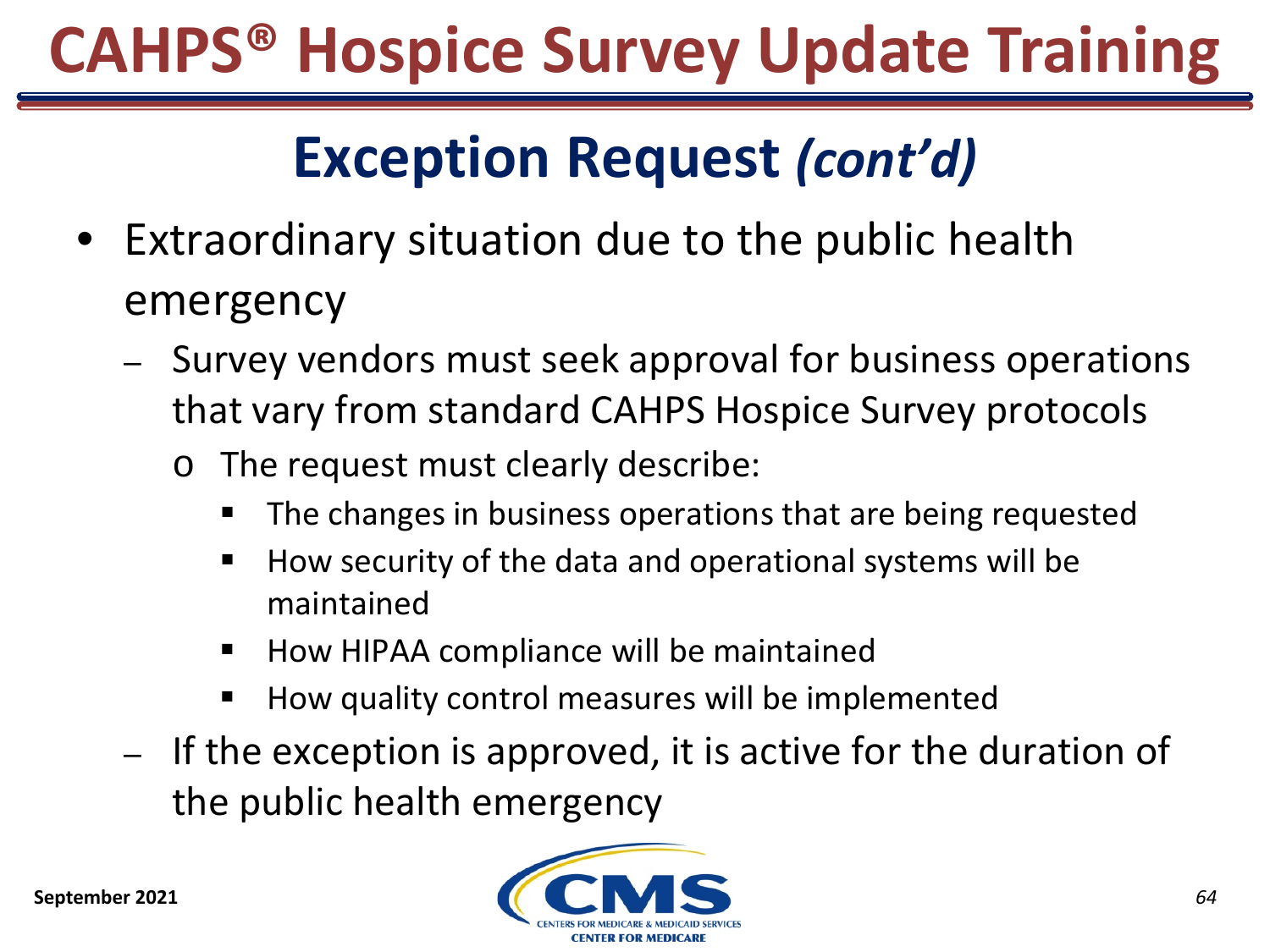### **Discrepancy Report**

- Required for any discrepancy or variation in following standard protocols during survey administration
- Complete and submit online report **immediately** upon discovery of issue at

[www.hospicecahpssurvey.org](http://www.hospicecahpssurvey.org/)

- ‒ Provide sufficient detail
	- o "Unknown" or zero cases affected are NOT acceptable values in final Discrepancy Report that is submitted
	- o Provide information regarding the decedent months that are affected by the discrepancy(ies)
		- The patient month(s) of death that are affected must be clearly stated

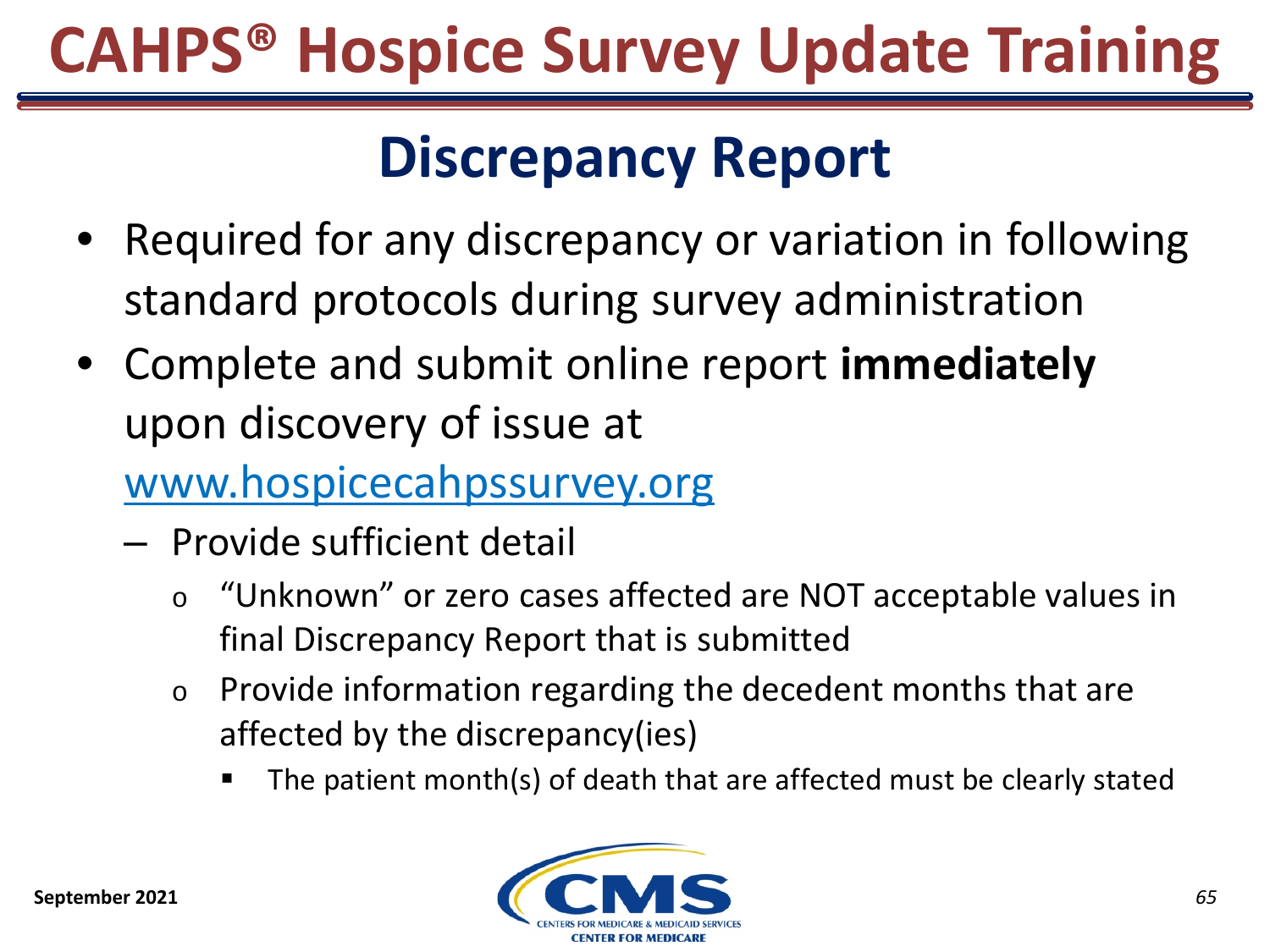#### **Discrepancy Report** *(cont'd)*

- Examples of Discrepancy Reports include:
	- ‒ Survey administration outside fielding period (early or late)
	- ‒ Eligible cases that are excluded from the sample frame
	- ‒ Ineligible cases that are included in the sample frame
	- ‒ Survey administration errors (such as missing or duplicated questions)
	- ‒ Patterns of missing or incorrect data from hospices that continue despite attempts by the survey vendor to rectify
		- $\circ$  Include date(s) of communication with hospice to obtain this information

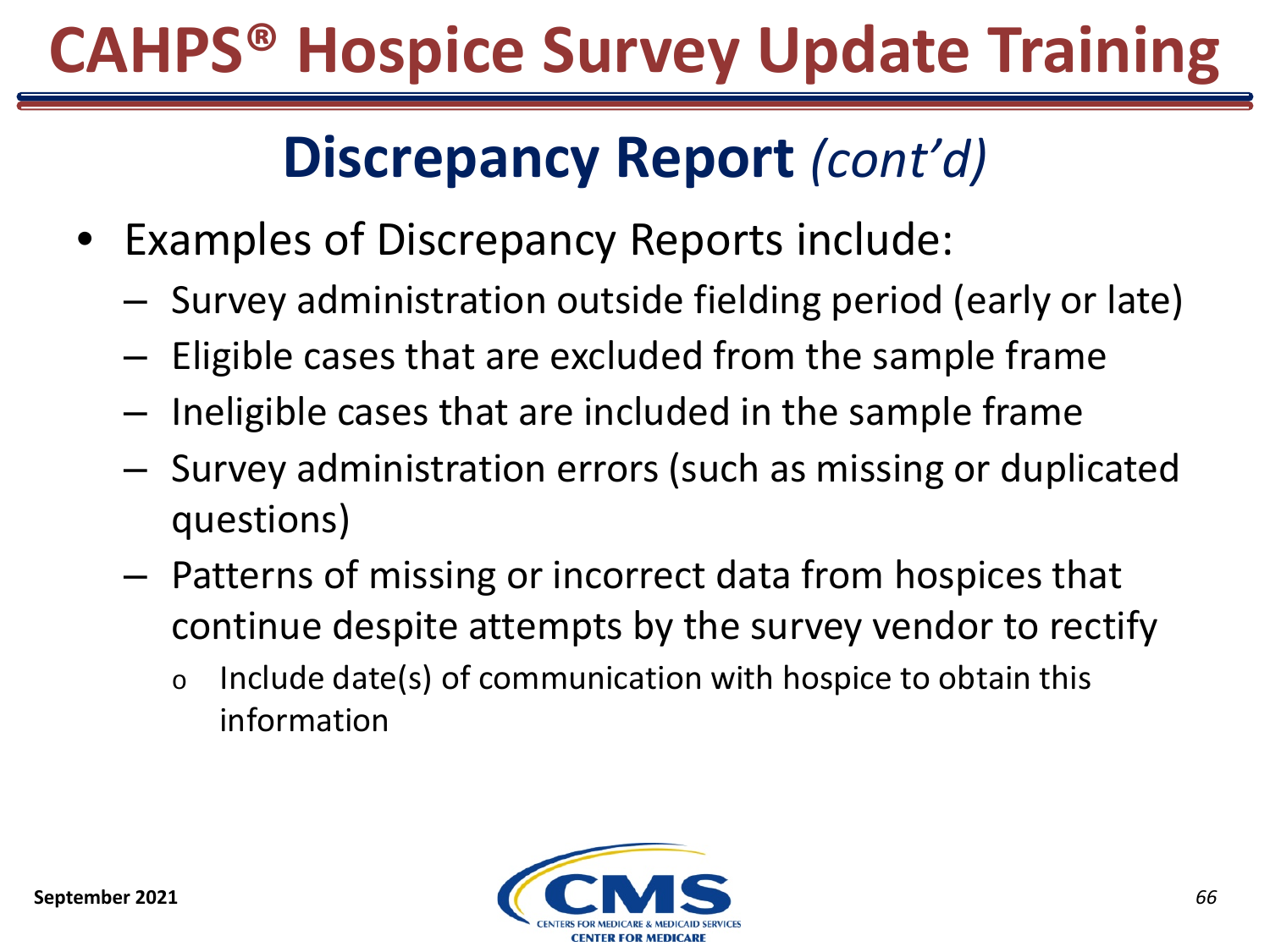#### **Discrepancy Report Review Process**

- Notification of the outcome of the review may not be forthcoming until all the data for the affected reporting period(s) have been submitted and reviewed
	- ‒ Email notification will be distributed to the survey vendor submitting the Discrepancy Report Form once the outcome of the review has been determined
	- ‒ A footnote may be applied to publicly reported CAHPS Hospice Survey results to indicate that these results are derived from data whose collection or processing varied from established CAHPS Hospice Survey protocols
	- ‒ Hospices are encouraged to contact their survey vendor to inquire about the outcome of the review

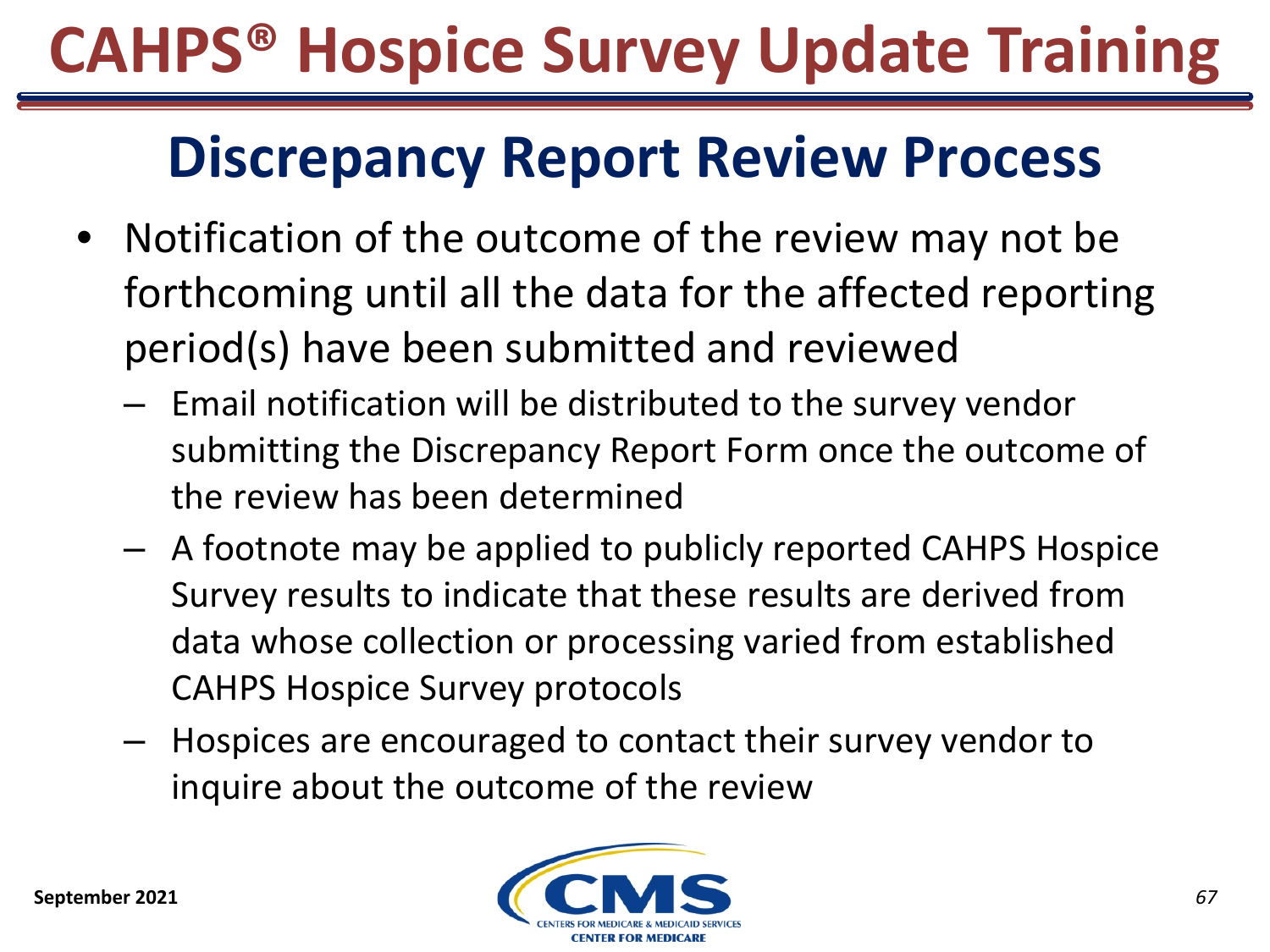# **Data Quality Checks**

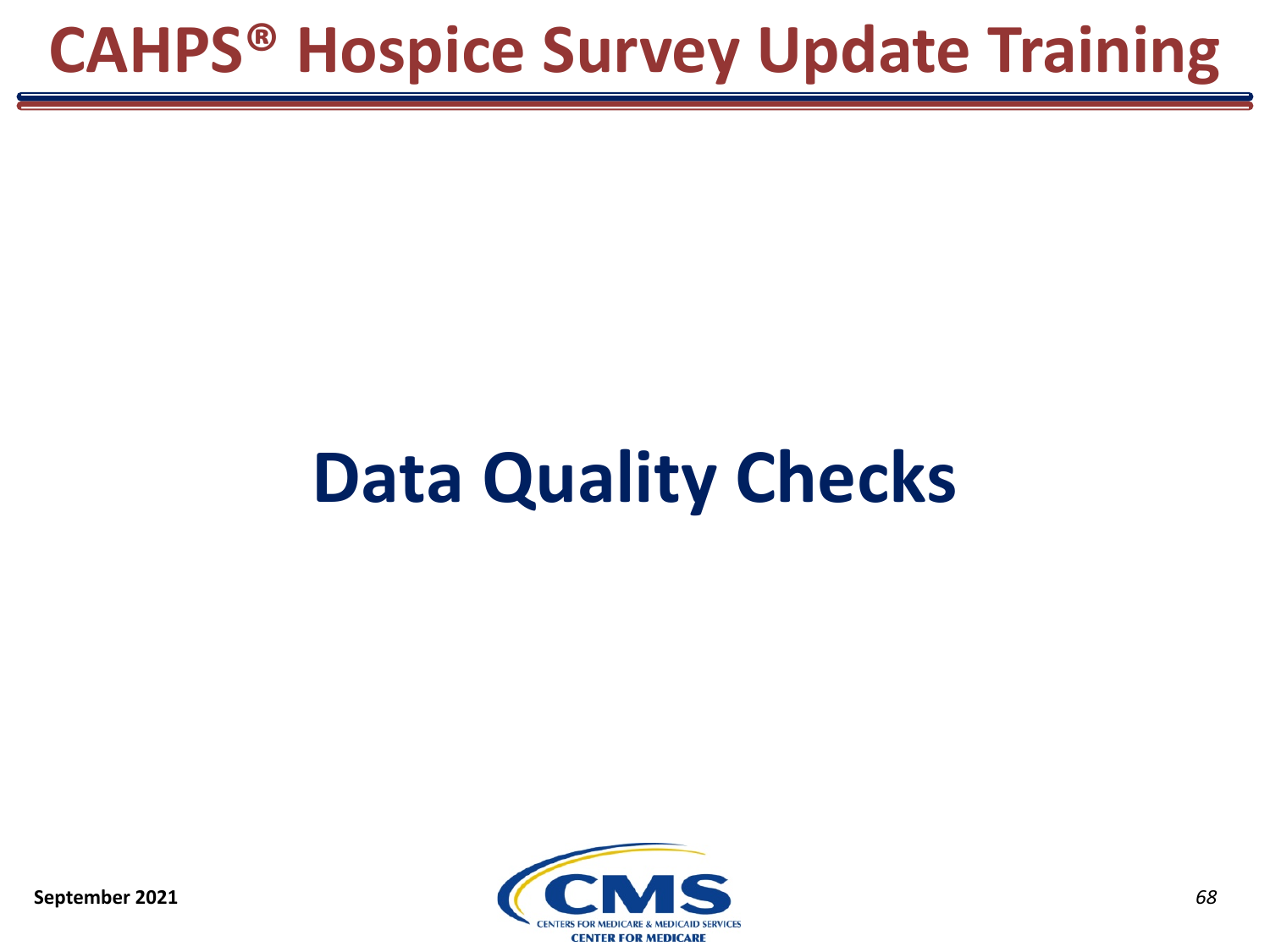### **Objectives**

- Overview
- Create Traceable Data File Trail
- Review of Data Files
- Validate Change to Code or Processes
- Verify Accuracy of Data Processing Activities
- Data Quality Checks
- Perform Additional XML File Quality Checks

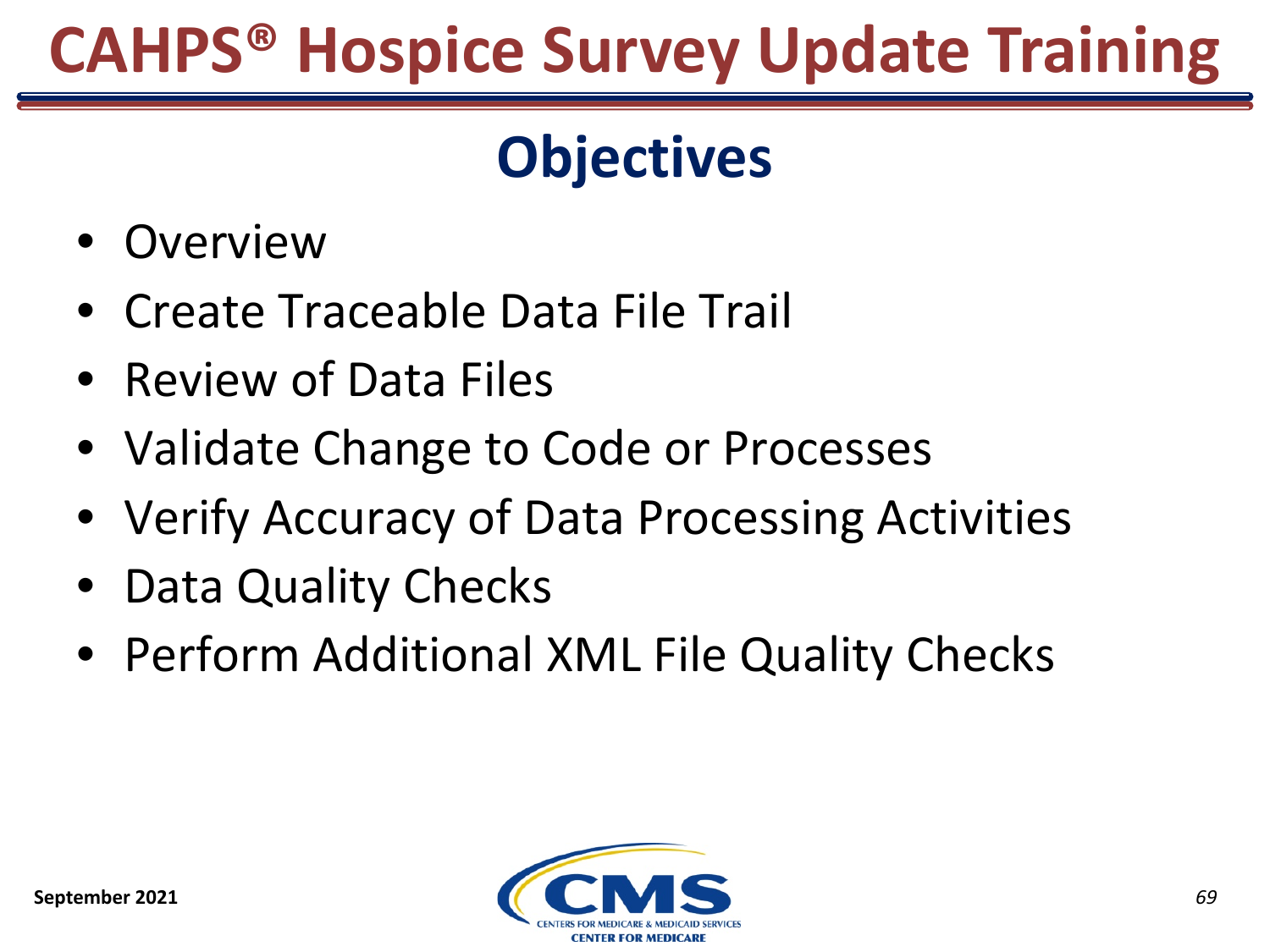#### **Overview**

- Survey vendors must implement quality assurance processes to verify the integrity of the collected and submitted CAHPS Hospice Survey data
- Quality check activities must be performed by a different staff member than the individual who originally performed the specific project task(s)
	- Do NOT rely on programming alone to complete tasks
	- ‒ Have staff complete manual review of samples and XML files
- Quality checks must be operationalized for all of the key components or steps of survey administration and data processing

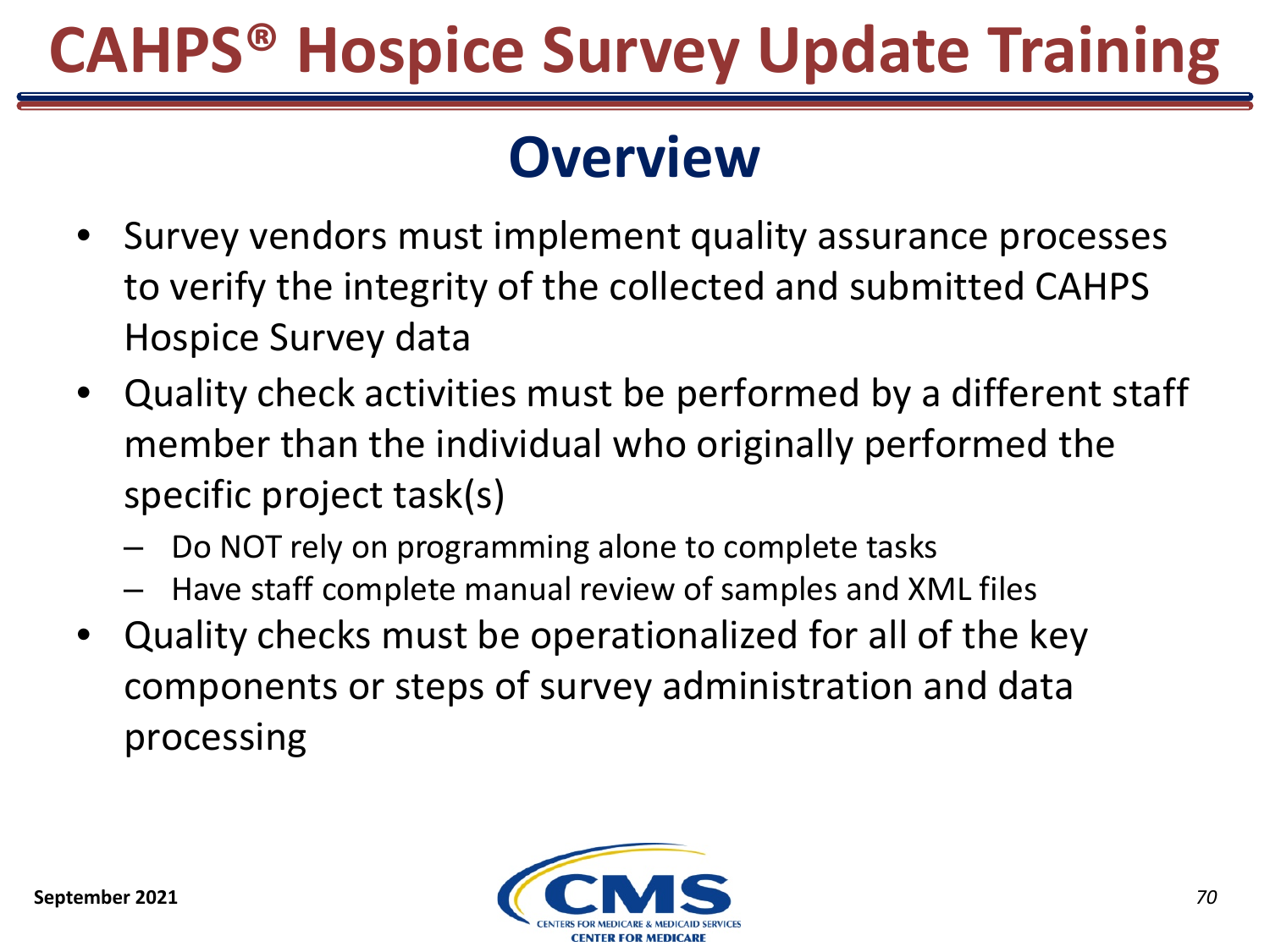#### **Create Traceable Data File Trail**

- Guidelines for survey vendors:
	- ‒ Preserve a copy of every file received in original form and leave unchanged
	- ‒ Record general summary information such as total number of decedent/caregiver cases, survey-eligible size, decedent month, etc.
	- ‒ Institute version controls for datasets, reports, software code, and programs

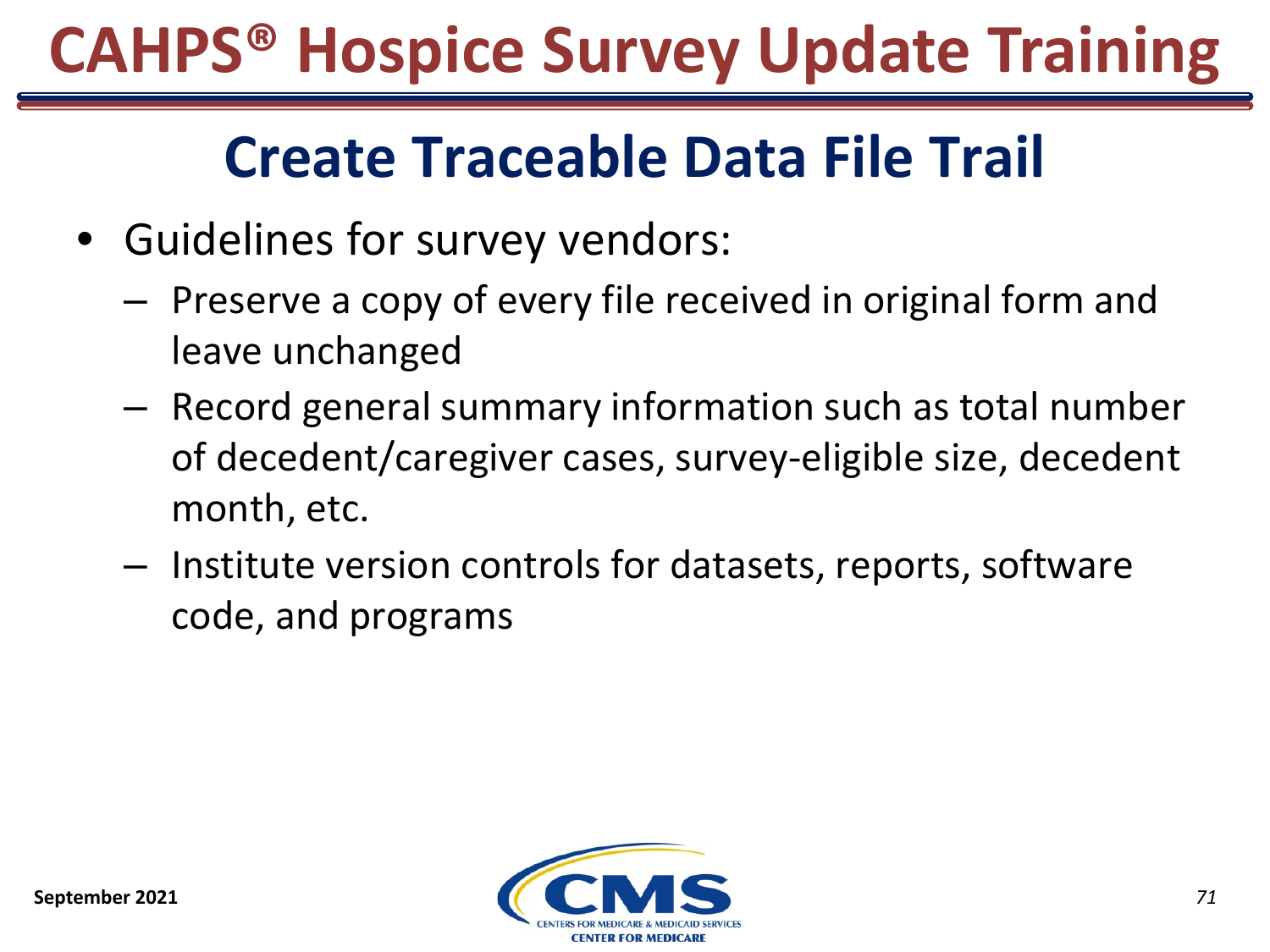#### **Review of Data Files**

- Survey vendors should examine their own data files and all clients' data files for any unusual or unexpected changes
	- ‒ Investigate data for notable changes in the counts of total decedents/caregivers and eligible decedents/caregivers
	- ‒ Investigate data when counts for total decedents, "no publicity," and sample size do not reconcile
	- ‒ Prior to preparing data files for submission to the Data Warehouse, run frequency/percentage tables for all survey variables stored for a given hospice and month
	- ‒ Verify that required data elements for all decedents/caregivers in the sample frame are submitted to the Data Warehouse
	- ‒ Verify that data are associated with the correct CCN

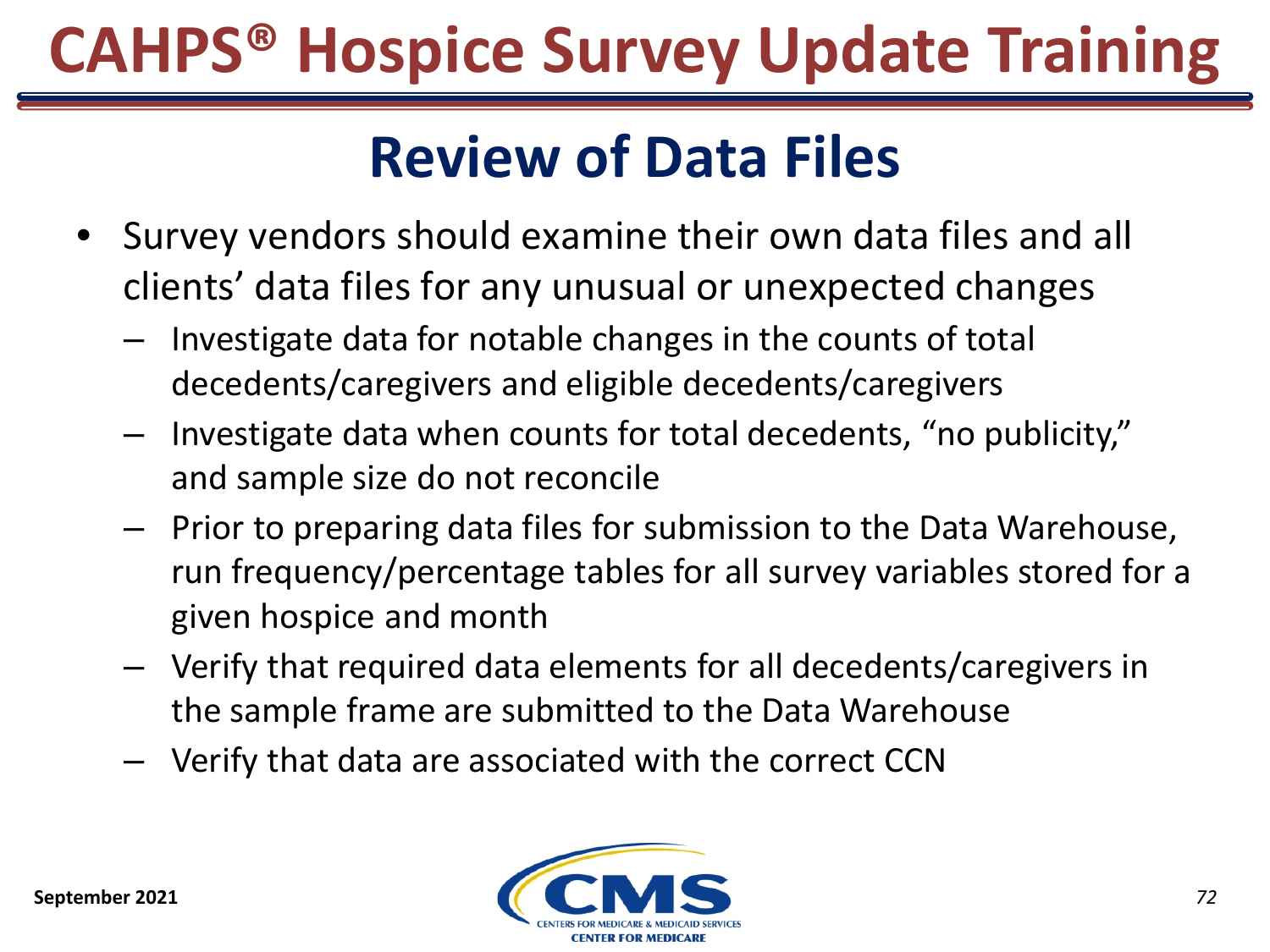### **Validate Changes to Code or Processes**

- Survey vendors must have procedures in place to review any changes to code or processing steps
	- ‒ Save original code/documents for reference
	- ‒ Document changes thoroughly (e.g., what, when, why, who, how)
	- ‒ Have at least one other different team member verify the new code
	- ‒ Verify that no errors or unintended changes have been made
		- $\circ$  Conduct comparison of old and new data, reviewing even elements that were **not expected** to change

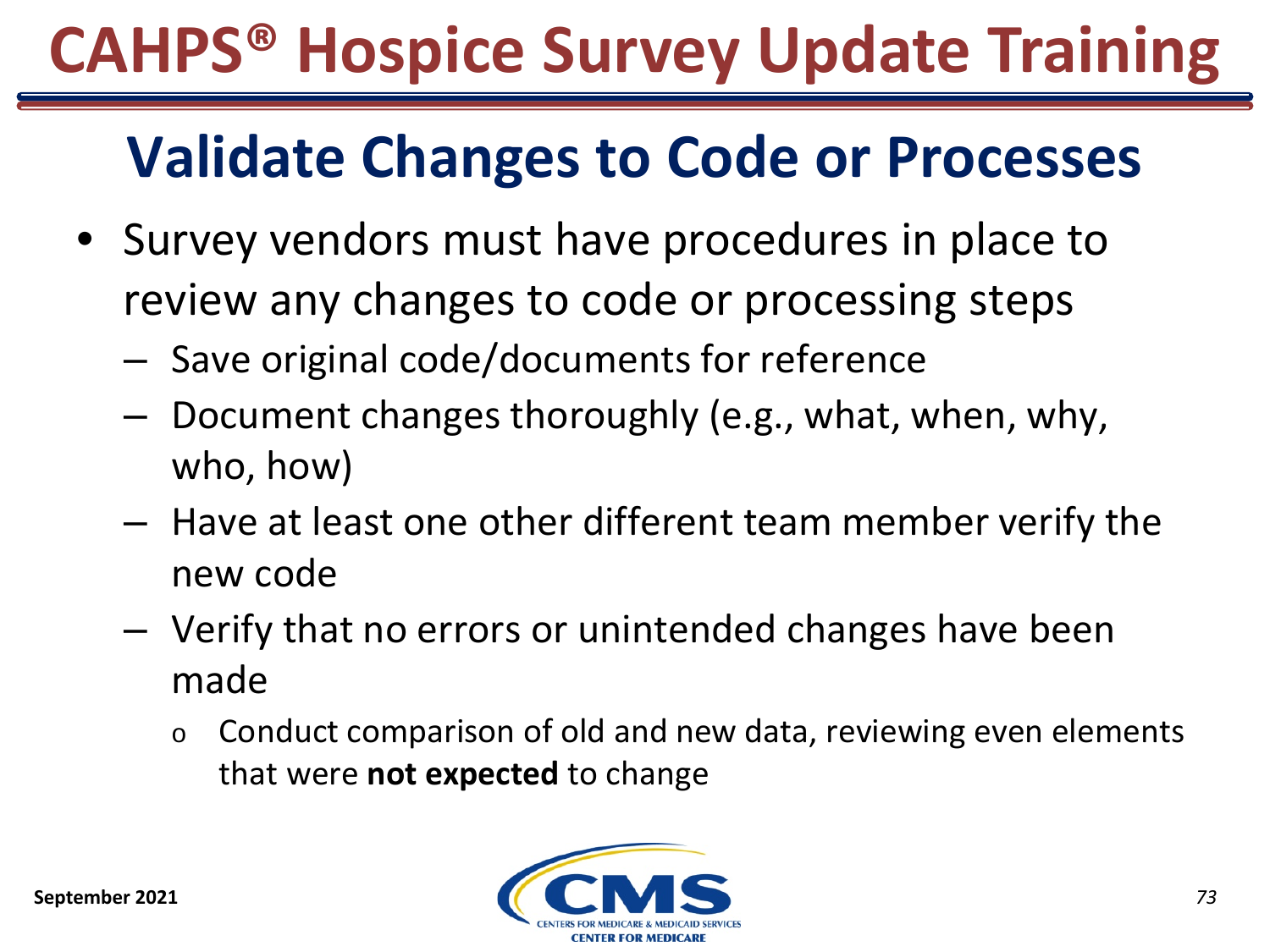### **Verify Accuracy of Data Processing Activities**

- Survey vendors should implement data quality checks to verify protocols have been followed, including:
	- ‒ Verify that every decedent/caregiver has equal chance of being sampled
	- ‒ Evaluate frequency of break-off surveys and/or unanswered questions, and investigate possible causes
	- ‒ Review CAHPS Hospice Survey Data Submission Reports to confirm data submission activity (verify results are as expected)
	- ‒ Review quarterly submission results from the Review and Correction Report to confirm a match with frequency tables completed during previous quality check activities

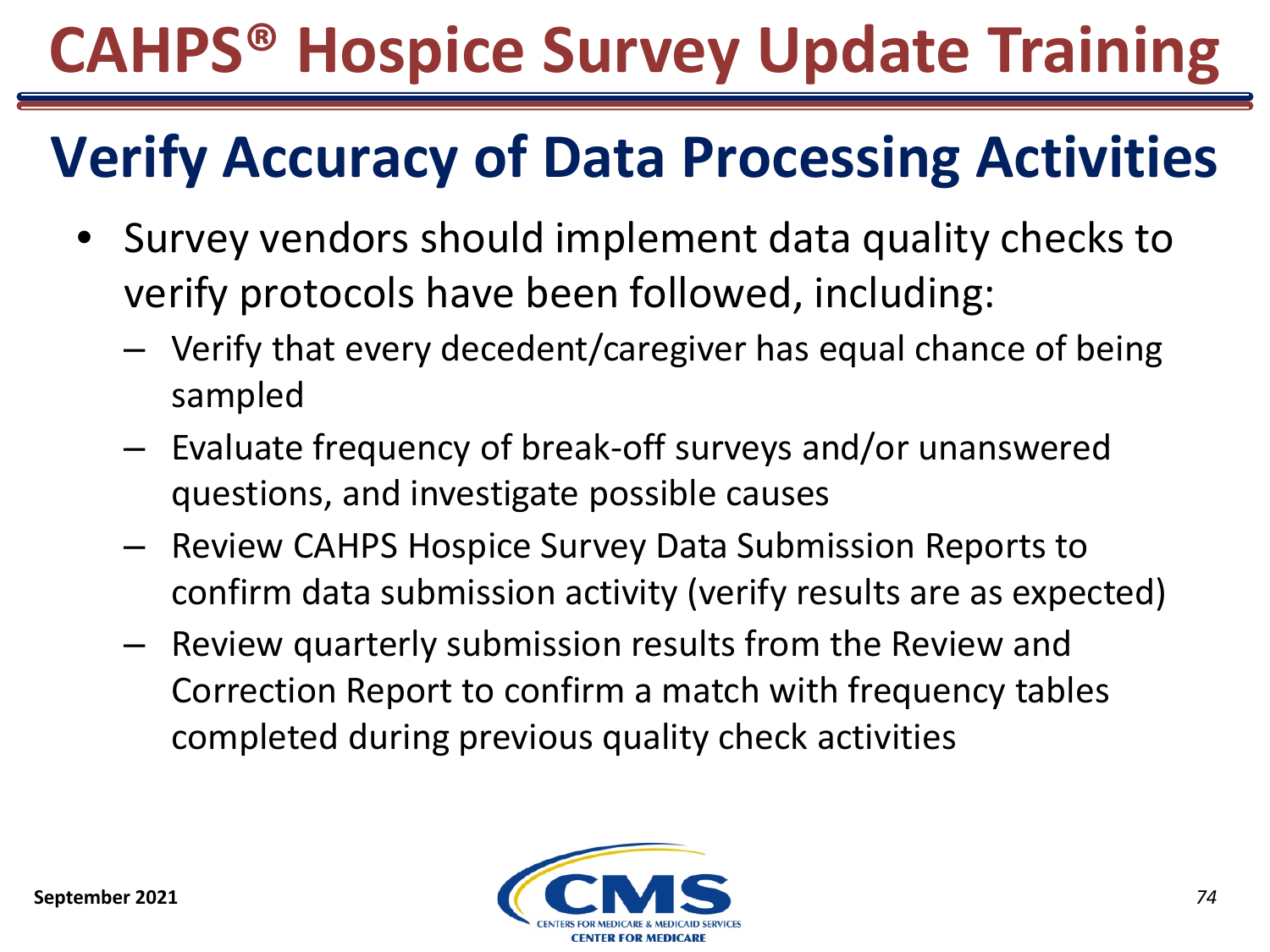### **Data Quality Checks**

- Maintain monthly and quarterly documentation for all hospices, including but not limited to:
	- ‒ Total counts from hospices, number of eligible and ineligible (pre- and post-sample) cases, sample size, numbers of each "Final Survey Status" code, and response rate
	- Use of the "Final Survey Status" code "16 Sampling Error"
- Create frequency and distribution tables for all decedent/caregiver administrative and survey response variables
	- ‒ Compare counts across months and quarters for trends
	- ‒ Investigate any unexpected variations, unusual counts, or percentages

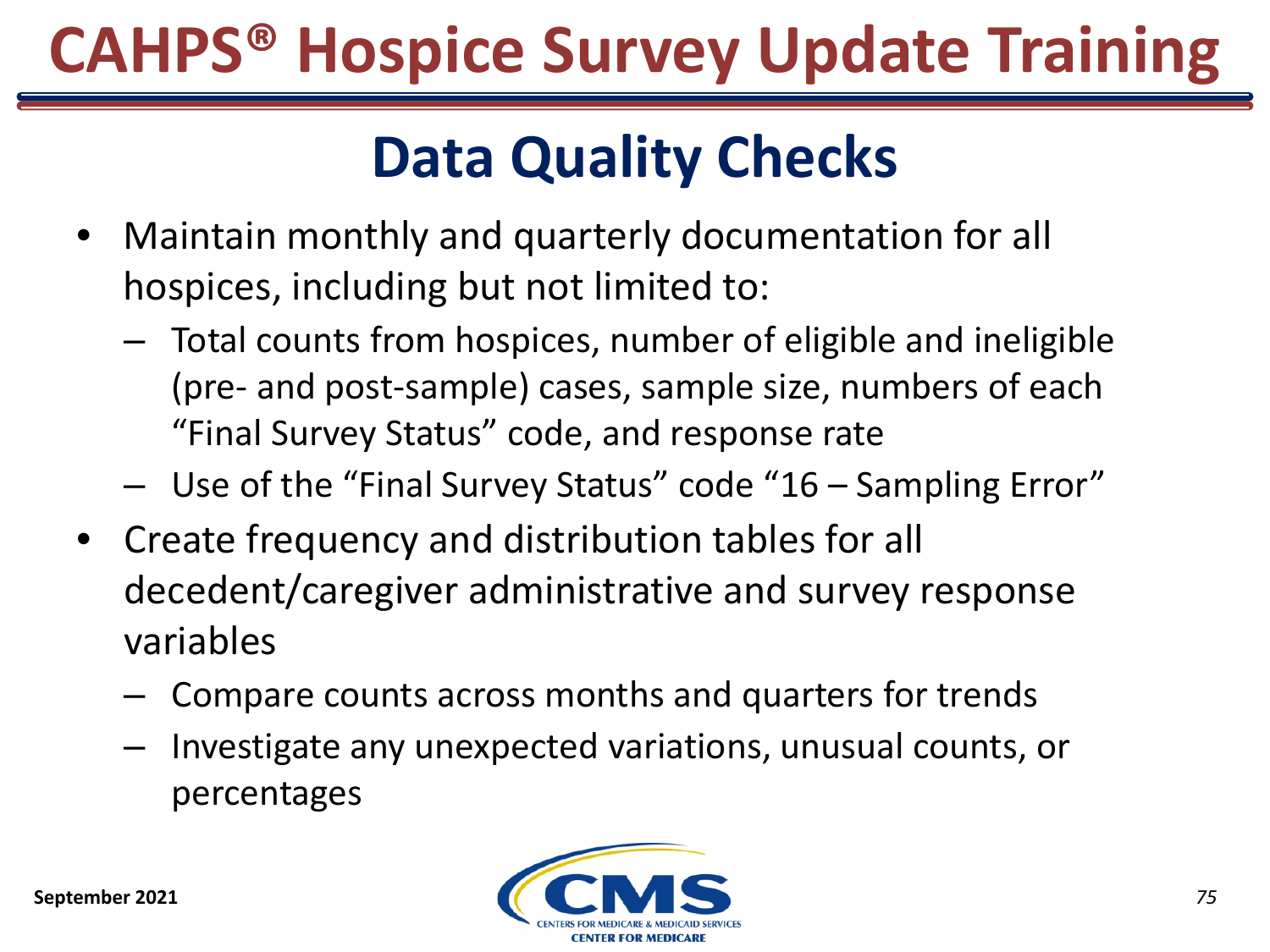### **Data Quality Check Examples**

| Quarter 1 2021 – Missing Administrative Values |            |                          |                      |                                  |                      |
|------------------------------------------------|------------|--------------------------|----------------------|----------------------------------|----------------------|
| <b>Hospice ID</b>                              | <b>Sex</b> | <b>Decedent Hispanic</b> | <b>Decedent Race</b> | <b>Caregiver</b><br>Relationship | <b>Primary Payer</b> |
| <b>GHI</b>                                     | 5%         | 3%                       | 60%                  | 80%                              | 0%                   |

• Follow-up should occur during and/or after Quarter 1 2021 to discuss missing values (emphasize **decedent race** and **caregiver relationship**)

| Quarter 2 2021 – Missing Administrative Values                                                                                           |    |    |    |     |    |  |
|------------------------------------------------------------------------------------------------------------------------------------------|----|----|----|-----|----|--|
| Caregiver<br><b>Sex</b><br><b>Decedent Hispanic</b><br><b>Decedent Race</b><br><b>Primary Payer</b><br><b>Hospice ID</b><br>Relationship |    |    |    |     |    |  |
| <b>GHI</b>                                                                                                                               | 4% | 3% | 5% | 75% | 0% |  |

• Continue follow-up to obtain caregiver relationship (submit Discrepancy Report[s] if hospice **continues** to not provide required information)

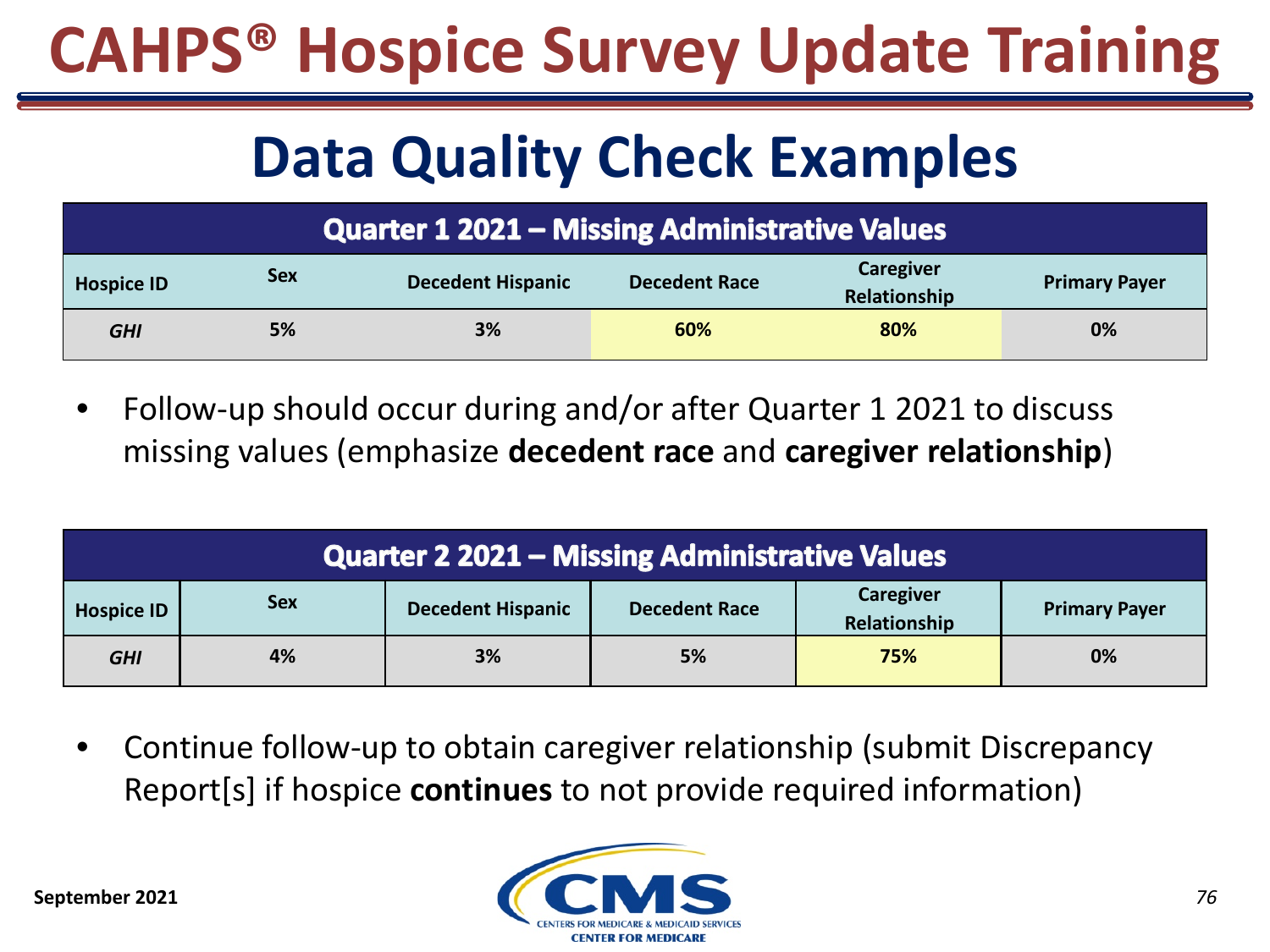### **Data Quality Check Examples** *(cont'd)*

| January 2021 Decedents - Survey Responses                                                                                                                                   |     |     |    |    |    |  |
|-----------------------------------------------------------------------------------------------------------------------------------------------------------------------------|-----|-----|----|----|----|--|
| <b>Question 3</b><br><b>Question 3 Usually</b><br><b>Question 3 Always</b><br><b>Question 3 Missing</b><br><b>Hospice ID</b><br><b>Question 3 Never</b><br><b>Sometimes</b> |     |     |    |    |    |  |
| <b>ABC</b>                                                                                                                                                                  | 80% | 10% | 0% | 5% | 5% |  |

- Q3 Oversee or take part in care:
	- Did the hospice send the decedents/caregivers list with caregiver mismatched information?
	- Was there a data processing error?

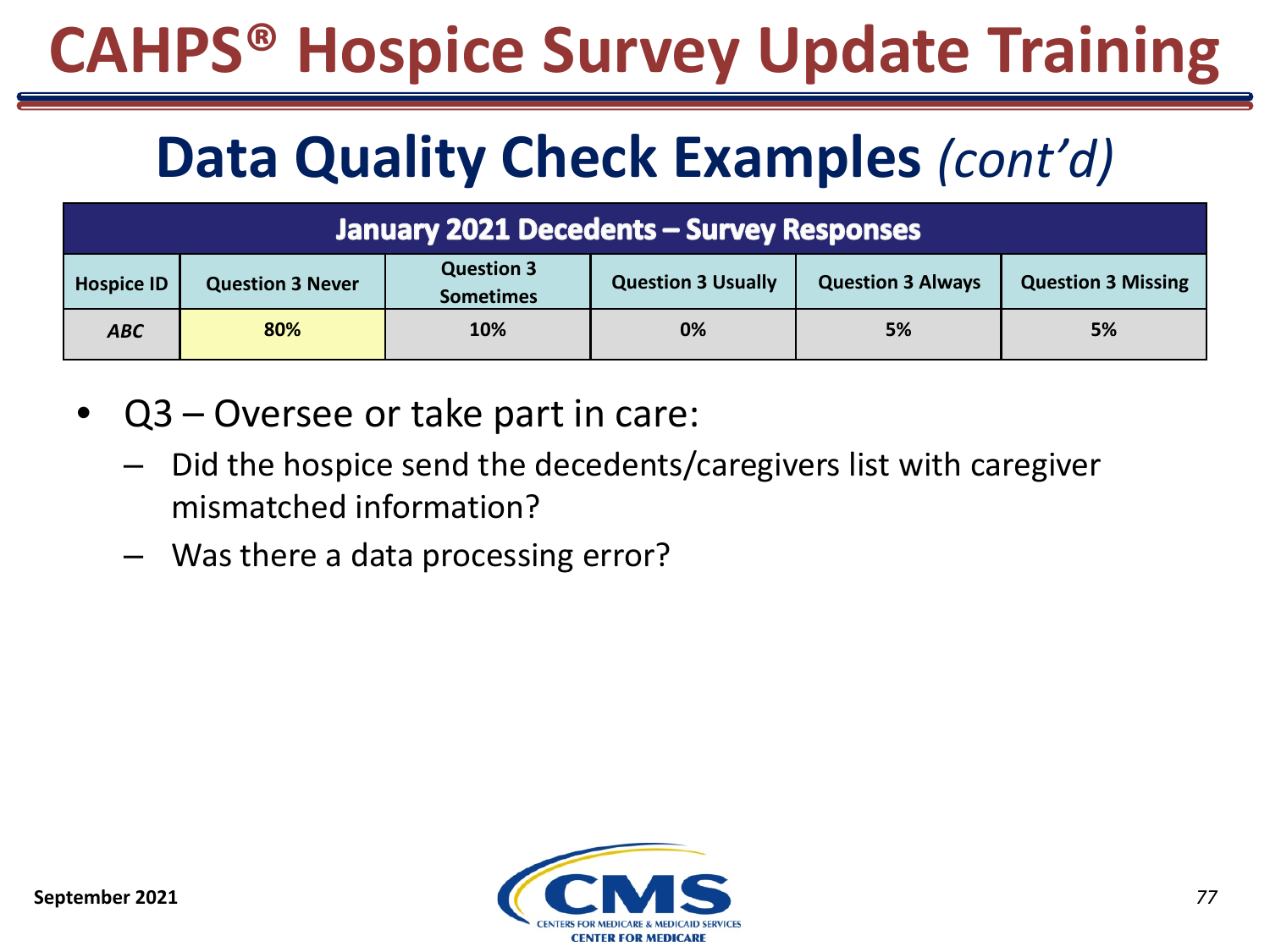### **Data Quality Check Examples** *(cont'd)*

| Quarter 1 2021 – Survey Responses                                                                                                                                           |     |     |            |    |    |
|-----------------------------------------------------------------------------------------------------------------------------------------------------------------------------|-----|-----|------------|----|----|
| <b>Question 7</b><br><b>Question 7 Usually</b><br><b>Question 7 Always</b><br><b>Question 7 Missing</b><br><b>Hospice ID</b><br><b>Question 7 Never</b><br><b>Sometimes</b> |     |     |            |    |    |
| <b>JKL</b>                                                                                                                                                                  | 65% | 10% | <b>12%</b> | 9% | 4% |

| Quarter 2 2021 - Survey Responses |                                                                                                                                                        |    |     |     |    |  |
|-----------------------------------|--------------------------------------------------------------------------------------------------------------------------------------------------------|----|-----|-----|----|--|
| <b>Hospice ID</b>                 | <b>Question 7</b><br><b>Question 7 Usually</b><br><b>Question 7 Missing</b><br><b>Question 7 Always</b><br><b>Question 7 Never</b><br><b>Sometimes</b> |    |     |     |    |  |
| <b>JKL</b>                        | 30%                                                                                                                                                    | 5% | 25% | 34% | 6% |  |

- Q7 Help as soon as needed:
	- Did the hospice implement a quality improvement initiative?
	- ‒ Does this change appear reasonable?

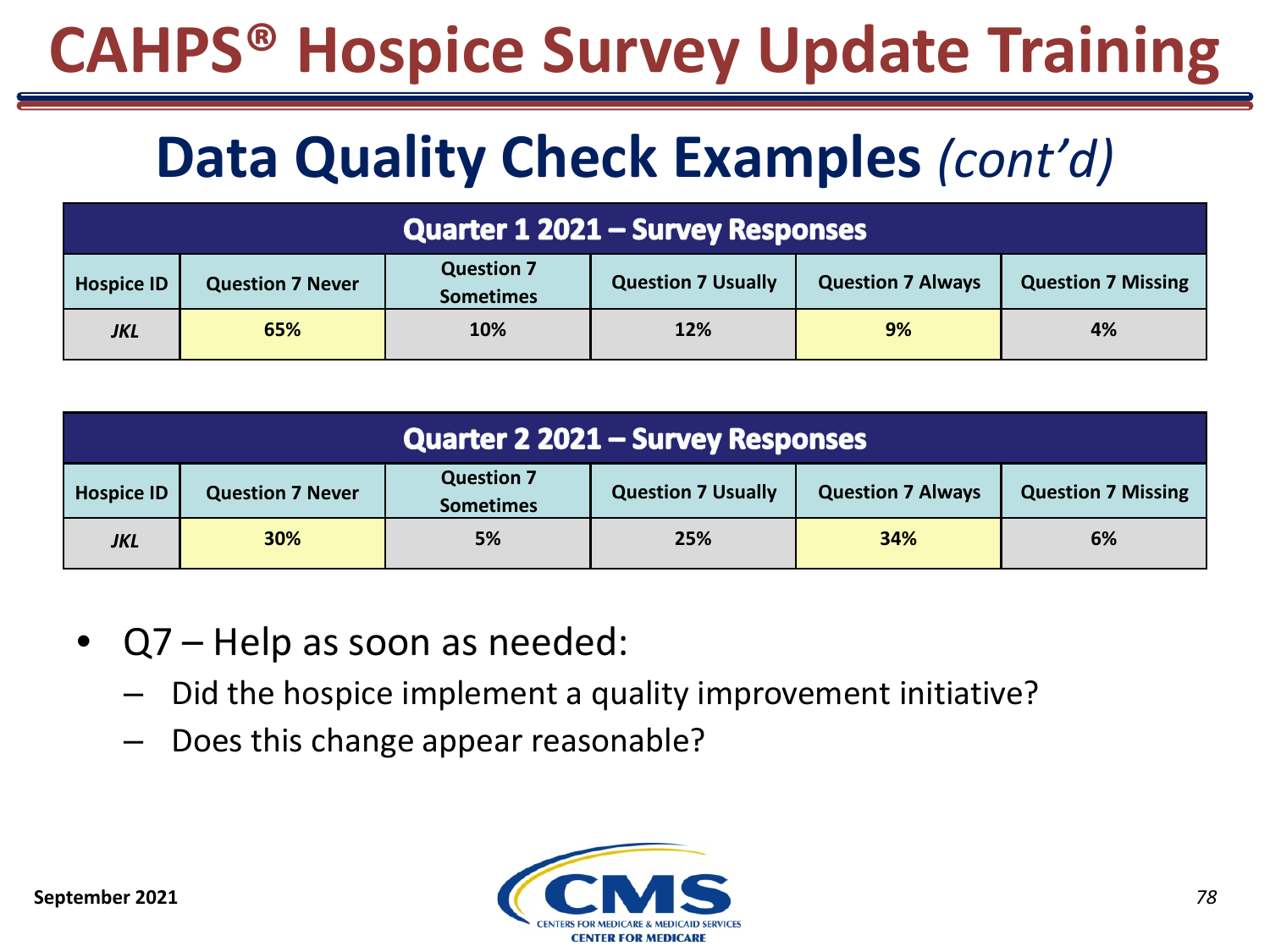### **Perform Additional XML File Quality Checks**

- Prior to submitting XML files to the Data Warehouse, survey vendors should minimally:
	- ‒ Confirm Hospice Record for each applicable month for each hospice
		- o Verify correct calculation of sample size, ineligible pre- and post-sample
	- ‒ Review a subset of administrative data in XML file to the **original**  decedents/caregivers list
	- ‒ Validate survey vendor-assigned decedent/caregiver administrative fields, such as:
		- o "Final Survey Status" codes, lag time, and supplemental question count
	- ‒ Review survey response results against original returned survey or recorded interview/database
		- o Check skip pattern coding

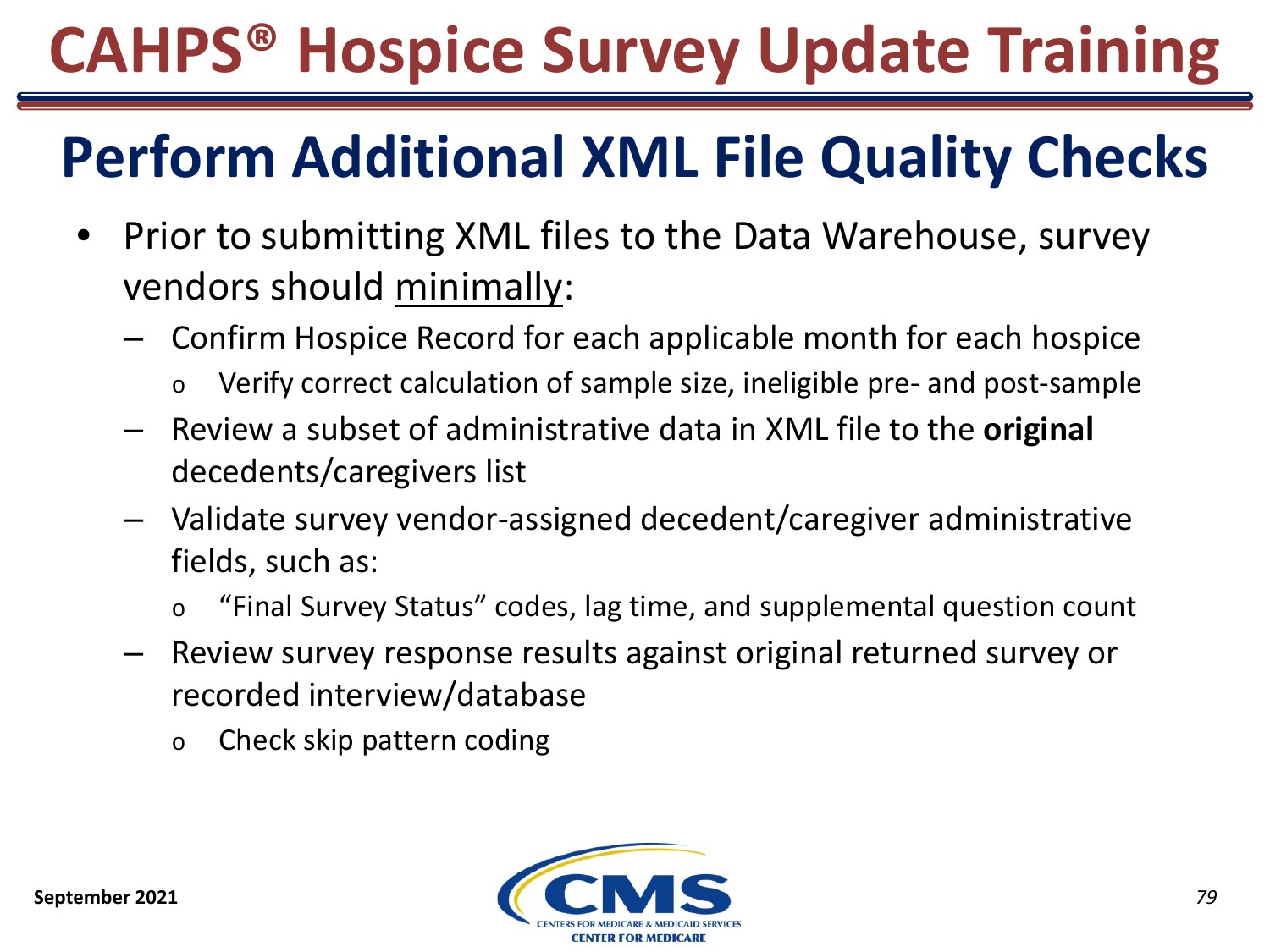# **Public Reporting and Analysis of CAHPS Hospice Survey Data**

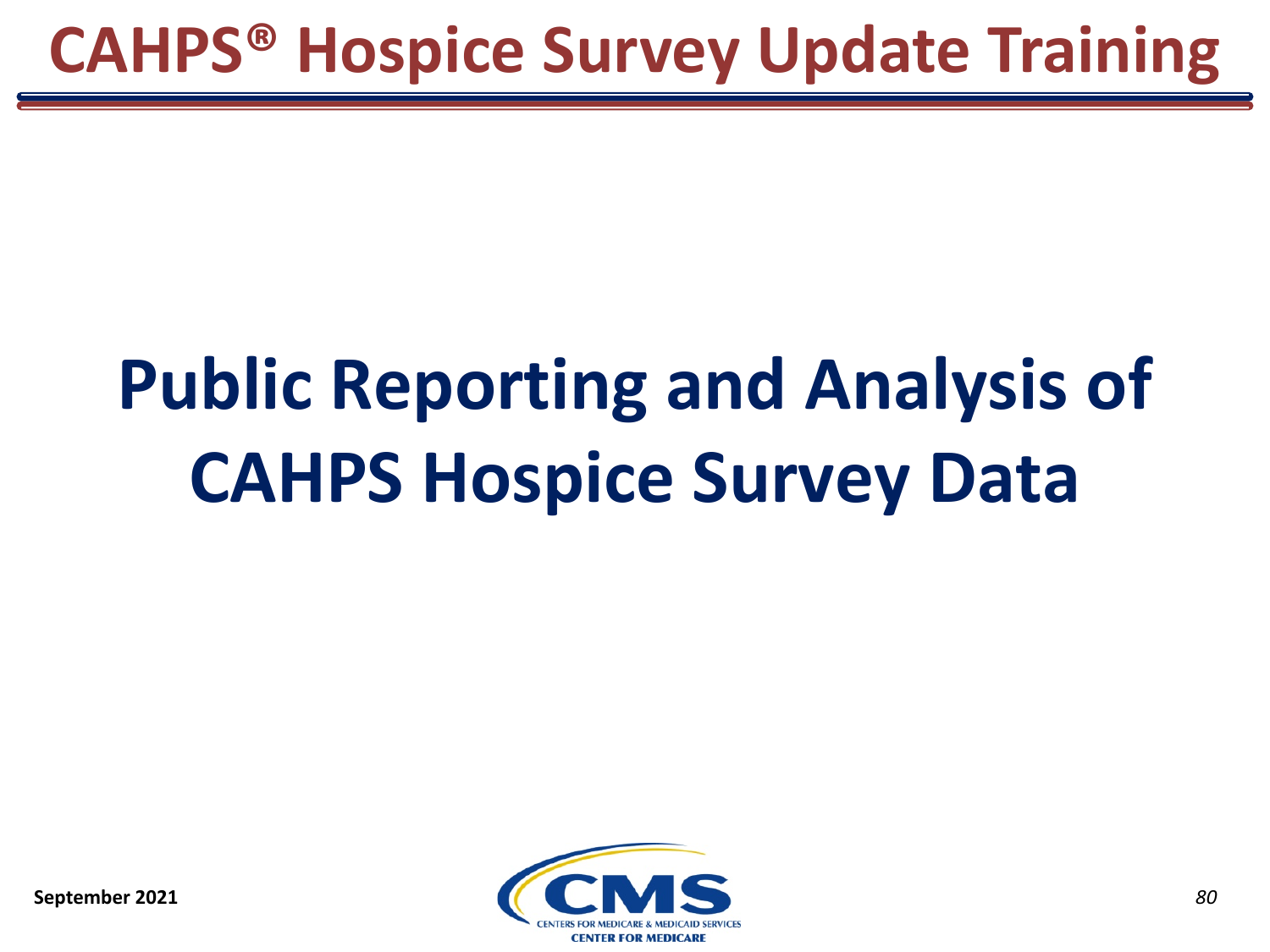#### **Objectives**

- Overview
- Measures Reported
- Top-Box Scores
- Footnotes
- Provider Preview Reports
- Data Adjustment
- Star Ratings

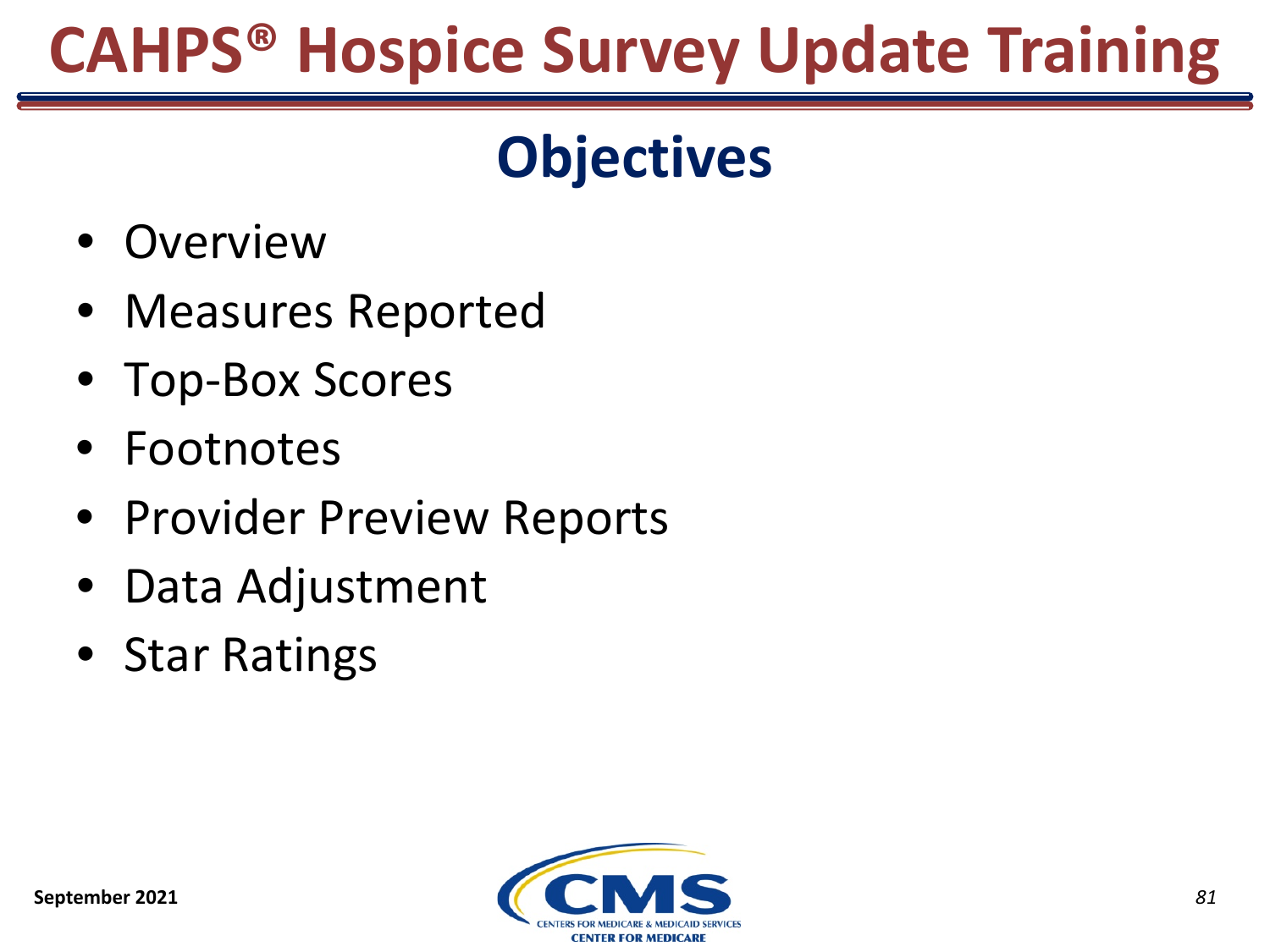### **Overview** *(1 of 2)*

- Official CAHPS Hospice Survey scores are published by CMS on Care Compare:
	- ‒ <https://www.medicare.gov/care-compare/>
	- Downloadable database containing CAHPS Hospice Survey results by CCN also available
- In November 2020, scores were reported for 2,941 hospices, based on 660,905 survey responses

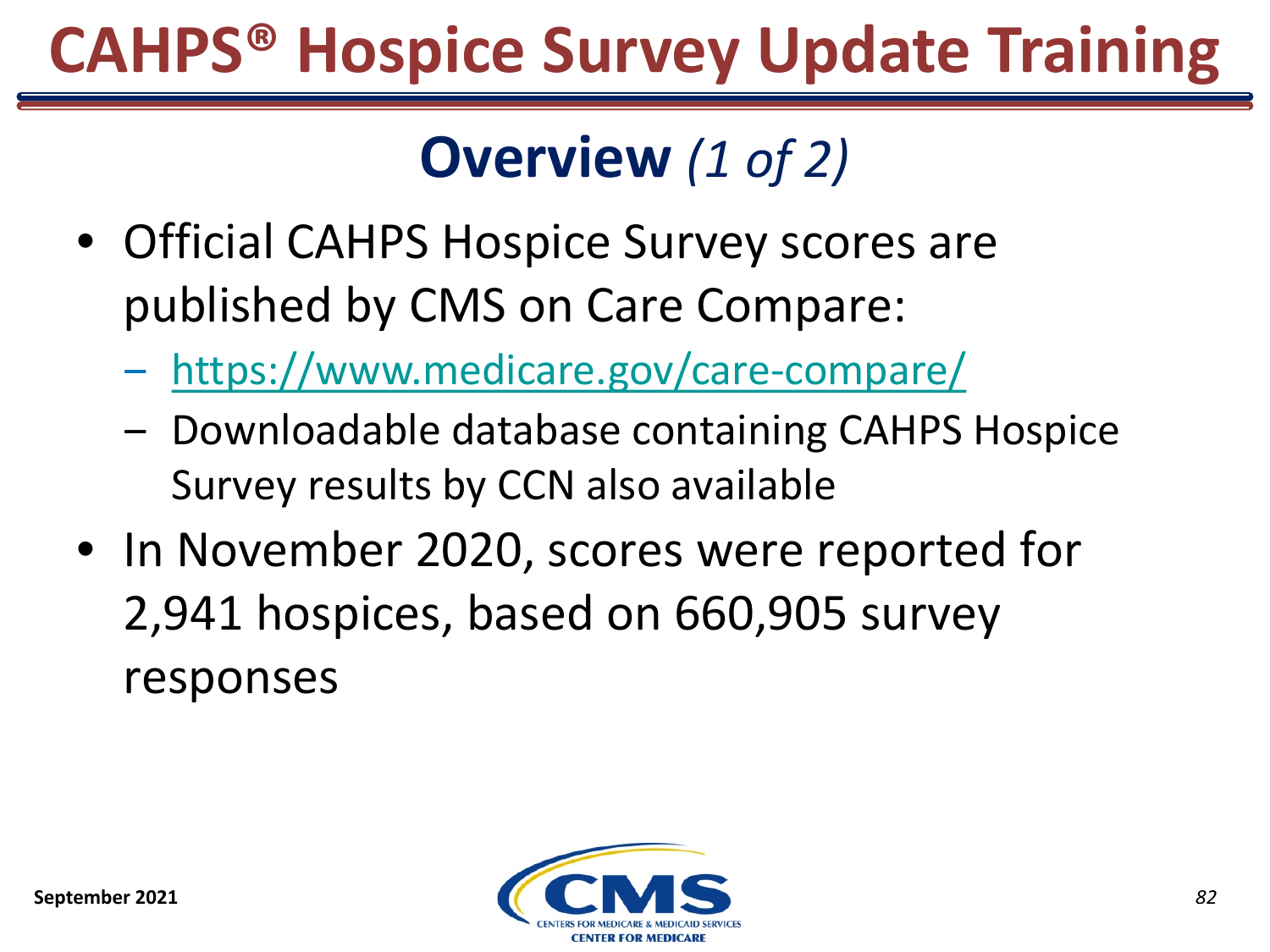### **Overview** *(2 of 2)*

- As of February 2022, results will be updated quarterly, reporting:
	- ‒ Six composites and two global measures
	- ‒ Top-box scores
- CAHPS Hospice Survey scores are calculated using 8 rolling quarters of data
	- ‒ Scores are reported for hospices with at least 30 completed surveys during the reporting period
	- ‒ Each hospice's scores are displayed with national averages

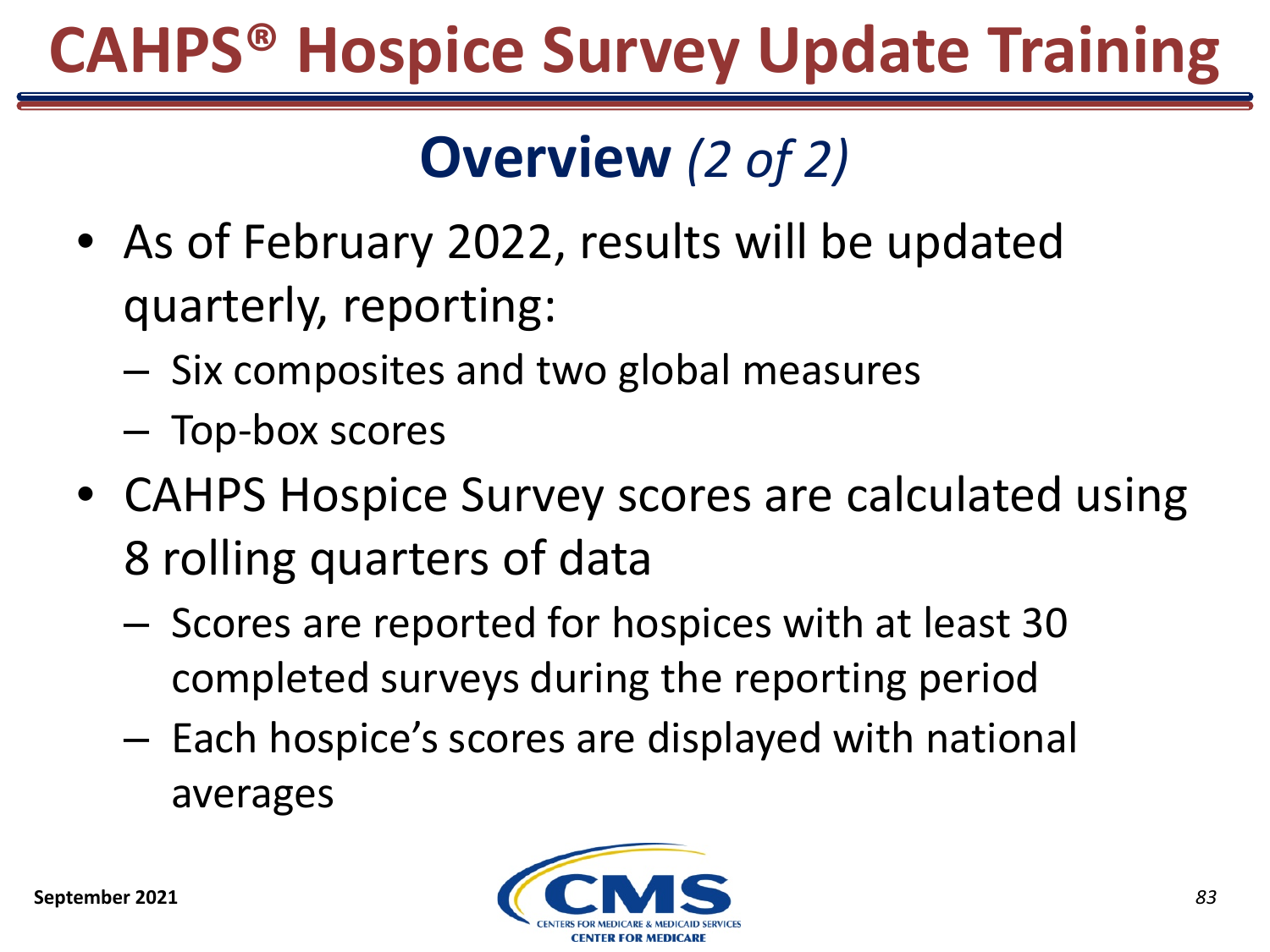#### **Care Compare**

|                                  |               | Learn more about the types of providers listed here |        |
|----------------------------------|---------------|-----------------------------------------------------|--------|
|                                  |               |                                                     |        |
| MY LOCATION                      | PROVIDER TYPE | NAME OF AGENCY (optional)                           |        |
| Street, ZIP code, city, or state | Hospice care  | $\checkmark$<br>Agency name                         | Search |
|                                  |               |                                                     |        |
|                                  |               | Or, select a provider type to learn more:           |        |
| ያን                               | н             |                                                     |        |

facilities

**September 2021**

*84*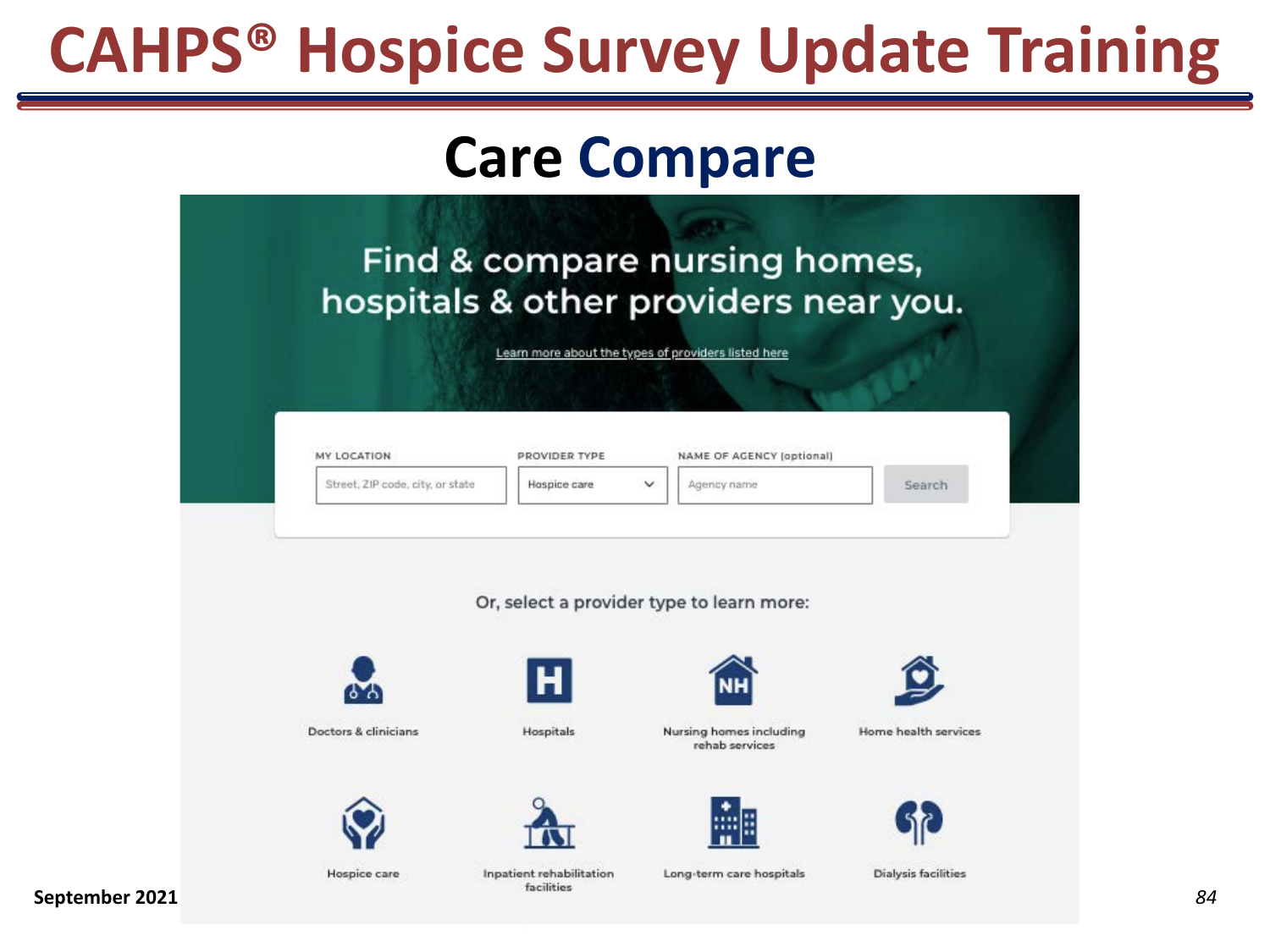#### **Public Reporting Periods**

| <b>Reporting Period</b><br>(Dates of Death) | <b>Provider Preview</b><br>Period * | <b>Care Compare Refresh</b><br>Dates* |
|---------------------------------------------|-------------------------------------|---------------------------------------|
| $Q12018 - Q42019$                           | N/A                                 | November 2021                         |
| Q4 2018 - Q4 2019<br>$Q32020 - Q12021$      | November/December 2021              | February 2022                         |
| $Q12019 - Q42019$<br>Q3 2020 - Q2 2021      | February/March 2022                 | May 2022                              |
| Q2 2019 - Q4 2019<br>$Q32020 - Q32021$      | May/June 2022                       | August 2022                           |

#### \*Exact start dates will be announced by CMS

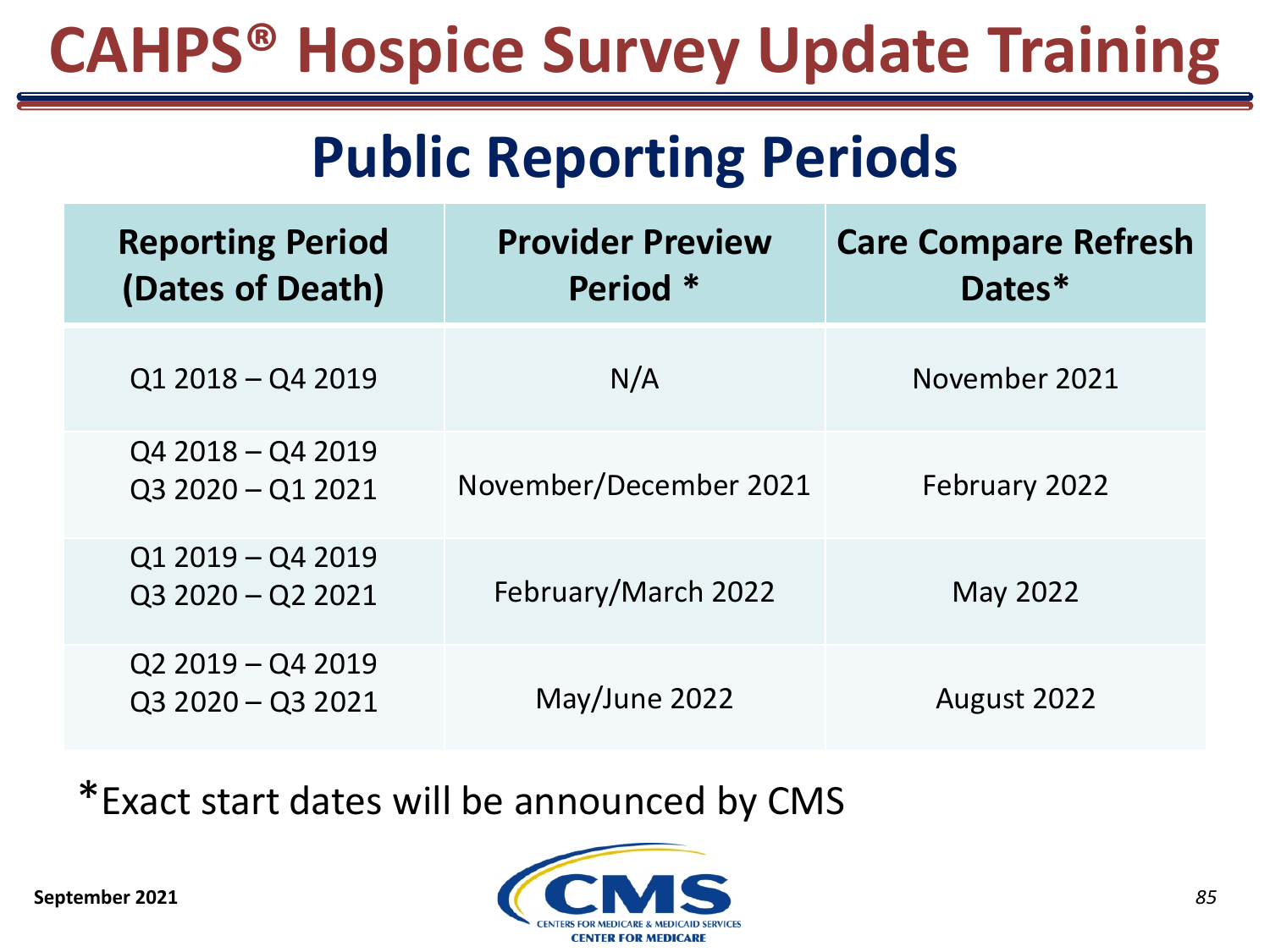#### **Measures Reported**

- Composite Measures
	- $-$  Communication with Family (Q6, 8, 9, 10, 14, and 35)
	- ‒ Getting Timely Help (Q5 and 7)
	- ‒ Treating Patient with Respect (Q11 and 12)
	- ‒ Emotional and Spiritual Support (Q36, 37 and 38)
	- ‒ Help for Pain and Symptoms (Q16, 22, 25, and 27)
	- ‒ Training Family to Care for Patient (Q18, 19, 20, 23, and 29)
- Global Measures
	- ‒ Rating of this Hospice (Q39)
	- ‒ Willingness to Recommend this Hospice (Q40)

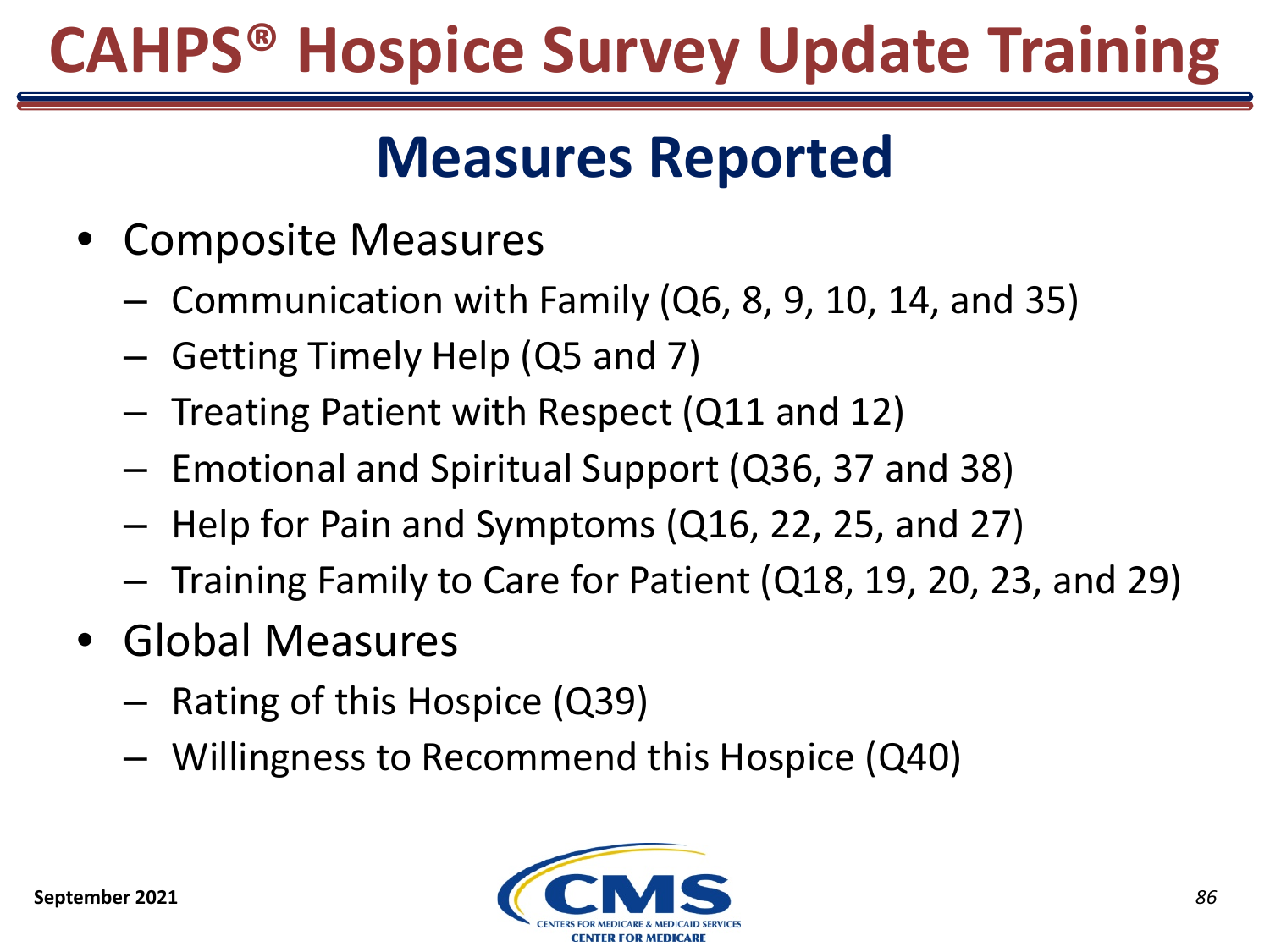#### **Top-Box Scores**

- Top-box scores reflect the proportion of respondents who gave the most positive response(s)
	- ‒ **"Always"** when response options are Never, Sometimes, Usually, or Always\*
	- ‒ **"Yes, definitely"** when response options are Yes, definitely; Yes, somewhat; or No
	- ‒ **"Right amount"** when response options are Too little, Right amount, or Too much
	- ‒ **"Definitely yes"** when response options are Definitely no, Probably no, Probably yes, Definitely yes
	- ‒ **9 or 10** when response options are 0 to 10
- \* For Question 10, regarding whether the hospice team gave confusing or contradictory information, the top-box response is "Never"



**September 2021**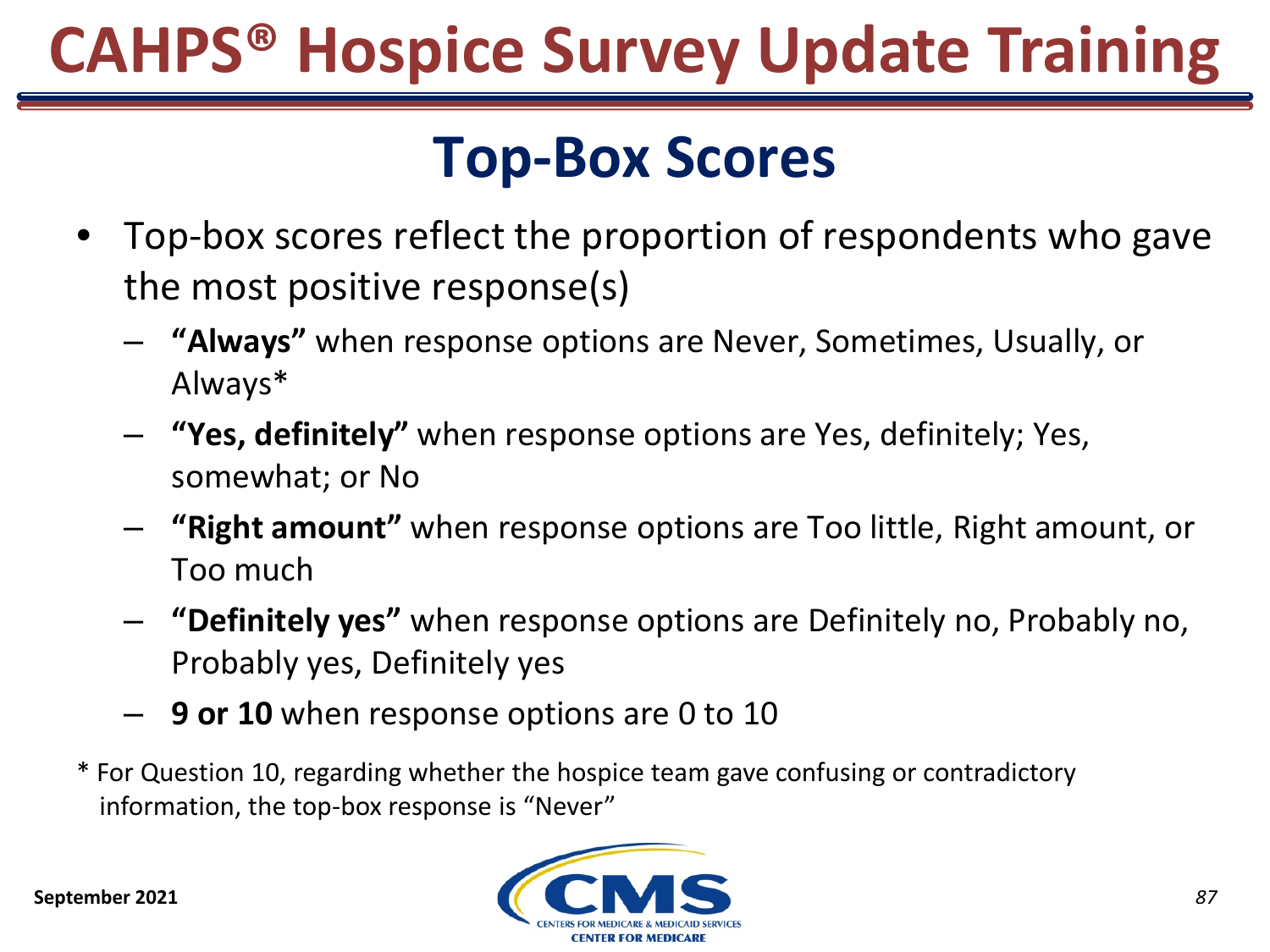#### **Footnotes**

- Some hospices have footnotes displayed with their measure scores on Care Compare. Footnotes indicate:
	- The reason a hospice does not have measure scores displayed
	- ‒ Any issues identified with the hospice's measure scores

| <b>Footnote</b><br>number | Footnote as displayed on Care Compare                                 | <b>Footnote details</b>                                                                                                                                               |
|---------------------------|-----------------------------------------------------------------------|-----------------------------------------------------------------------------------------------------------------------------------------------------------------------|
| 6                         | The number of cases is too small to report                            | The number of completed questionnaires doesn't meet the required minimum<br>amount for public reporting for this reporting period                                     |
|                           | Results are based on a shorter time period than<br>required           | The results were based on fewer than all possible quarters of data for the reporting<br>period                                                                        |
| 8                         | Data suppressed by CMS                                                | The results for these measures were excluded for various reasons, like data<br><i>inaccuracies</i>                                                                    |
| 9                         | There were discrepancies in the data collection<br>process            | There were deviations from data collection protocols                                                                                                                  |
| 10                        | None of the required data were submitted for this<br>reporting period | The agency didn't submit any required data for this quality reporting period                                                                                          |
| 11                        | Results aren't available for this reporting period.                   | Agency is too new or too small to be required to participate in the CAHPS® Hospice<br>Survey, or no cases met the criteria for the measures for this reporting period |

#### The possible footnotes are:

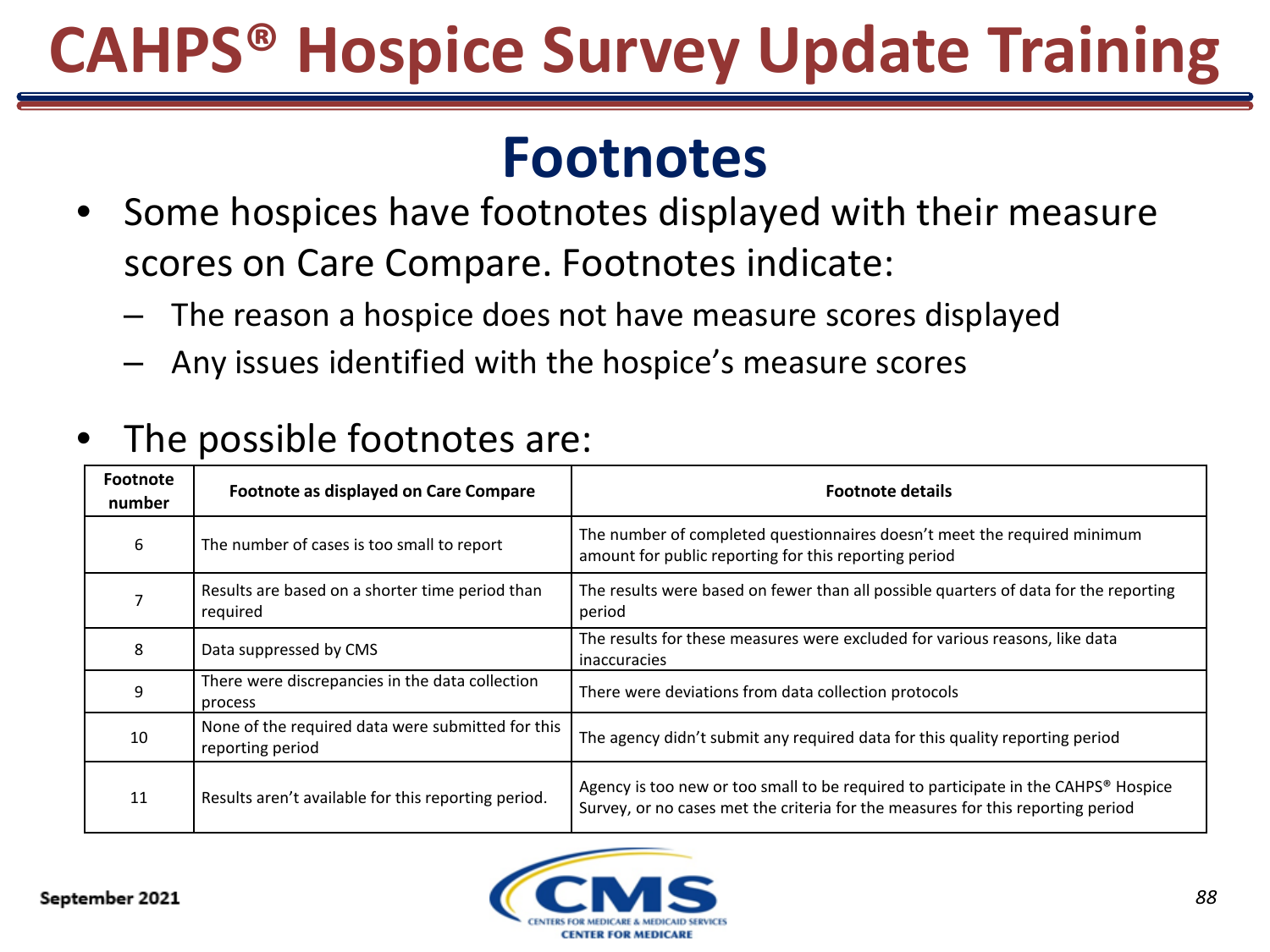### **Data Adjustment**

- Purpose
	- ‒ Differences in hospice ratings should reflect only differences in quality
	- ‒ Adjustments permit valid comparison of all hospices
- Adjust the results to "level the playing field"
	- ‒ That is, adjust for factors not directly related to hospice performance
		- o Mode of survey administration
		- o Case mix

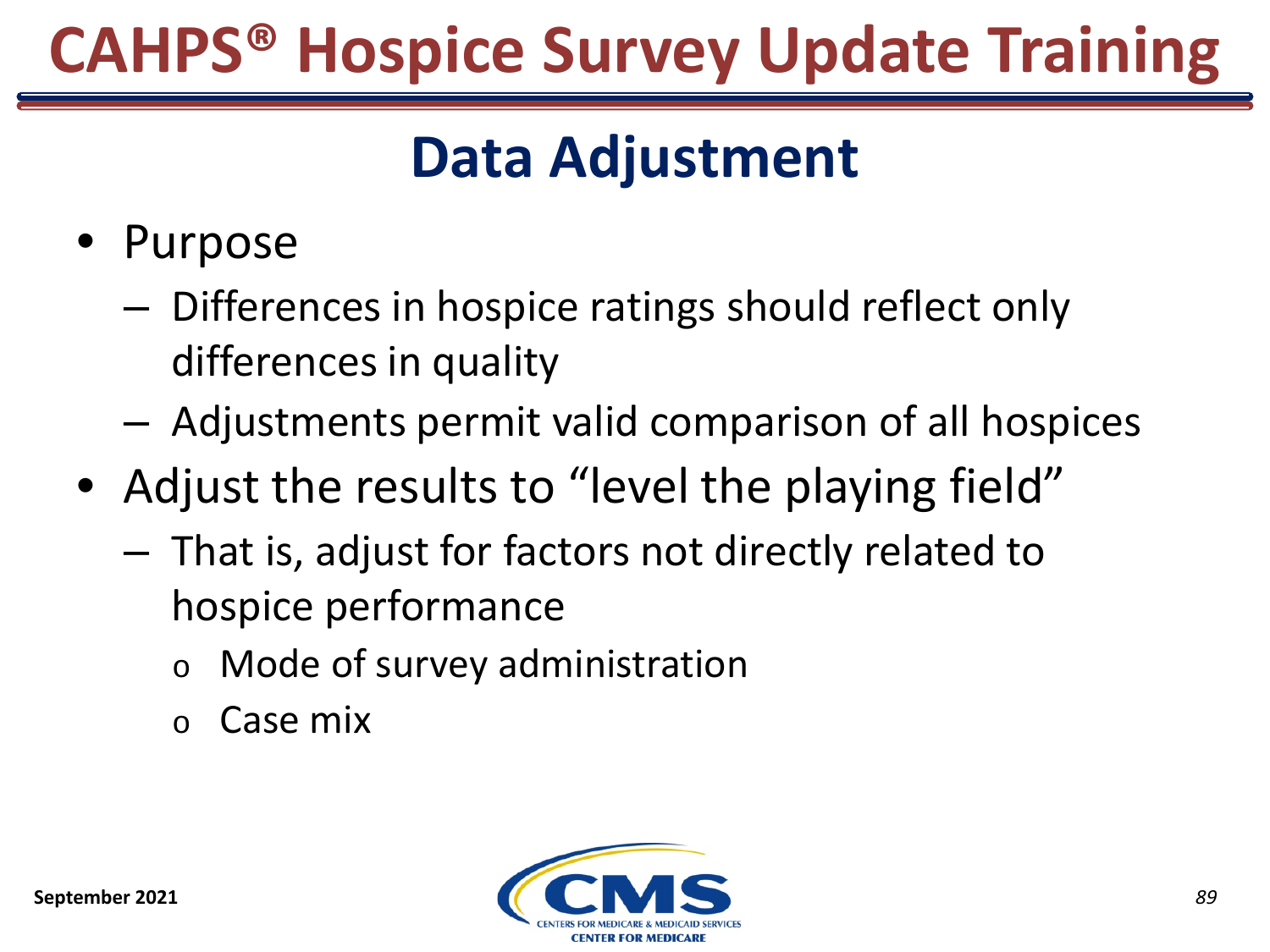### **Adjust for Mode**

- Purpose
	- ‒ Account for effect of mode of survey administration (mail, telephone, mixed mode) on how caregivers respond to the survey
- Current adjustments are derived from the 2015 mode experiment
	- ‒ Summary document of mode experiment results and adjustments is available on CAHPS Hospice Survey Web site
		- o [https://hospicecahpssurvey.org/en/public-reporting/scoring](https://hospicecahpssurvey.org/en/public-reporting/scoring-and-analysis/)and-analysis/

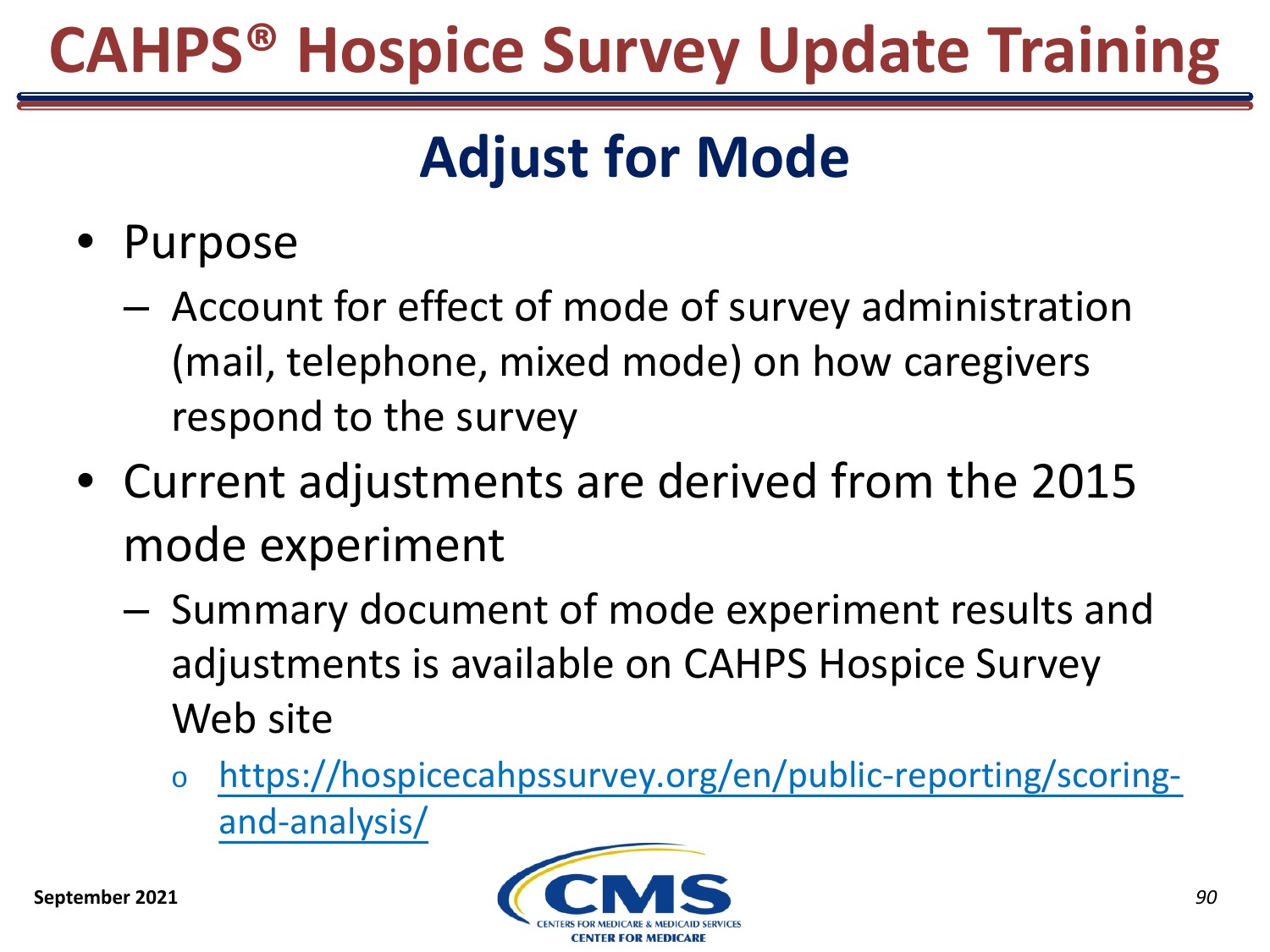#### **Mode Adjustment Example**

• Example: Hospice uses Mail Only Mode

| Hospice's Raw Top-Box Score on Rating of this Hospice                      | 95.00   |
|----------------------------------------------------------------------------|---------|
| Mail Only Mode Adjustment Coefficient for Rating of this<br>Hospice        | $-3.89$ |
| Hospice's Mode-Adjusted Top-Box Score for Rating of this<br><b>Hospice</b> | 91.11   |

*NOTE:* Mode adjustment coefficients for each measure are available on the CAHPS Hospice Survey Web site. Telephone Only is the reference mode.

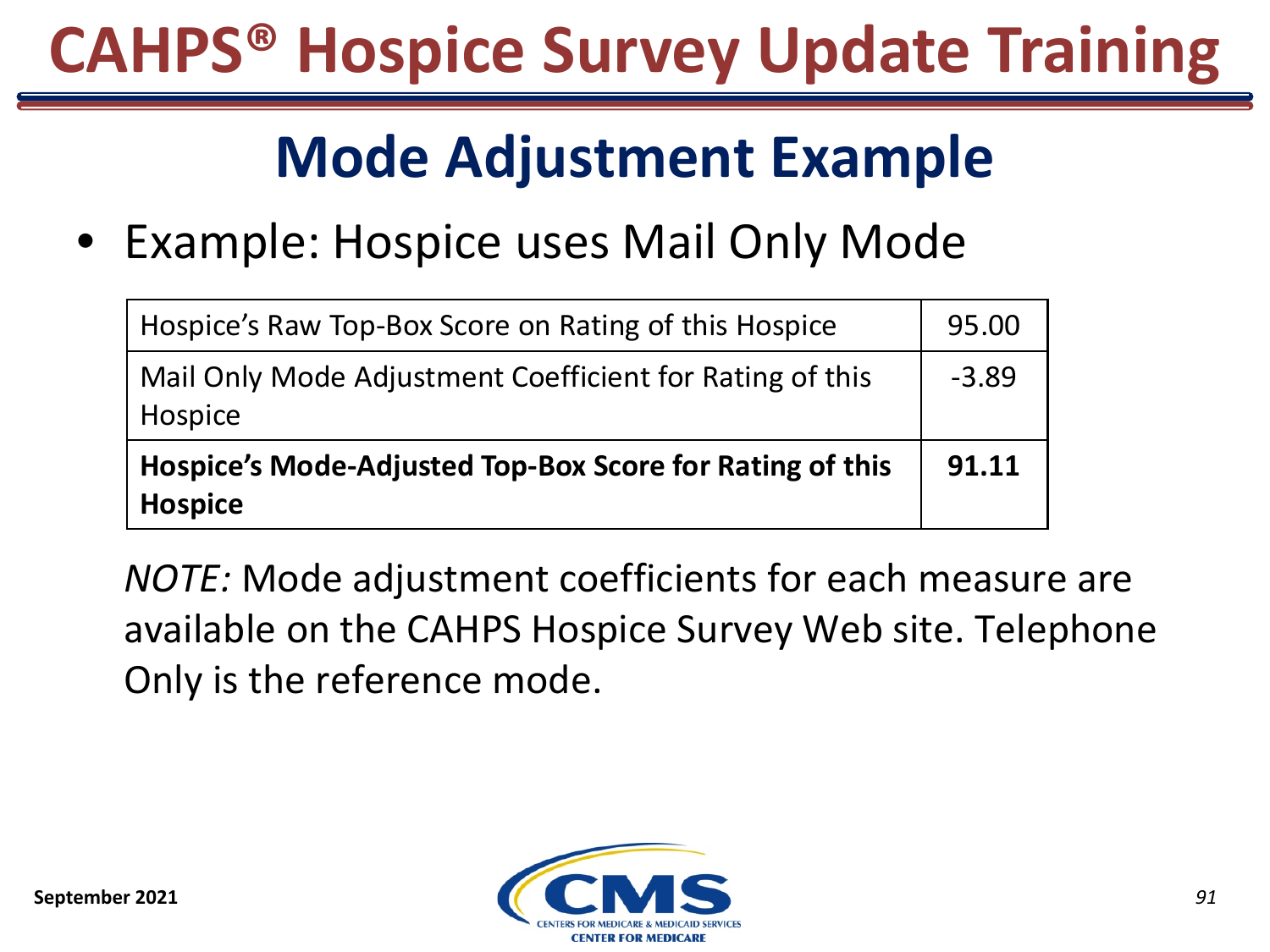### **Adjust for Case Mix**

- Purpose
	- ‒ Account for effect of decedent/caregiver characteristics on how caregivers respond to the survey
- Case-Mix Adjuster Variables
	- ‒ Decedent age
	- Payer for hospice care
	- ‒ Primary diagnosis
	- ‒ Length of final episode of hospice care
	- ‒ Respondent education
	- ‒ Relationship of caregiver to decedent
	- **Language**
	- ‒ Response percentile (calculated by ranking lag time)
- Case-mix adjustments updated with each quarterly data refresh on the CAHPS Hospice Survey Web site:
	- o <https://hospicecahpssurvey.org/en/public-reporting/scoring-and-analysis/>



**September 2021**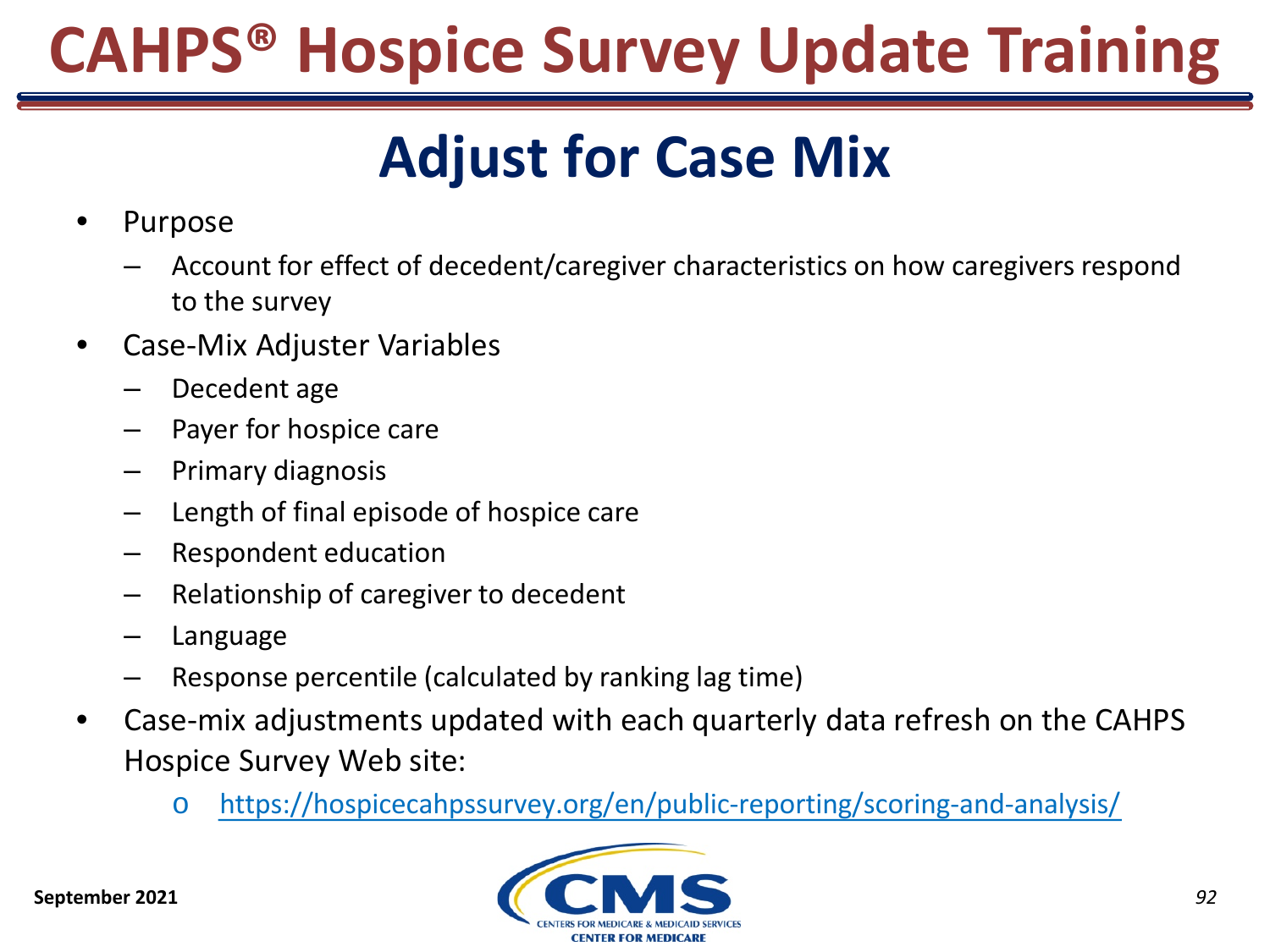### **Calculating Case-Mix Adjustments (CMAs): Overview**

- Gather 3 types of data
	- ‒ Hospice data on CMAs and CAHPS measures
	- ‒ National CMA means
	- ‒ National CMA coefficients
- Perform 2 steps of calculation
	- ‒ Calculate hospice means
	- ‒ Apply case-mix adjustment equation

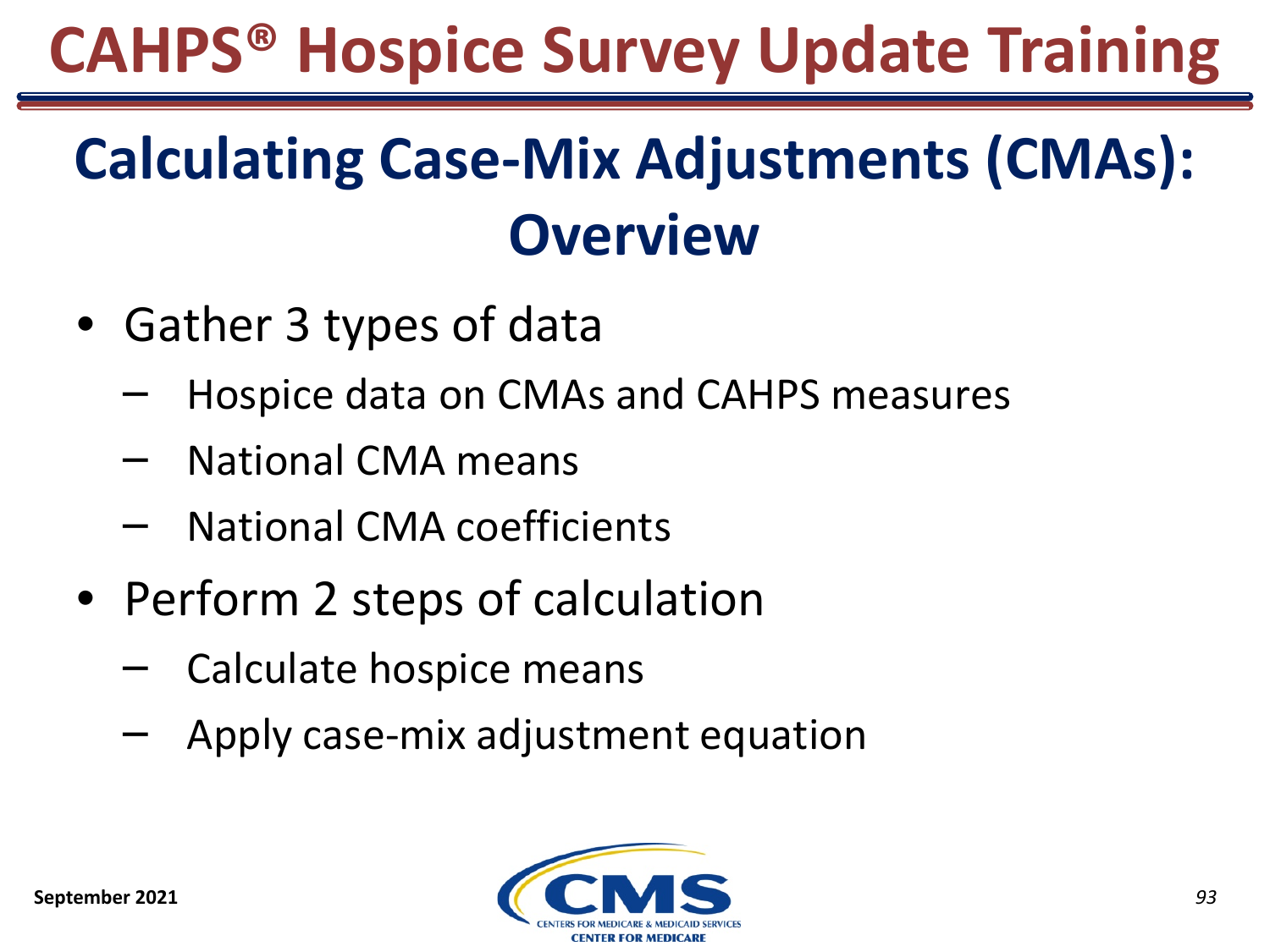### **Data Needed to Calculate Case-Mix Adjustments**

- **1. Each hospice's data** for each case-mix variable and CAHPS measure (from vendor or hospice)
- **2. National mean** of hospice proportions for each casemix variable, updated quarterly on the CAHPS Hospice Survey Scoring and Analysis page (Table 12)
- **3. National adjustment coefficients** for each case-mix variable, updated quarterly on the CAHPS Hospice Survey Scoring and Analysis page (Tables 1-11)

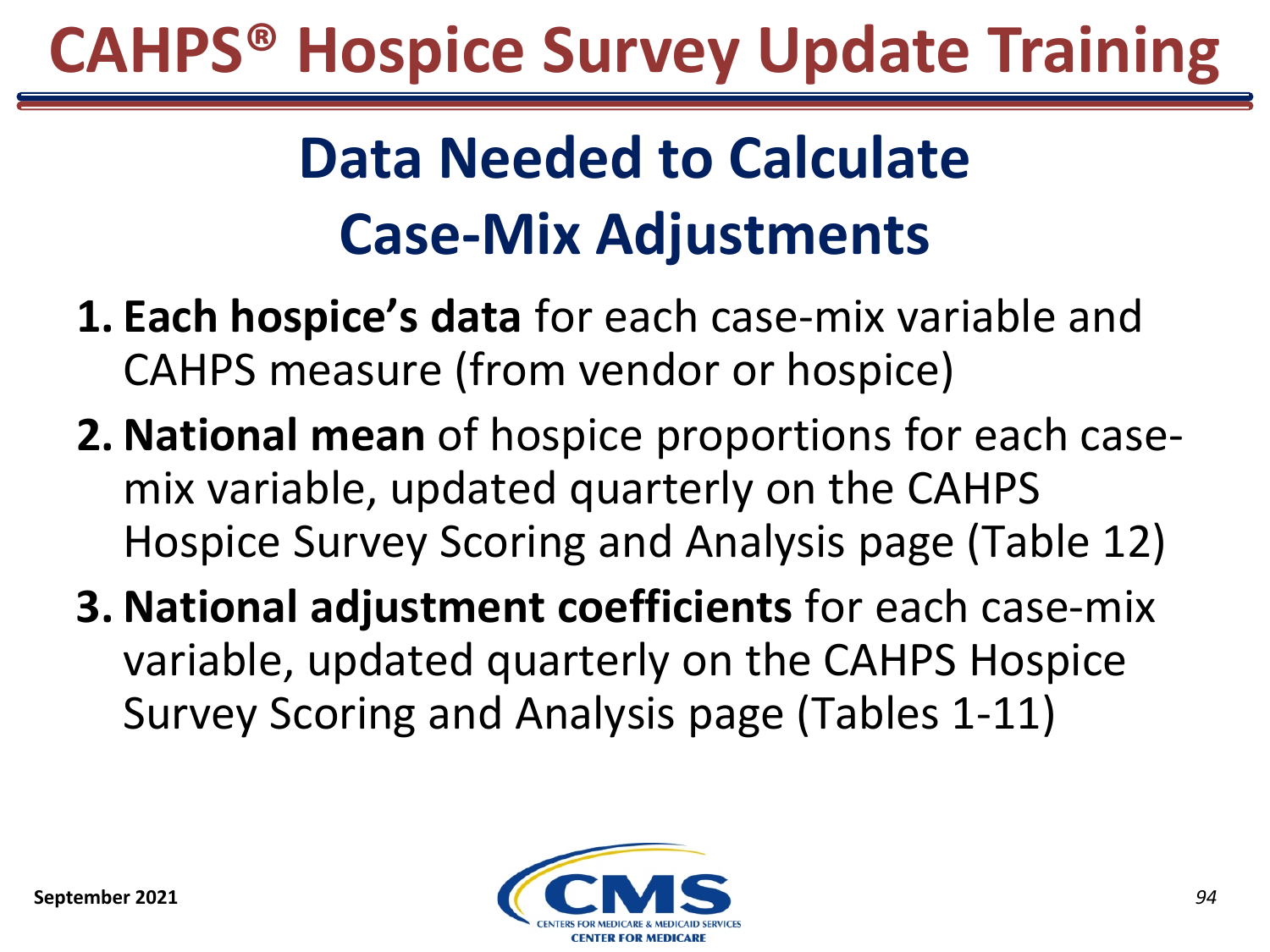#### **Adjustment Step 1 of 2: Calculate Hospice Means for Case-Mix Variables**

- Using data provided in the sample frame by the hospice, or the survey responses, calculate the proportion of hospice decedents/caregivers in each case-mix variable category
	- For example, what proportion of decedents had a primary diagnosis of Alzheimer's and non-Alzheimer's dementias?

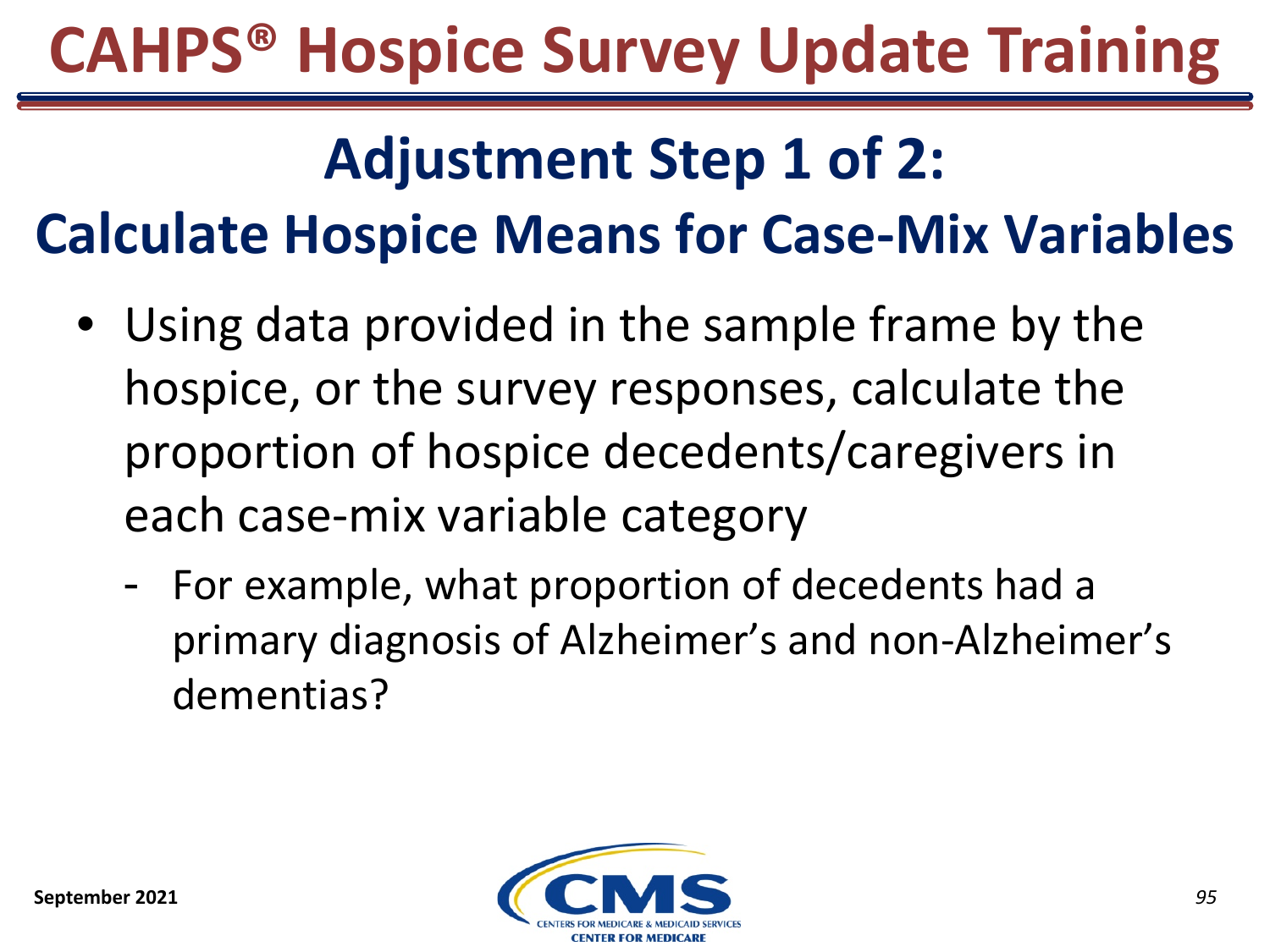### **Adjustment Step 2 of 2: Apply Case-Mix Adjustment Equation**

- Using data provided by CMS on the Scoring and Analysis page of the survey website, apply the adjustment equation
	- ‒ Let **y** be the mode-adjusted hospice mean of an item that composes a CAHPS Hospice Survey measure
	- Let **m1-m54** be the national means for the CMA variables (Table 12)
	- Let **h1-h54** be the CMA variable means for the hospice in question (in the same form as Table 12)
	- ‒ Let **a1-a54** be the corresponding adjustments (Tables 1 11)

The case-mix and mode-adjusted hospice score **y'** for the item is: **y'=y+a1(h1-m1)+a2(h2-m2)+...+a54(h54-m54)**

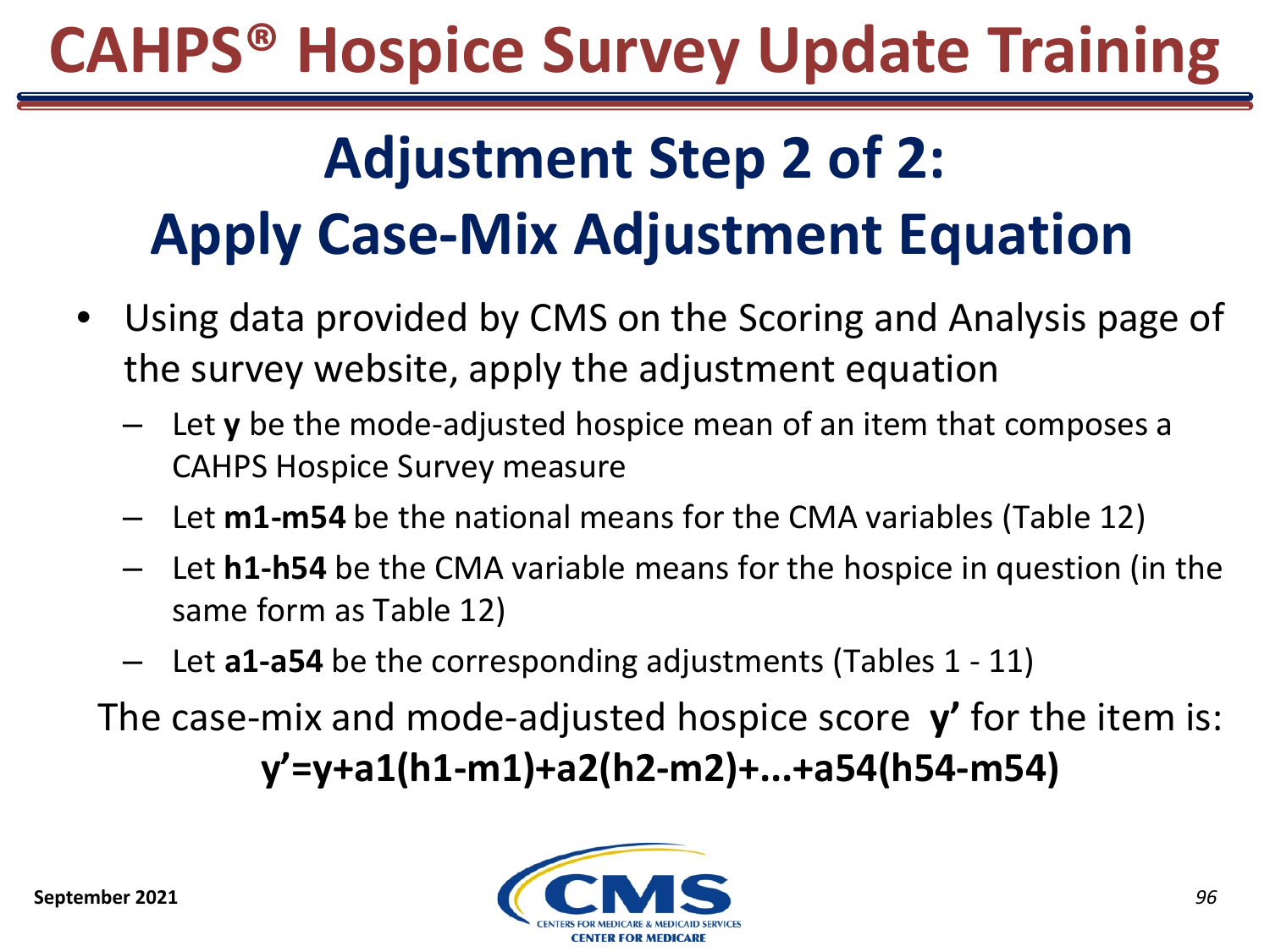# **CAHPS® Hospice Survey Star Ratings**

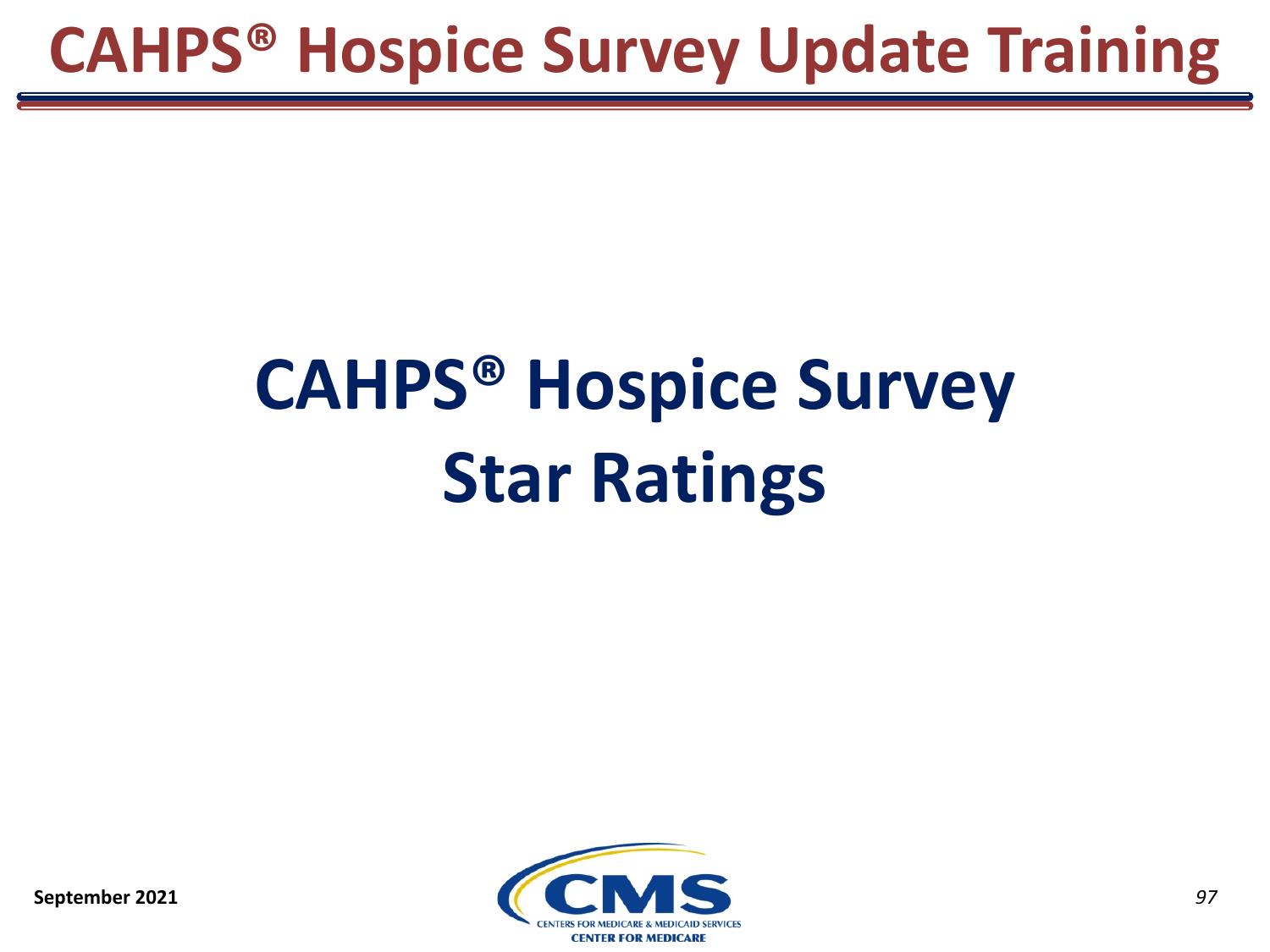### **Overview of CAHPS® Hospice Survey Star Ratings**

- In the FY 2022 Hospice Final Rule, CMS finalized public reporting of CAHPS Hospice Star Ratings to occur no sooner than FY 2022
- The intent of Star Ratings is to provide consumers with an easy-to-understand method for summarizing CAHPS scores
	- Makes comparisons between hospices more straightforward

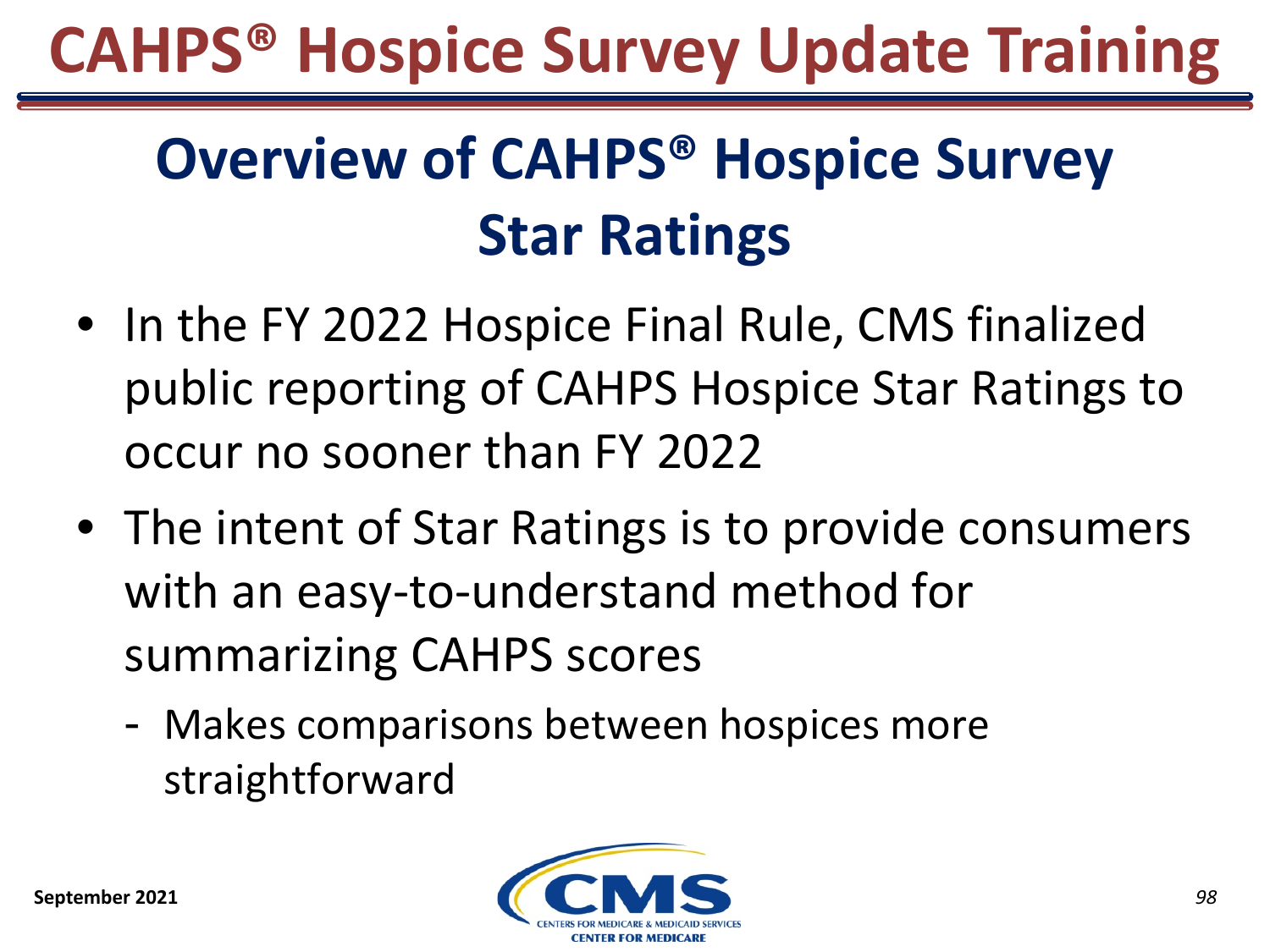#### **Methods for Calculating Star Ratings Will be Similar to those Used for Other CMS CAHPS Initiatives**

- Stars will:
	- ‒ Range from one star (worst) to five stars (best)
	- ‒ Be calculated based on "top-box" scores for each of the eight CAHPS Hospice Survey measures
- Cut-points between stars will be constructed using statistical clustering procedures that:
	- ‒ Minimize score differences within a star category
	- ‒ Maximize differences across star categories

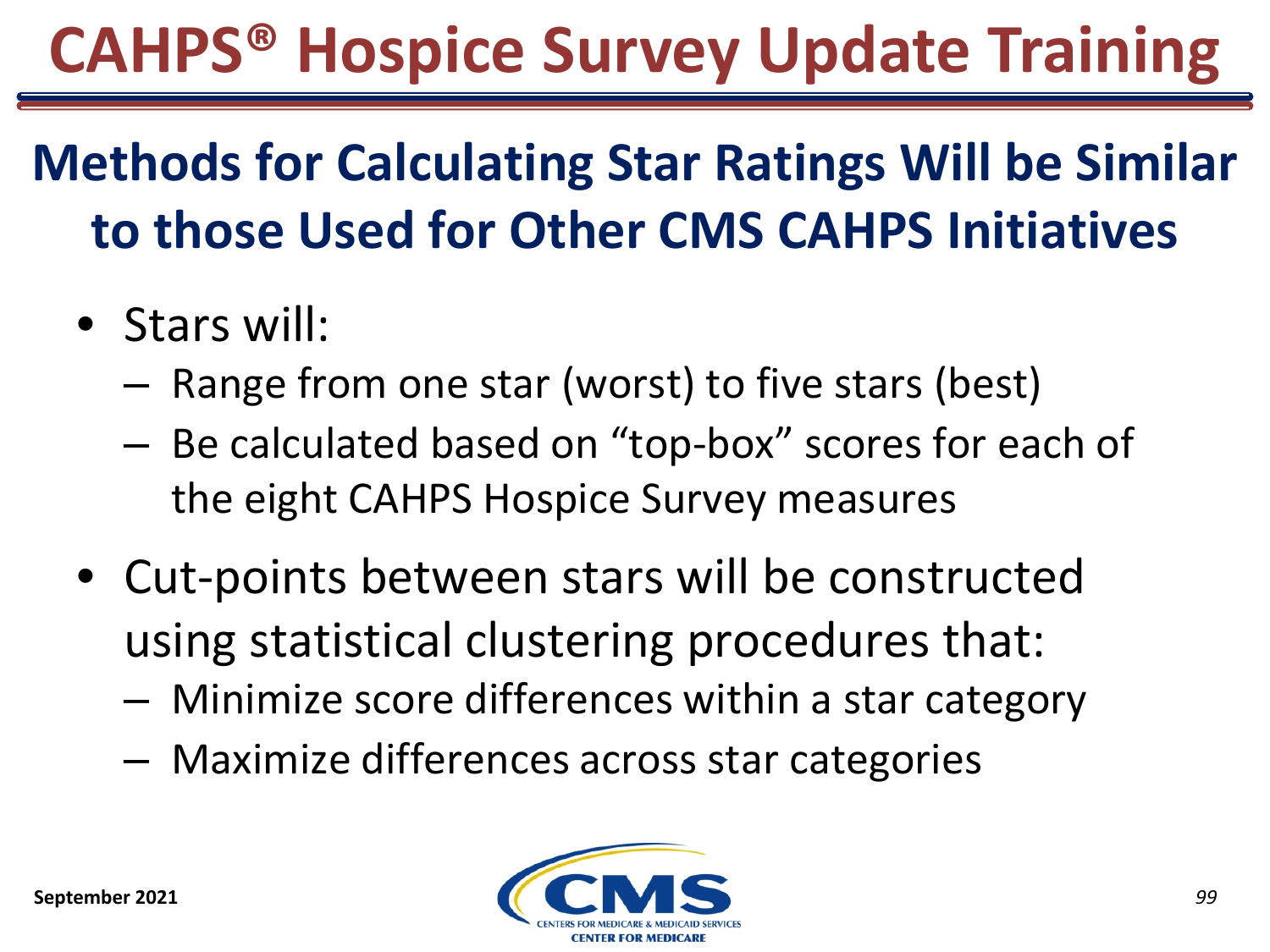### **Two Stage Approach to Calculate Cut-Points**

- **Stage 1:** Determine initial cut-points by calculating the clustering algorithm among hospices with 30 or more completed surveys over 2 quarters
- **Stage 2:** Compare mean measure scores for hospices used in Stage 1 to scores for all other hospices, and update cut-points by adjusting the initial cut-points to reflect the difference

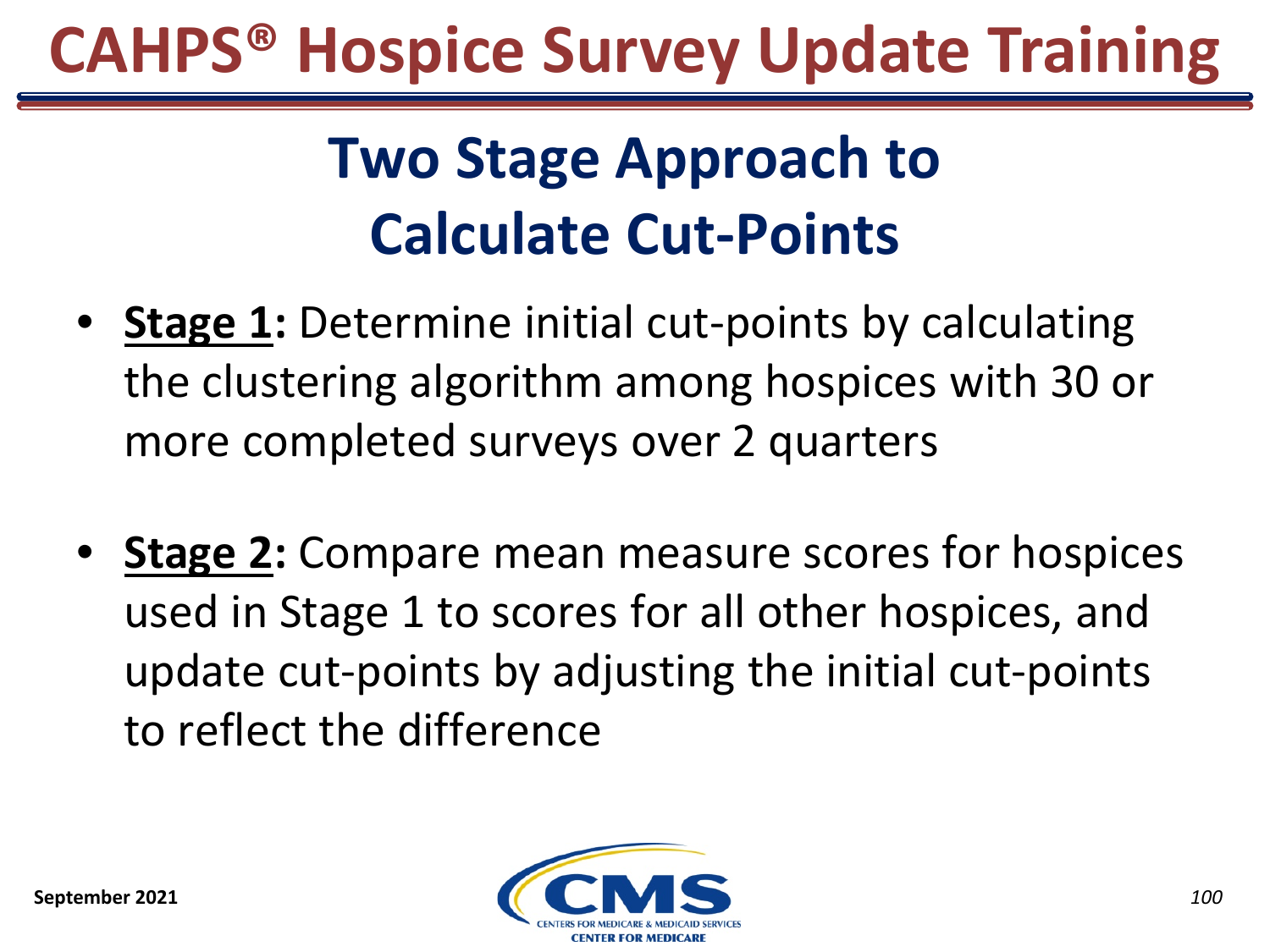### **Calculating Star Ratings for Each Hospice**

- An overall CAHPS Hospice Survey star will be calculated for each hospice by averaging the Star Ratings across the 8 measures
	- ‒ Weight of ½ for Rating of the Hospice and Willingness to Recommend the Hospice
	- ‒ Weight of 1 for each of the other measures
- Only the overall Star Rating will be publicly reported
- Hospices must have a minimum of 75 completed surveys over the eight applicable quarters in order to be assigned a Star Rating

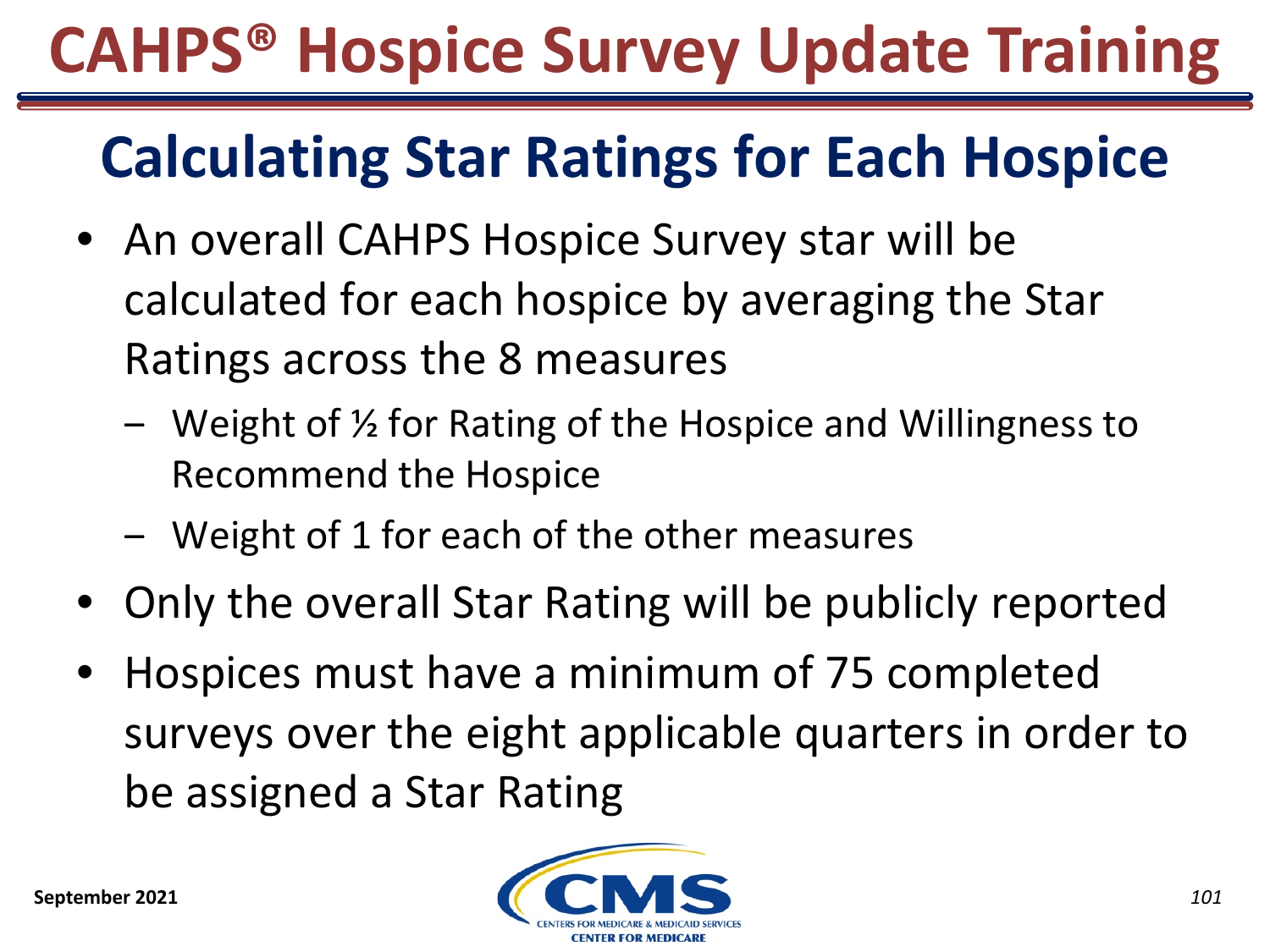### **Opportunities to Learn More About Star Ratings**

- CMS will publish the details of the Star Ratings methodology on the CAHPS Hospice Survey Web site, [www.hospicesurvey.org](http://www.hospicesurvey.org/)
- CMS will present additional details about Star Ratings during a Home Health, Hospice, and DME Open Door Forum in Fall 2021

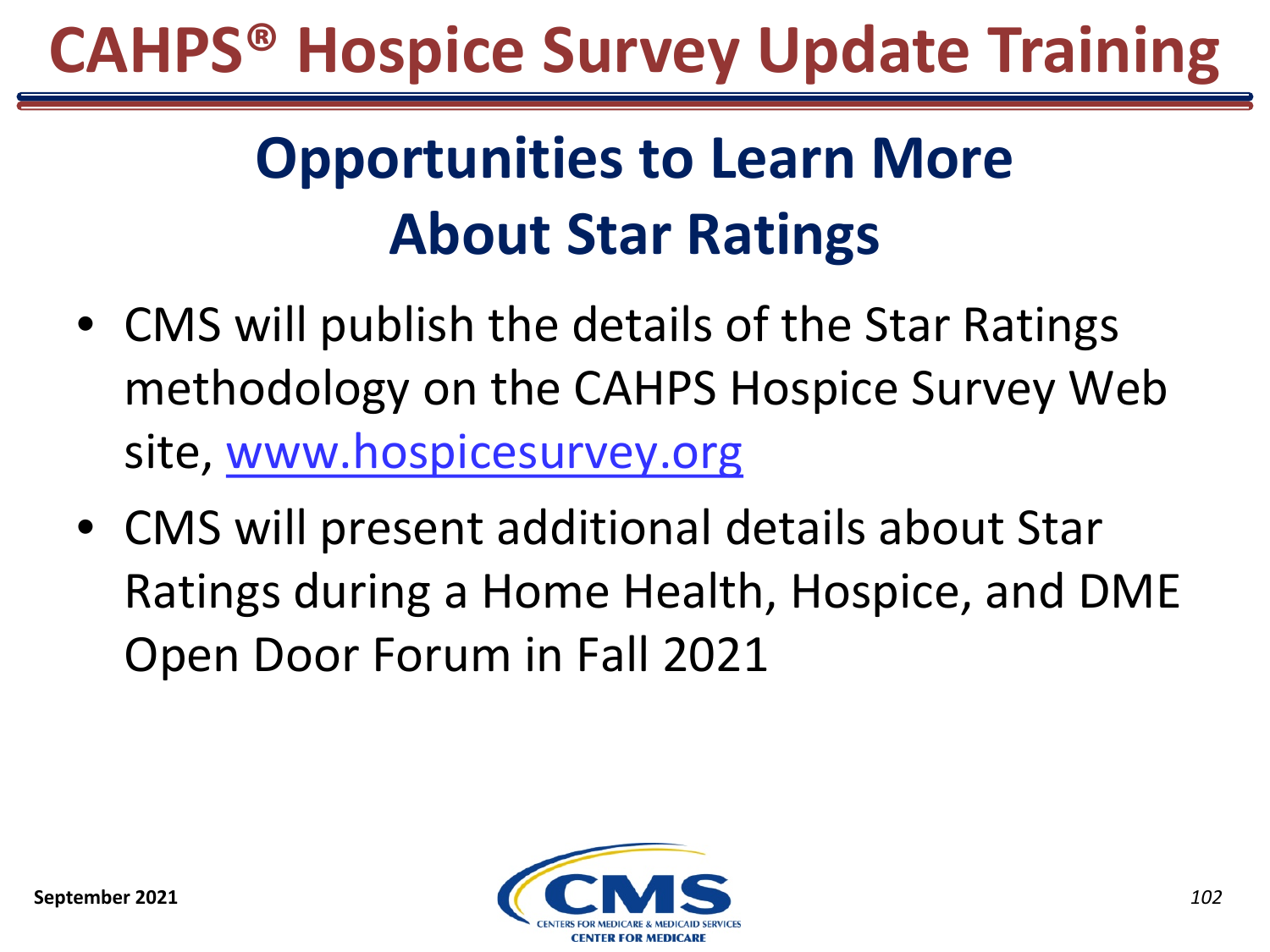### *Questions?*

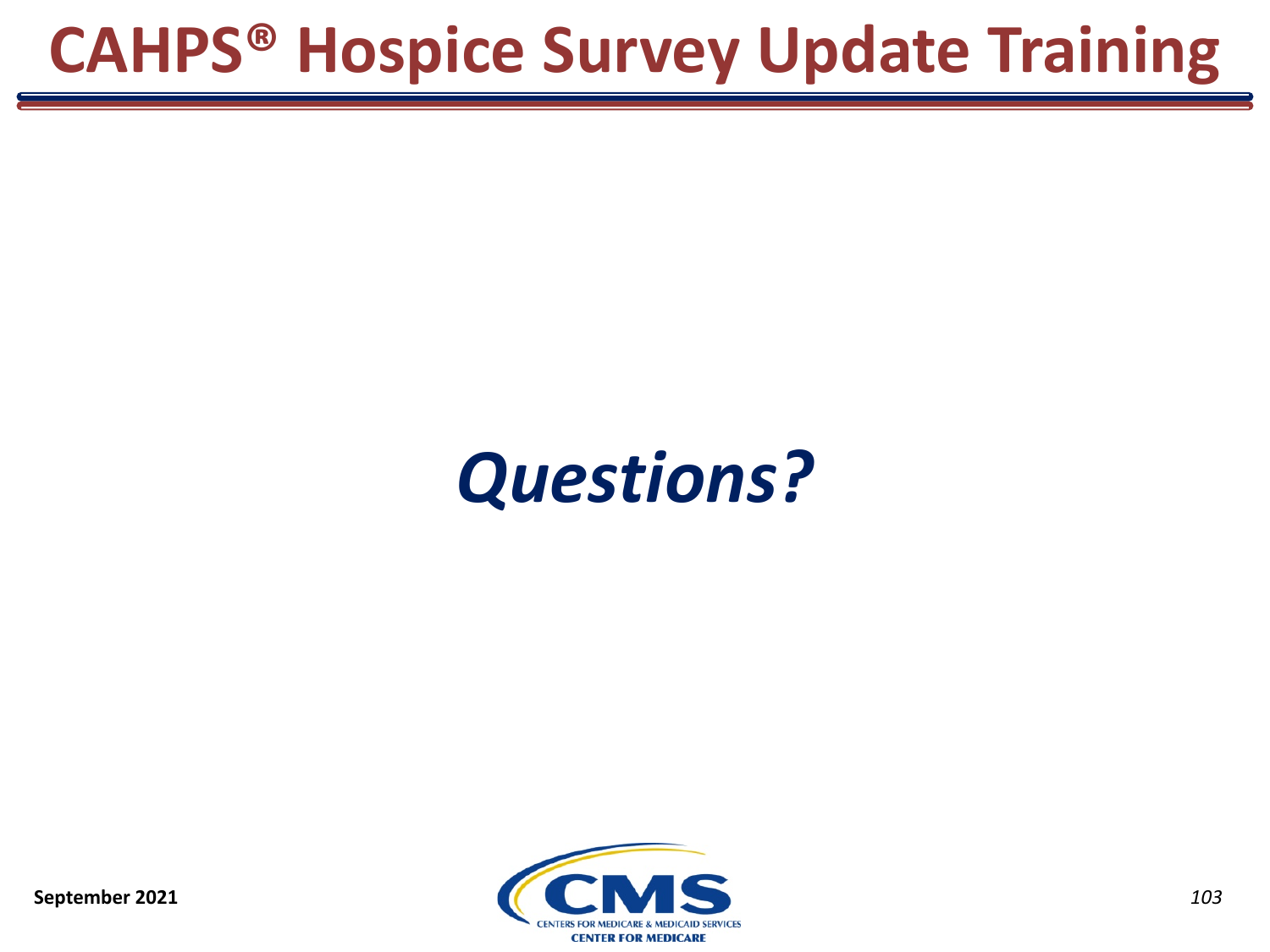### **Wrap-up and Next Steps**

- Post-training Survey Vendor Quiz
	- ‒ One quiz per survey vendor
	- ‒ Immediately upon conclusion of training
	- ‒ Accessible via Webinar for 20 minutes
- Feedback on training
	- ‒ Follows post-training quiz
	- ‒ Accessible via Webinar for 15 minutes
- Survey vendor notification
	- ‒ CMS follow-up regarding survey vendor quiz by **10/05/2021**

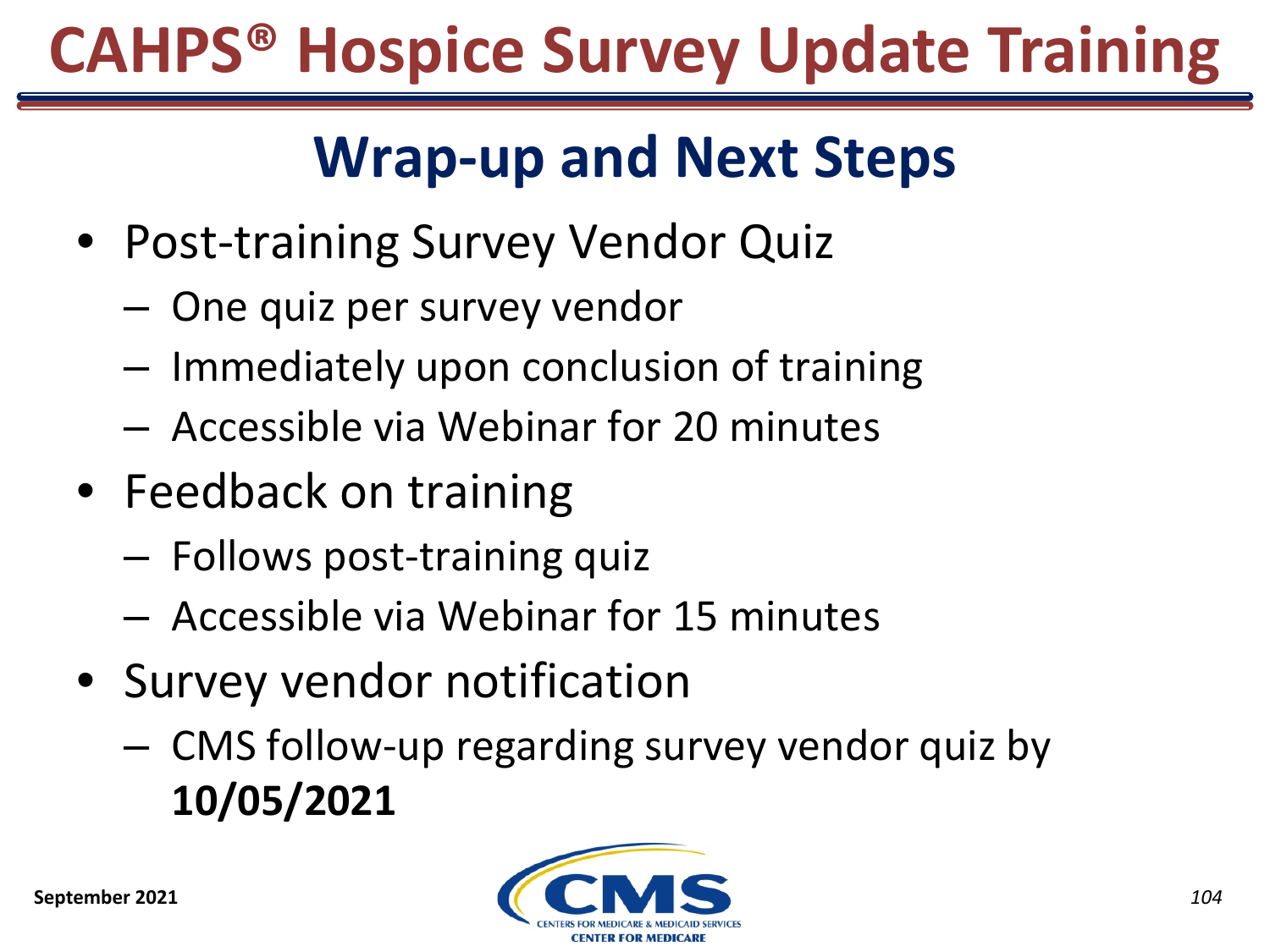#### **Wrap Up and Next Steps** *(cont'd)*

- Upcoming deadlines for survey vendors
	- ‒ Samples of CAHPS Hospice Survey materials due by **11/04/2021**
	- ‒ Quarter 2 2021 decedent data due by **11:59 PM Eastern Time 11/10/2021**
	- ‒ CAHPS Hospice Survey Attestation Statement due by **12/09/2021**

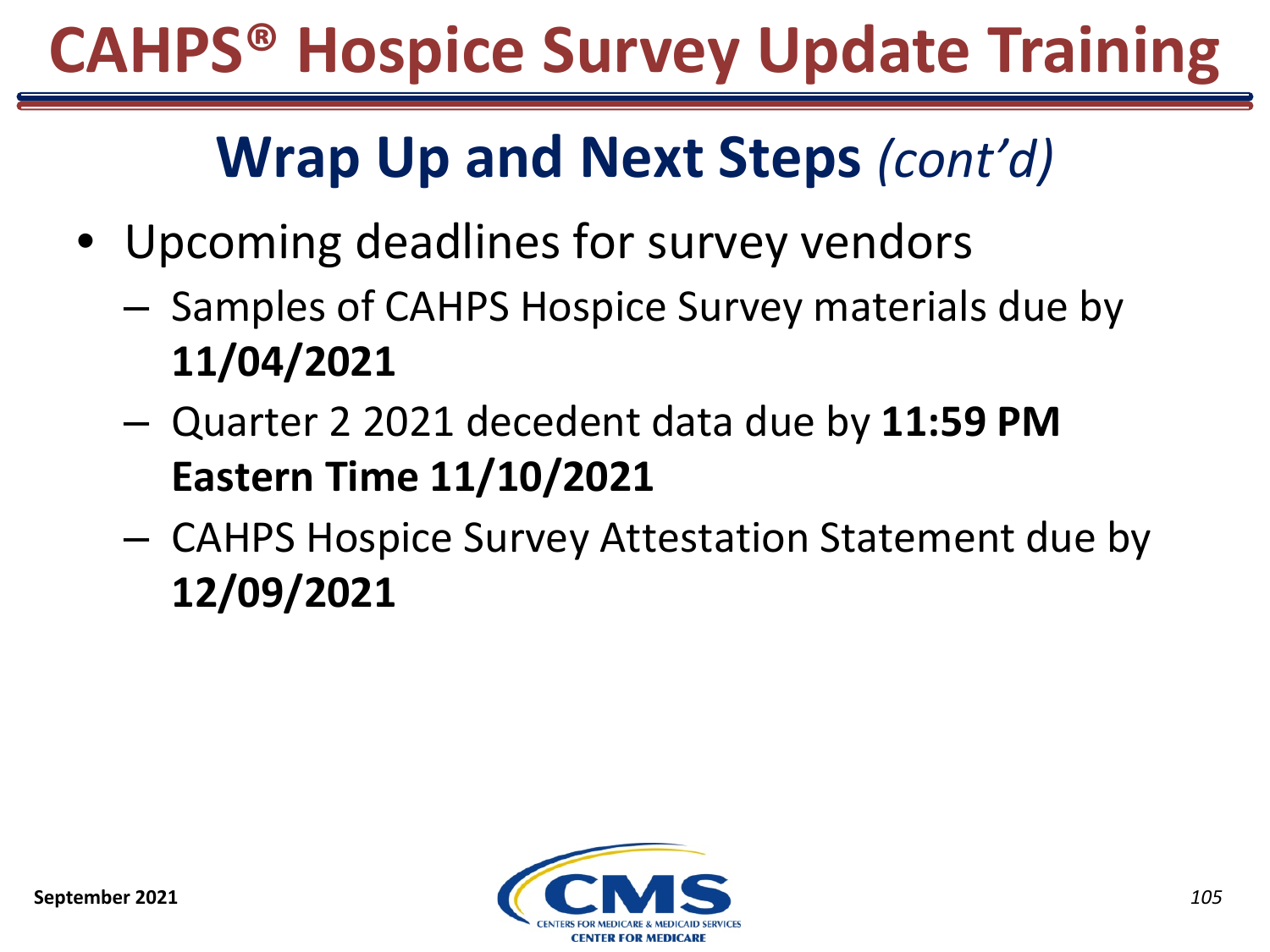#### **Contact Us**

- CAHPS Hospice Survey Information and Technical Assistance
	- ‒ Web site: [www.hospicecahpssurvey.org](http://www.hospicecahpssurvey.org/)
	- ‒ Email: hospicecahpssurvey@hsag.com
	- ‒ Telephone: 1-844-472-4621